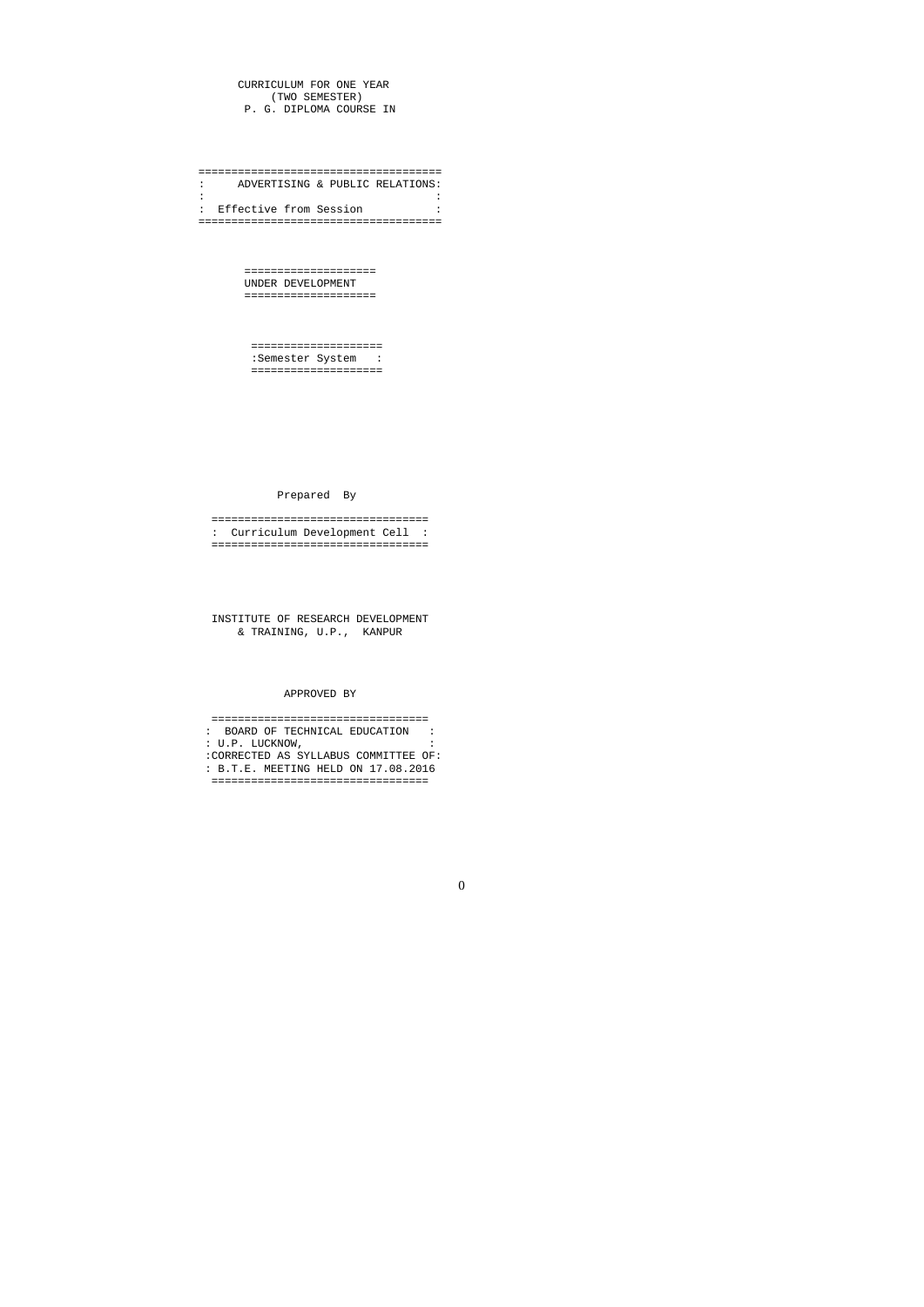|  |  | STUDY AND EVALUATION SCHEME FOR |  |                                                                                 |  |  |
|--|--|---------------------------------|--|---------------------------------------------------------------------------------|--|--|
|  |  |                                 |  | ONE YEAR (TWO SEMESTER) POST GRADUATE DIPLOMA IN ADVERTISING & PUBLIC RELATIONS |  |  |
|  |  | (Effective From Session         |  |                                                                                 |  |  |

| <b>I SEMESTER</b> |
|-------------------|
|                   |
| Curriculum        |
|                   |

|        |  | Scheme of Examination |                     |                    |                                                                                                                                                        |  |
|--------|--|-----------------------|---------------------|--------------------|--------------------------------------------------------------------------------------------------------------------------------------------------------|--|
| Theory |  |                       | Practical<br>$Gra-$ |                    |                                                                                                                                                        |  |
|        |  |                       |                     | Markslal           | nd                                                                                                                                                     |  |
|        |  |                       |                     |                    |                                                                                                                                                        |  |
| 70     |  |                       |                     |                    | 70                                                                                                                                                     |  |
| 70     |  |                       |                     |                    | 70                                                                                                                                                     |  |
| 70     |  |                       |                     |                    | 70                                                                                                                                                     |  |
| 70     |  |                       |                     |                    | 70                                                                                                                                                     |  |
| 70     |  |                       |                     |                    | 70                                                                                                                                                     |  |
| 350    |  |                       |                     |                    | 350                                                                                                                                                    |  |
|        |  |                       |                     |                    |                                                                                                                                                        |  |
|        |  |                       |                     |                    | 25                                                                                                                                                     |  |
|        |  |                       |                     |                    | 375                                                                                                                                                    |  |
|        |  |                       | Dur.                | Marks<br>Aggregate | Examination   Sess.   Total   Examination   Sess.   Total   Tot-<br>$Marks$  Marks ---------- Marks <br>Community Development Work + Discipline(15+10) |  |

II SEMESTER<br>6 | 2 | 8 |--<br>4 | - |- | -6 | 2 |8 |-- | -- |16 |2.1 Graphics & Production |2.5 | 50 | 20 | 70 | 3 | 50 | 30 | 80 | 150| 4 | - |- | - | - | 4 |2.2 Environmental Education(\*) |2.5 | 50 | -- | -- | -- | -- | -- | -- | -- | | | | | | | And Disaster Management | | | | | | | | | | - | - |- |10 | -- |10 |2.3 Project Study | -- | -- | -- | -- | -- | 100 | 60 | 160 | 160| - | - |- | 8 | -- | 8 |2.4 Field Exposure | -- | -- | -- | -- | -- | -- | 40 | 40 | 40| --|---|--|---|----|---|-------------------------------|----|-----|------|-----|----|------|-----|------|----| 10| 2 |8 |18 | - |38 | <---------TOTAL-----------> |-- | 50 | 20 | 70 | | 150 | 130 | 280 | 350| --|---|--|---|----|---|-------------------------------|----|-----|------|-----|----|------|-----|------|----| Community Development Work + Discipline(15+10)| 25| |----|

Grand Total | 750 ------

 $NOTE: -$ 

- $(1)$  Each period will be of 50 minutes duration.
- 
- (2) Each session will be of 16 weeks. (3) Effective teaching will be at least during 14 weeks. (4) The remaining periods shall be utilised for revision,etc.
	-
- (5) Evaluation of practicals will be done by external examiners appointed by the BTE. (6) Sessional marks proposed for paper concerned include library
	-
	-
- assignment for the paper concerned. (7) Sessional marks shall be awarded by the faculty. (8) The students shall be sponsored for two weeks field exposure
	-
- suitably in II Semester. (8) (\*) It is compulsory to appear & to pass in examination, But marks will not be included for division and percentage of obtained marks.

------

Aggregate | 375| 100% Carry Over of I Sem. | 375|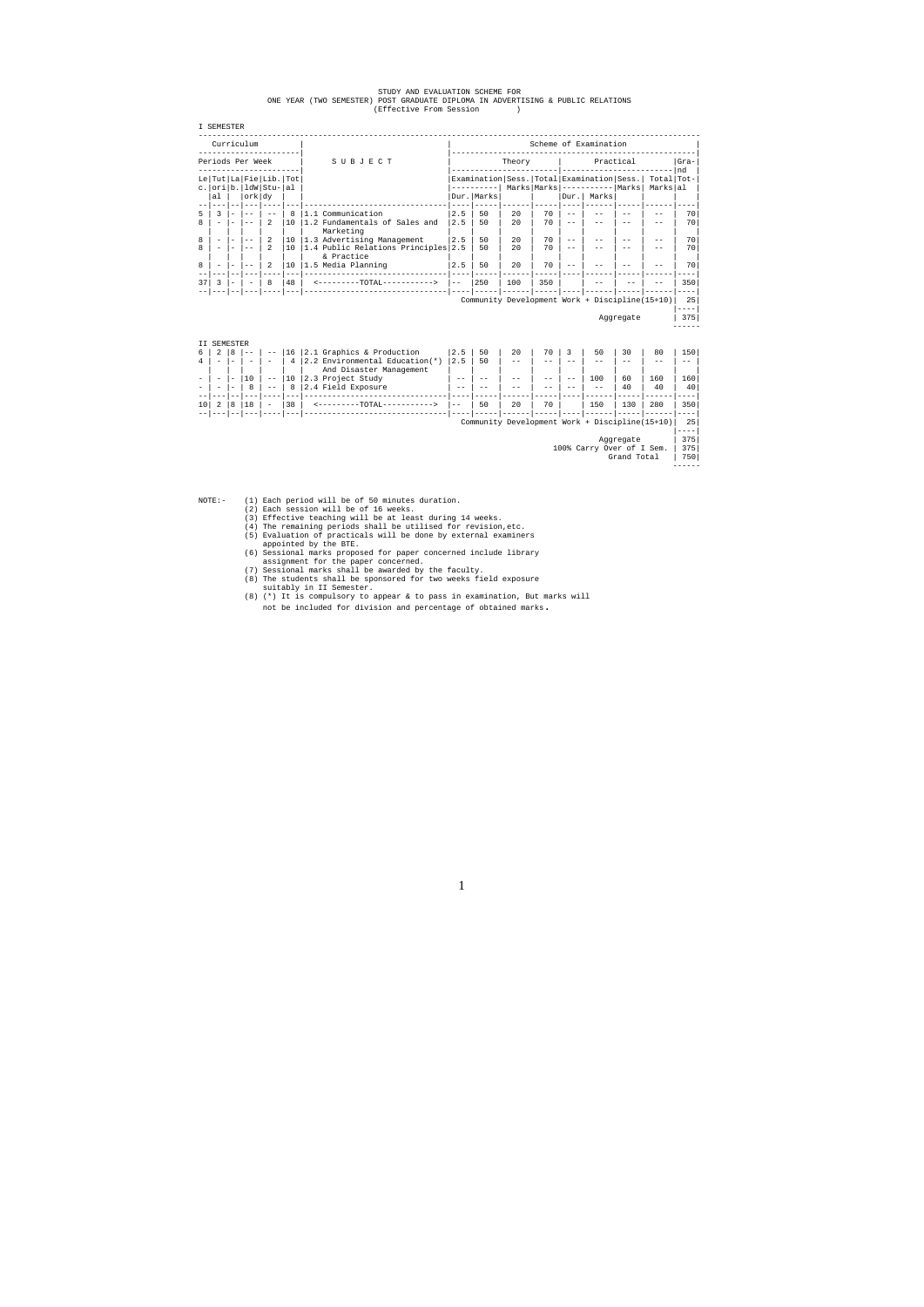# CONTENTS

| S.NO. | PARTICULARS                                                                                                                                                  | PAGE NO.                                                   |
|-------|--------------------------------------------------------------------------------------------------------------------------------------------------------------|------------------------------------------------------------|
|       | Study and Evaluation Scheme.<br>Main Features of the Curriculum.<br>List of Experts.<br>Need Analysis.<br>Profile Development.                               | 1<br>$\overline{a}$<br>$3 - 4$<br>5                        |
|       | III. Detailed Course Contents.                                                                                                                               |                                                            |
|       | I Semester                                                                                                                                                   |                                                            |
|       | 1.1 Communication<br>1.2 Fundamentals of Sales & Marketing<br>1.3 Advertising Management<br>1.4 Public Relations Principles & Practice<br>1.5 Media Planning | $6 - 8$<br>$9 - 11$<br>$12 - 14$<br>$15 - 18$<br>$19 - 20$ |
|       | II Semester                                                                                                                                                  |                                                            |
|       | 2.1 Graphics & Productions<br>2.2 Environmental Educatuin & Disaster Mgt.<br>2.3 Project Study<br>2.4 Field Exposure                                         | $21 - 22$<br>$23 - 25$<br>$26 - 27$<br>28                  |
| V.    | IV. Staff Structure & Space Requirement.<br>List of Equipments                                                                                               | 29<br>30                                                   |
|       | Annexure-I Field Exposure (Training Schedule) 31                                                                                                             |                                                            |
|       | Annexure-II Community Development Work.                                                                                                                      | 32                                                         |
|       | Annexure-III Books Recommended                                                                                                                               | $33 - 39$                                                  |
|       | Annexure-IV Ouestionnaire.                                                                                                                                   | $40 - 42$                                                  |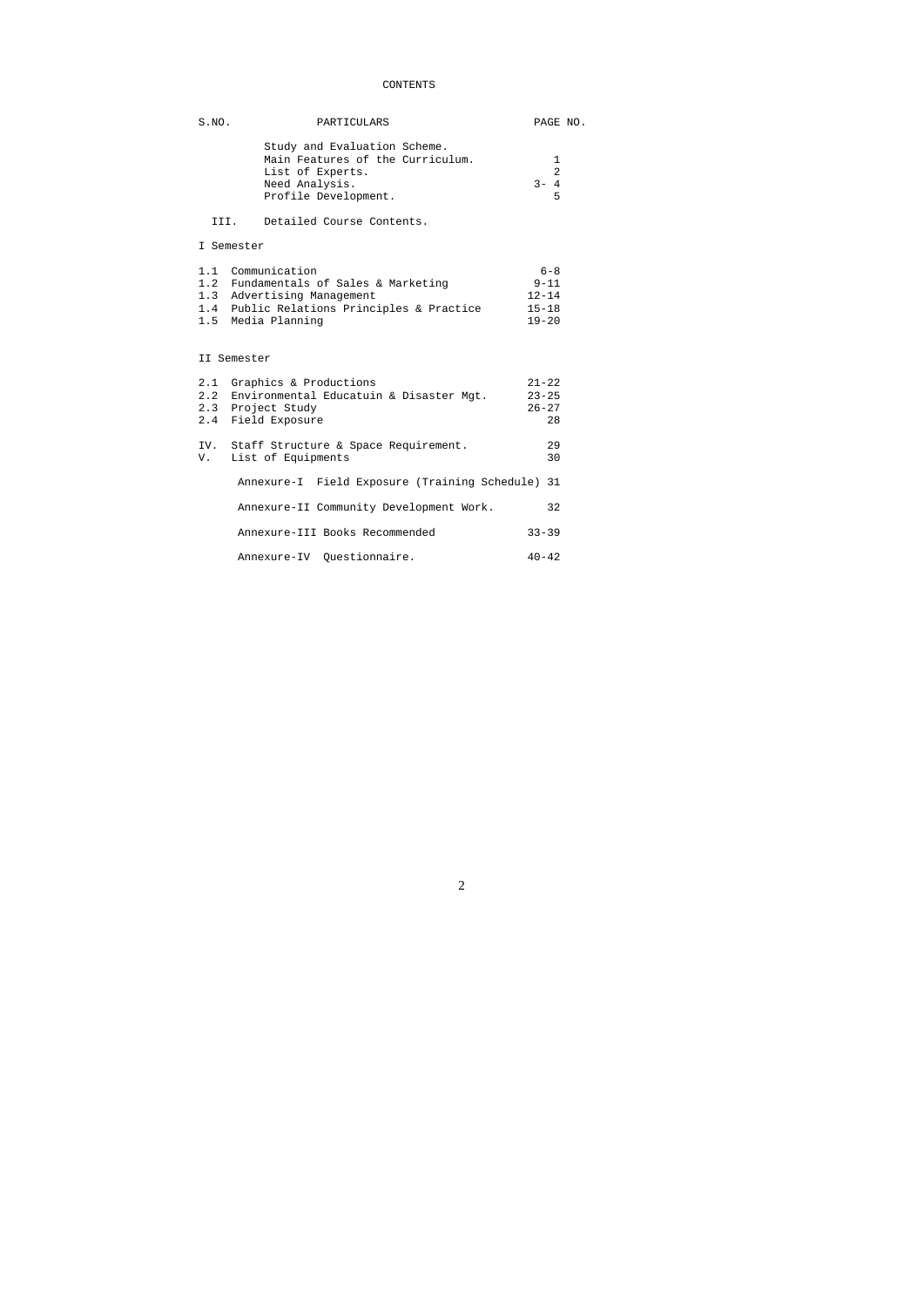# MAIN FEATURES OF THE CURRICULUM

| TITLE OF THE PROGRAMME                     | : Post Graduate Diploma In Advertising<br>& Public Relations                                                                                      |
|--------------------------------------------|---------------------------------------------------------------------------------------------------------------------------------------------------|
| <b>DURATION</b>                            | : One Year (Two Semester)                                                                                                                         |
| PATTERN OF THE PROGRAMME : Semester System |                                                                                                                                                   |
| INTAKE                                     | : 30                                                                                                                                              |
| TYPE OF PROGRAMME                          | : Full Time, Institutional                                                                                                                        |
| ENTRY QUALIFICATION                        | : Graduation from a recognized university                                                                                                         |
| AGE LIMIT                                  | : No Bar                                                                                                                                          |
| MODE OF ADMISSION                          | : Through Entrance Examination at the<br>institute level comprising of Written<br>Objective type Aptitude Test, Group<br>Discussion and Interview |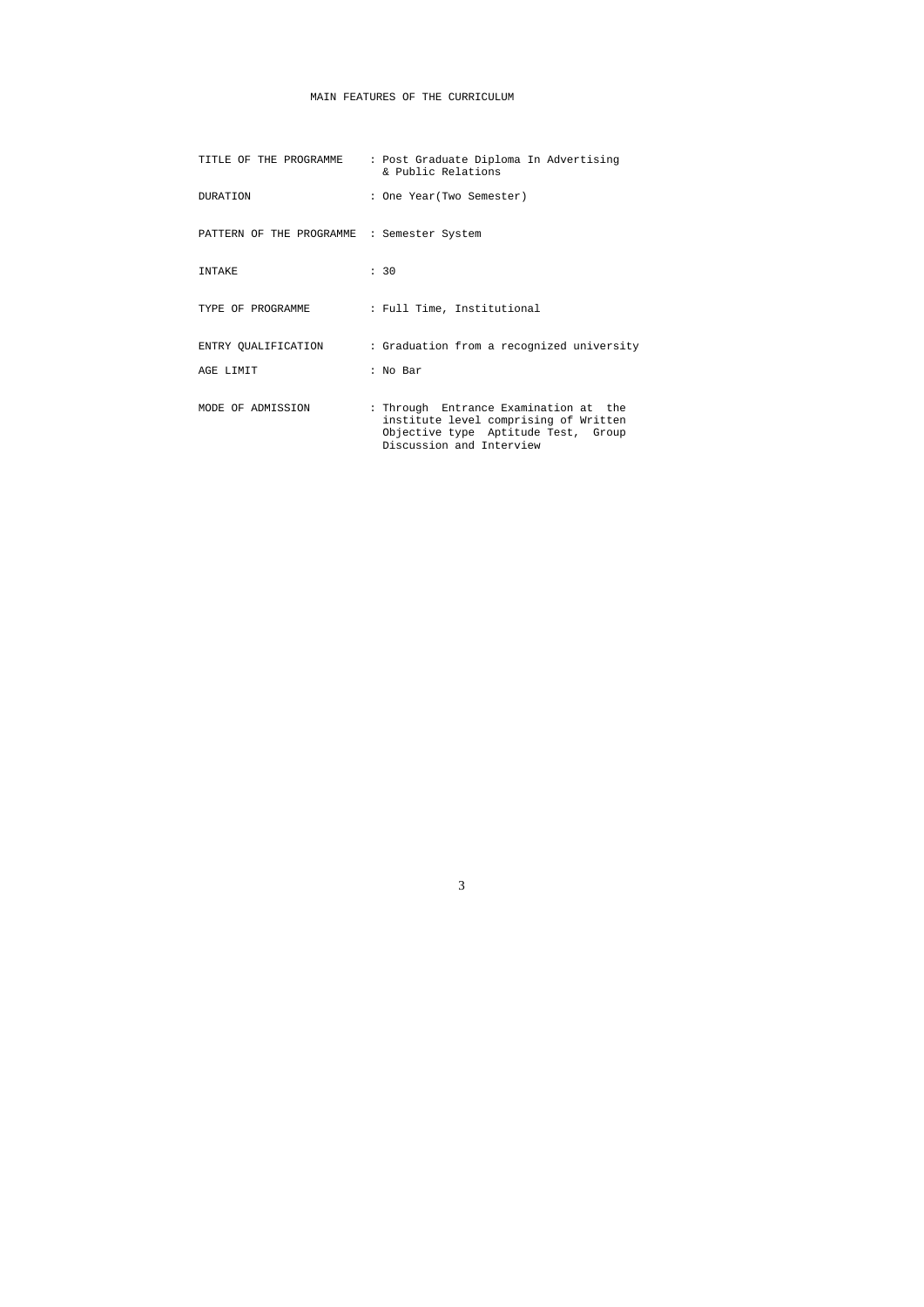#### LIST OF EXPERTS

- 1. Shri P. C. Dikshit **Institute of Research**,
- 2. Prof. Vipul Indian Institute of<br>Professor In Management Management, P.O. Professor In Management
- 3. Prof. S. K. Kalra Indian Institute of Professor In Management Management, P.O. Professor In Management
- 4. Shri Jai Shri Jethwani Indian Institute of Mass
- Deputy Director and Kanpur Kanpur 6. Mohd. Balal
- Senior Marketing Manager Kanpur
- 
- 
- 
- 
- 
- 12. Shri R. C. Trivedi
- 
- 
- 15. Mrs. J. Peters
- 
- 17. Shri D. Mazumdar Chandrauli, Dehradun Marketing Consultant
- 18. Amina M. Tambakuwalla Xavier Institute of Class Co-ordinator Communcations, St. Class Co-ordinator
- 19. Shri Deep Chandra Misra Indian Institute of Data Processor **Technology**, Kanpur

Director Development & Training, U. P., Kanpur Mubarakpur, Sitapur Road, Lucknow. Mubarakpur, Sitapur Road, Lucknow. Associate Professor Communication, New JNU Campus, New Delhi. IPM, C-39 Sarvodaya Nagar Bharat Electricals, Ltd., 7. Dr. B. S. Goel **Institute of Productivity**  Sr. Deputy Director & Management, Ghaziabad 8. Mr. S. C. Mathur **Institute of Productivity** Deputy Director  $\&$  Management, 10/12 Sarojini Naidu Marg Lucknow. 9. Mr. Asit Mohan **Institute of Productivity** Deputy Director **Exercise 2** & Management "Resource House", Pocket "G",Pallau Puram, Phase-I, Meerut 10. Mr. Sanjeev Gupta Godraj & Boyce. Manf. Co. Ltd., LIC Building, Hazratganj, Lucknow.<br>11. Shri H. N. S. Rajput Upcom Cables, 9-Rani Upcom Cables, 9-Rani Laxmi Company Secretary 1997 - Bai Margh, Lucknow.<br>
Shri R. C. Trivedi 1nstitute of Research, Assistant Professor **Development & Training,** U. P., Kanpur<br>13. Shri S. M. Tripathi Institute of F Institute of Research, Text Book Officer **Development & Training,** U. P., Kanpur<br>14. Shri K. L. Aryan Corporate Comm Corporate Communications Incharge  $0.N.G.C., TEL Bhawan,$ Dehradun.<br>O.N.G.C. Women's Principal Polytechnic, Dehradun 0.N.G.C. Women's Lecturer **Polytechnic**, Dehradun

Xavier's College, Bombay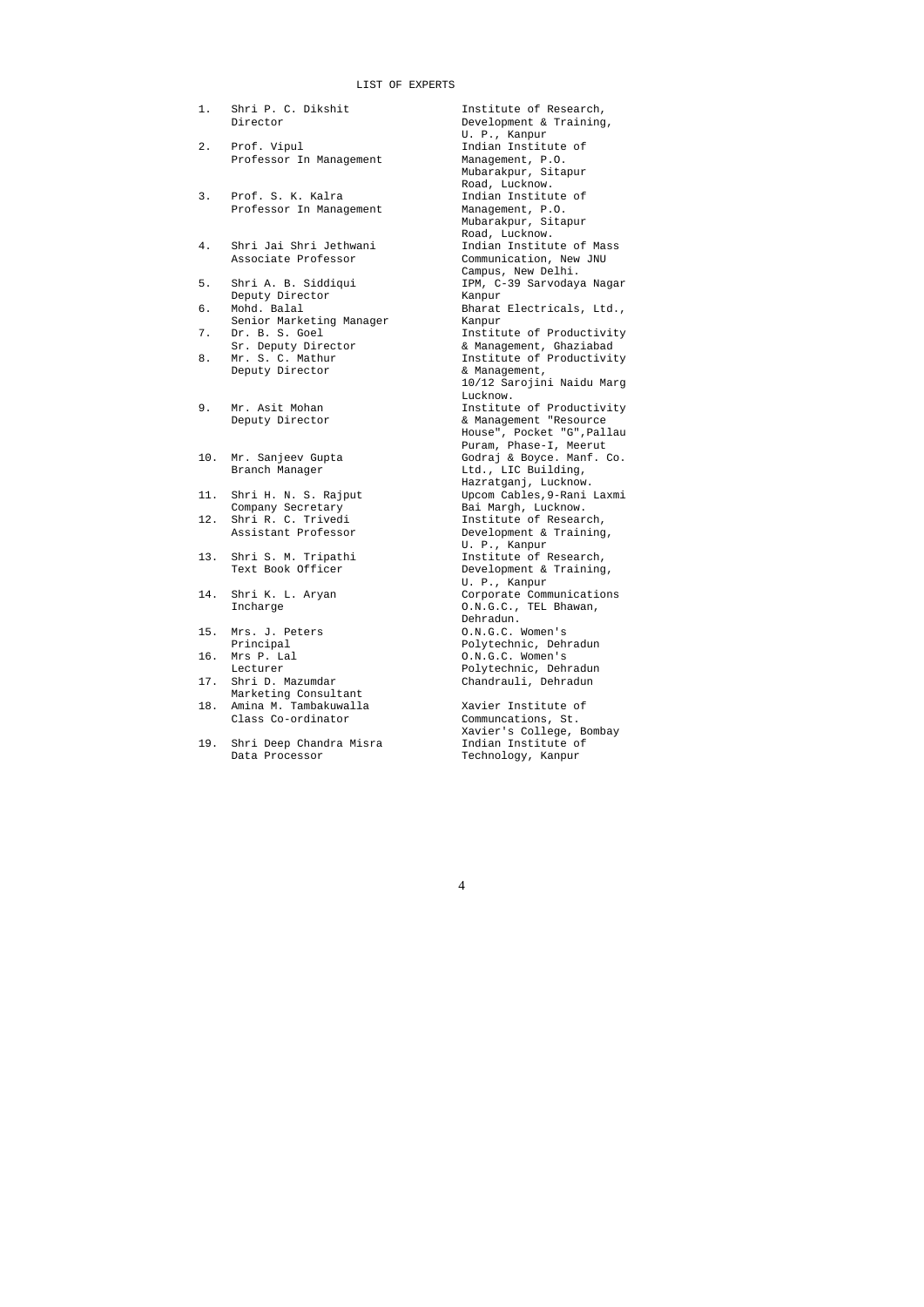This curriculum has been approved by a commettee under auspicious of Secretary, Board of Technical Education, Uttar Pradesh, Lucknow, Shri P. N. Das on Nov., 9, 1994 at B. T. E. Office, Lucknow with certain changes suggested which has been incorporated. Name of the members presented are as follows -

|       | 1. Shri Khare                                                                                                                                                                 | PRO, Scooter India Limited<br>Lucknow.                   |  |  |  |  |
|-------|-------------------------------------------------------------------------------------------------------------------------------------------------------------------------------|----------------------------------------------------------|--|--|--|--|
| 2.    |                                                                                                                                                                               | Mr. Srivastava Member of B. T. E., Lucknow               |  |  |  |  |
|       | 3. Shri Awadesh Singh Dy. Director,                                                                                                                                           | Technical Education, U. P., Kanpur                       |  |  |  |  |
|       | 4. Shri R. S. K. Sinha Assistant Professor                                                                                                                                    | B. T. E., Lucknow.                                       |  |  |  |  |
|       |                                                                                                                                                                               | 5. Shri P. N. L. Das Secretary, B. T. E., U. P., Lucknow |  |  |  |  |
|       | List of experts who contributed in the revision of<br>curriculum post graduate diploma course in Advertising and<br>Public Relation held on 22 September and 18 October, 2003 |                                                          |  |  |  |  |
| $1$ . | Shri A. B. Siddqui<br>Director                                                                                                                                                | Institute of Productivity<br>& Management, Kanpur        |  |  |  |  |
| $2$ . | Dr. Sunil Kumar<br>Director                                                                                                                                                   | L. B. S. Institute of<br>Management, Lucknow             |  |  |  |  |
| 3.    | Shri V. P. Singh                                                                                                                                                              | Krishak Bharati Co-operative                             |  |  |  |  |

Asstt. Manager **Limited**, Lucknow

4. Shri M. Ghosal Institute of Productivety<br>Asstt. Professor & Management, Kanpur & Management, Kanpur

8. Shri R. D. Dixit B. T. E., Lucknow Deputy Secretary 9. Shri A. Khanna Future Academy, Kanpur Executive Director 10. Smt. Neeru Bhullar C.S.J.M. Uni., Kanpur Lecturer

 Career Const. 12. Shri K.M.Gupta Masstt. Professror

5. Shri Pankaj Dhingra Institute of Productivety Asstt. Professor & Management, Kanpur

6. Dr. N.U.Siddiqi Govt.Polytechnic Kanpur.<br>Shri R. C. Trivedi I. R. D 7. Shri R. C. Trivedi I. R. D. T., U. P., Kanpur

Retd. (CDC Incharge)

11. Mr. Pawan Gupta Genesis, Kanpur

I.R.D.T.,Kanpur

13. Dr. Anita Bajpai Asstt. Professror I.R.D.T.,Kanpur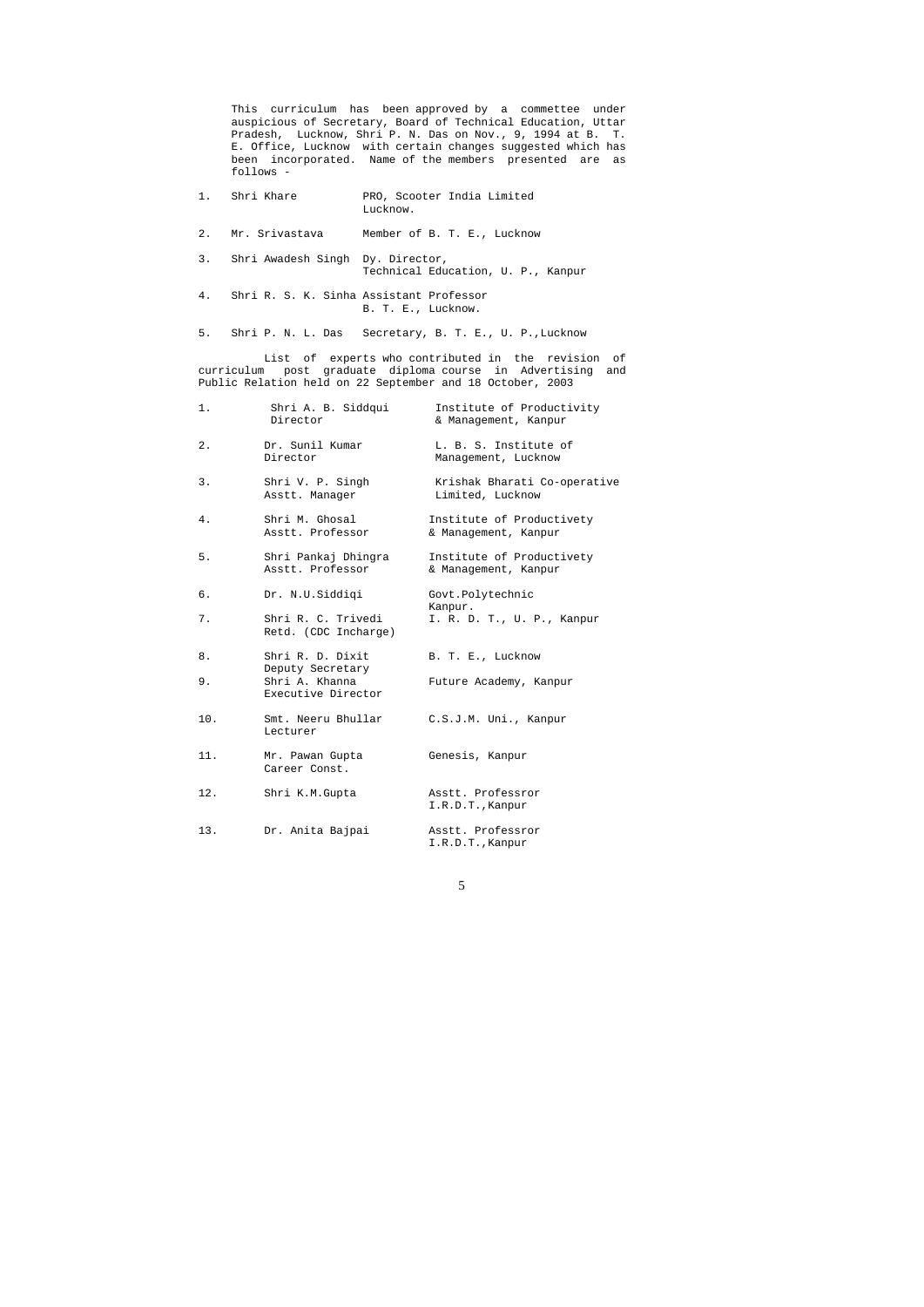List of experts who participated & contributed in the workshop for revision of curriculum in Post Graduate Diploma Course in Advertising and Public Relation held on 17 March 2008 and 16 December 2009 at I. R. D. T., Kanpur & L.B.S.I.M.D.S., Lucknow

- 1. Smt Sushma Gaur 1.R.D.T.U.P., Kanpur Director
- 2. Dr. Sunil Kumar L.B.S. Institute of Management Director Lucknow
- 3. Dr. Kishore Kumar L.B.S. Institute of Management Asstt. Director Lucknow
- 4. Dr. Meenal Yadav L.B.S. Institute of Management Reader Lucknow
- 5. Dr. Tripti Barthwal L.B.S. Institute of Management Professor Lucknow
- 6. Dr. Syed Haider Ali L.B.S. Institute of Management Associate Professor Lucknow
- 7. Dr. Puneet Rai Step-H.B.T.I., Kanpur Reader
- 8. Smt. Manu Agrawal **Danik Jagran Institute of** Asstt. Professor Management, Kanpur
- 9. Km. Shaba Iqbal Danik Jagran Institute of Asstt. Professor Management, Kanpur
- 10. Smt. Ruchi Mittal R.I.C.A., Allahabad Principal
- 11. Shri Ilyas Rizvi L.B.S. Institute of Management Lecturer Lucknow
- 12. Shri Moin Uddin Step-HBTI, Kanpur Director
- 13. Smt. Ragni Johari L.B.S. Institute of Management Reader Lucknow
- 14. Dr. N. U. Siddqui Govt. Polytechnic, Kanpur
- 15. Smt. Nandita **L.B.S.** Institute of Management Lecturer Lucknow
- 16. Shri M. P. Singh Bhadauria I. R. D. T., Kanpur Asstt. Professor/Coordinator

 List of experts who participated & contributed in the workshop for review and revision of curriculum in Post Graduate Diploma Course in Advertising and Public Relation held on 12 March 2013 and 21 October 2013 at I. R. D. T., Kanpur.

| 1. | Dr. Mridulesh Singh | IBM, C.S.J.M. University,      |
|----|---------------------|--------------------------------|
|    | Asstt. Professor    | Kanpur                         |
|    | Shri Naveen Arora   | Jagran Institute of Management |
|    | Asstt. Professor    | Kanpur                         |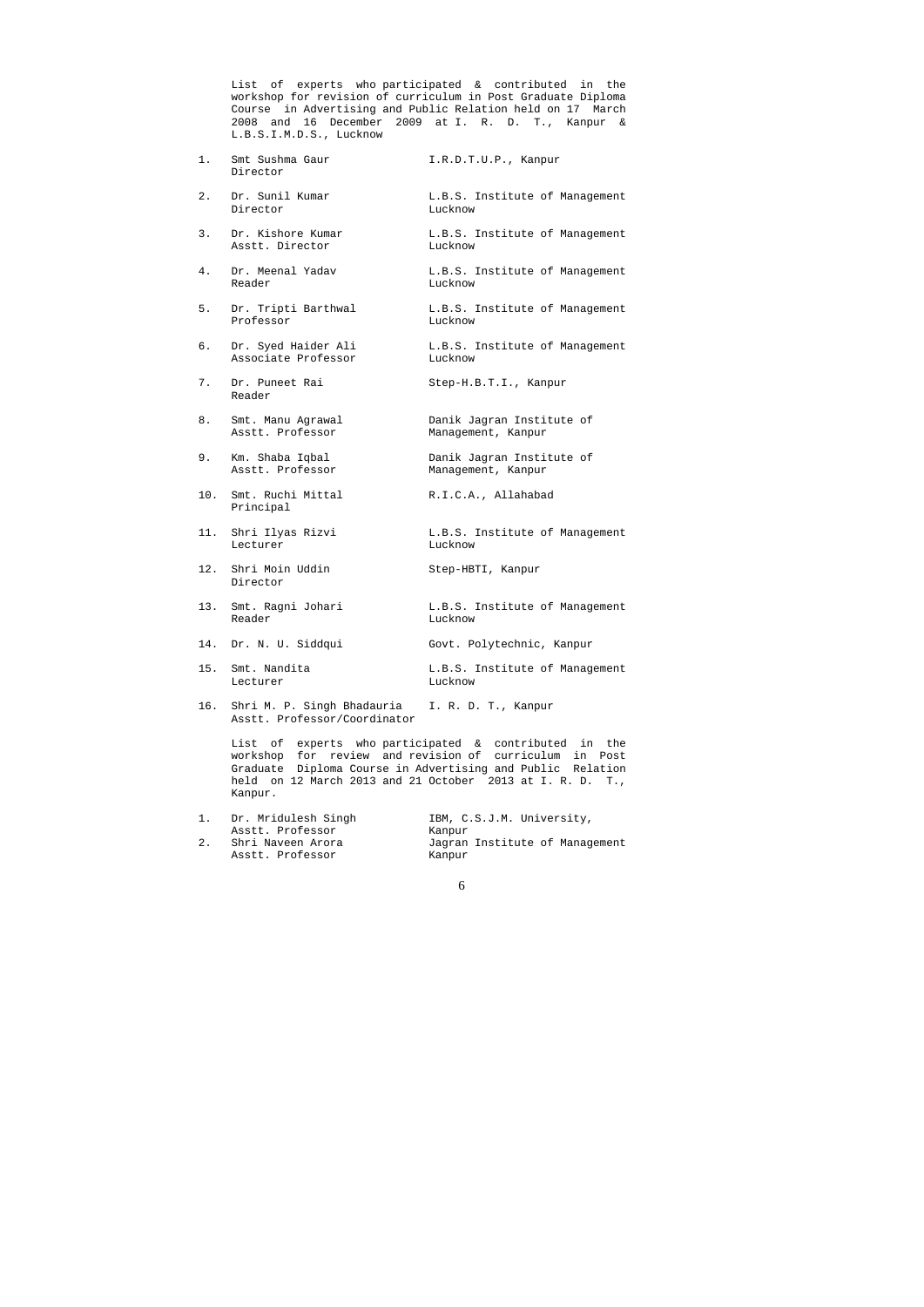| 3.  | Shri L. B. Prasad         | Govt. Polytechnic, Kanpur     |
|-----|---------------------------|-------------------------------|
|     | $H.O.D.$ $(M.S.M)$        |                               |
| 4.  | Dr. Sunil Shukla          | Dr. Gaur Hari Singhania Inst. |
|     | Assotiate Professor       | of Mgt. & Research, Kanpur    |
| 5.  | Dr. Monika Srivastava     | Dr. Gaur Hari Singhania Inst. |
|     | Assotiate Professor       | of Mgt. & Research, Kanpur    |
| б.  | Dr. A. B. Siddqui         | I.P.M., Kanpur                |
|     | Director                  |                               |
|     | 7. Dr. Vivak Singh Sachan | IBM, C.S.J.M. University,     |
|     | Asstt, Professor          | Kanpur                        |
| 8.  | Dr. Neeraj Kumar Singh    | IBM, C.S.J.M. University,     |
|     | Asstt, Professor          | Kanpur                        |
| 9.  | Shri U. S. Yadav          | I.R.D.T., Kanpur              |
|     | Text Book Officer         |                               |
| 10. | Shri Pankaj Yadav         | I.R.D.T., Kanpur              |
|     | Professor                 |                               |
|     | 11. Shri G. N. Singh      | I.R.D.T., Kanpur              |
|     | Assistant Professor       |                               |

- 2. Shri Tarun Bansal I.H.M Aliganj, Lucknow Professor
- 3. Dr. A. P. S. Bhadouria Five School of Business<br>Professor Kanpur Professor
- 4. Shri N. U. Siddiqu Govt. Poly., Kanpur Guest Faculty
- 5. Shri Autul Agarwal Govt. Poly., Kanpur Guest Faculty
- 6. Shri G. N. Singh I.R.D.T., Kanpur Assistant Professor

# LIST OF EXPERTS (SEMESTER SYSTEM)

 List of experts who participated & contributed in the workshop for Semester System of curriculum in Post Graduate Diploma Course in Advertising and Public Relation held on 25 April 2015 at I. R. D. T., Kanpur.

| 1. Shri L. B. Prasad<br>$H.O.D.$ $(M.S.M)$ |                     | Govt. Polytechnic, Barabanki |
|--------------------------------------------|---------------------|------------------------------|
| Chri Torun Donael                          | THM Aligani Iughnow |                              |

 List of experts who participated & contributed in the workshop for review and revision of curriculum in Post Graduate Diploma Course in Advertising and Public Relation held on 17-12-2015 at Government Polytechnic, Kanpur.

|       | 1. Shri L. B. Prasad<br>$H.O.D.$ $(M.S.M)$ | Govt. Polytechnic, Barabanki                                |
|-------|--------------------------------------------|-------------------------------------------------------------|
| $2$ . | Dr. Sunil Shukla<br>Assotiate Professor    | Dr. Gaur Hari Singhania Inst.<br>of Mgt. & Research, Kanpur |
| 3.    | Dr. Tulika Saxena<br>Assotiate Professor   | STEP H.B.T.I., Kanpur                                       |
| 4.    | Dr. A. P.S. Bhadauriya<br>Professor        | P.S.I.T., Kanpur                                            |
| 5.    | Shri Q. A. Jama<br>Lecturer (English)      | G. P., Kanpur                                               |
|       | 6. Shri Sandeep Singh<br>Guest Lecturer    | G. P., Kanpur                                               |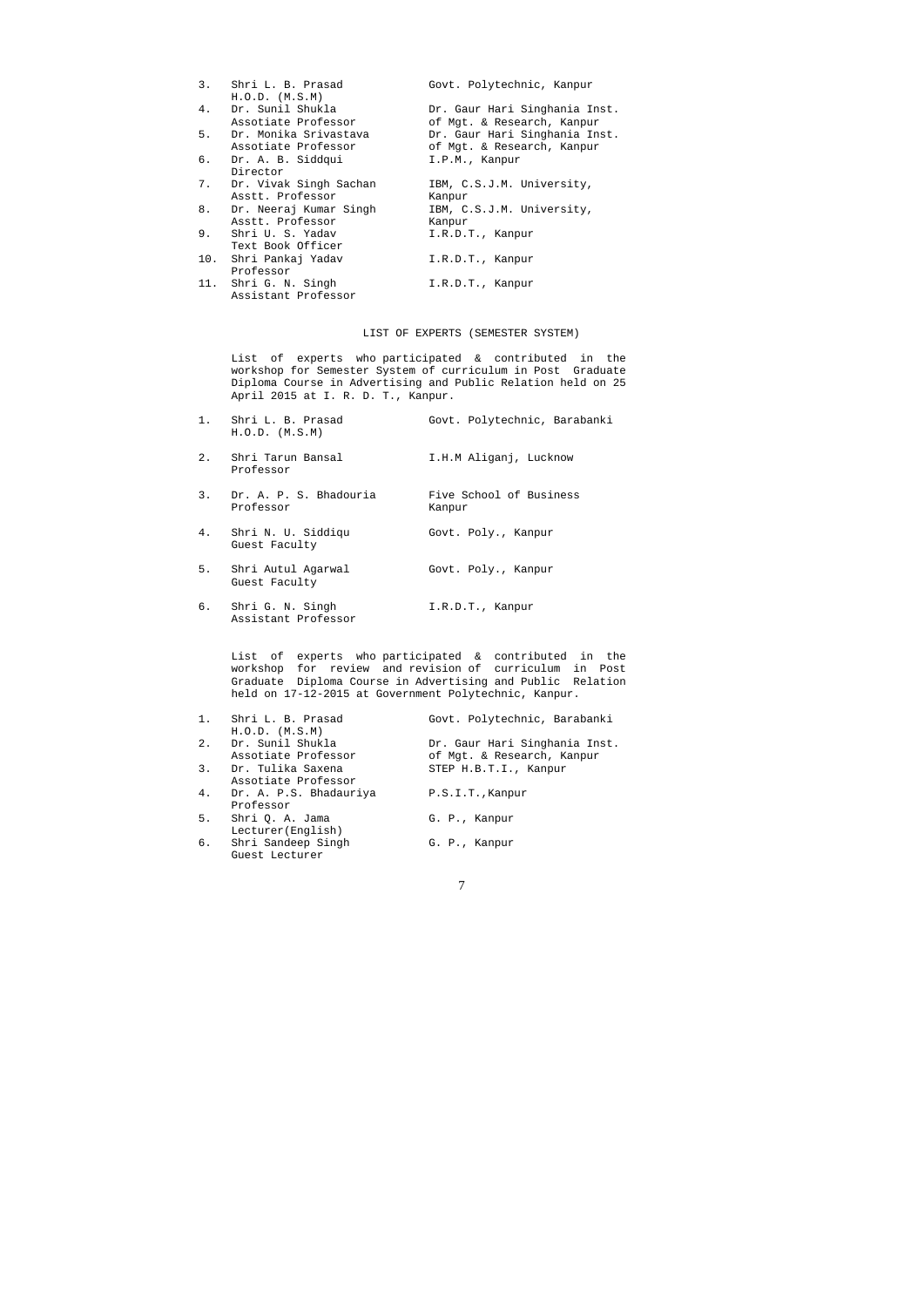| 7. | Smt. Farhat Jaha Siddqui | G. P., Kanpur    |
|----|--------------------------|------------------|
|    | Guest Lecturer           |                  |
| 8. | Shri S. K. Dwivedi       | G. P., Kanpur    |
|    | Guest Lecturer           |                  |
| 9. | Km. Kalpana Devi         | I.R.D.T., Kanpur |
|    | Assistant Professor      |                  |
|    | 10. Shri G. N. Singh     | I.R.D.T., Kanpur |
|    | Assistant Professor      |                  |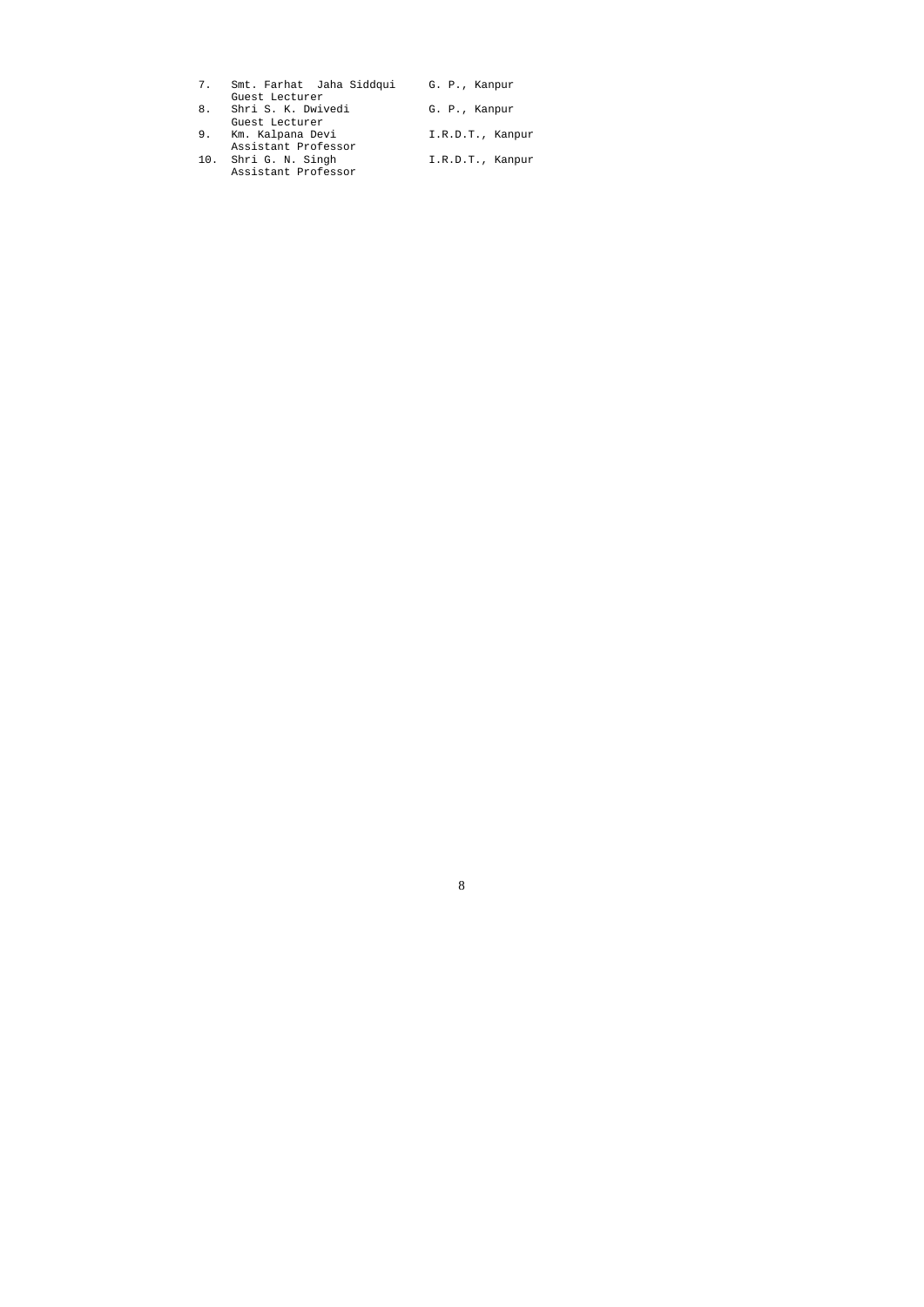NEED ANALYSIS :

- 1. Rapid expansion of industries in India has opened new vistas for excellent opportunities of careers in Advertising & Public Relations.Advertising & Public Relations offer one of the best remuneration packages in the country and even abroad.
- 2. Mass media all over the world has been accepted as an important instrument for informing, educating & entertaining people. In developing countries like that of ours, the mass media has specific responsibilities. It is intended to bring about a change in the attitudes of people & involve them in developmental policies & plans by keeping them informed about developmental & nation building activities to enlist their active & willing participation. Modern media like radio & television, though of recent origin, are going through a process of veritable explosion. The media in our country, which has been ever-expanding, needs young men & women trained & equipped to fill responsible positions.

 Advertising, which has become industry now a days, is a social institution born to fulfill the human need to acquire & send information about the availability of products, brands and services. A personnel having been imparted training in Advertising & Public relations may prove an asset to the organisation he works in. With business and industry growing, there is a clear need for PR persons in every sector. Every corporation needs a PR person. Even politicians need high profile PR men to advise them.

- PR men are not opinion leaders but they can always team up with opinion leaders and are in the vanguard for change. The PR persons create a favourable image of their company. They act as link between client and public. they organise parties, exhibitions and other projects; they deal with inquiries and, very often complaints. they basically work towards establishing or improving mutual understanding and goodwill between the company/client and the various groups with which it is concerned. Such groups may include employees, shareholders, customers, suppliers, legislators, government departments, financial institutions, bank and, the public at large.
- 4. The growth of PR in the last three or four years in our country can be described as phenomenal. All organisations whether commercial, industrial, educational, social or political used to practice public relations to meet their objectives and goals. Professionalism in Public Relation has become a sine qua non and is being seen as an effective tool to frame new policies and get them executed, chalk new strategies, etc. The goal of PR is humanising the society or creating a better environment within and without the corporation.
- 5. Communicating a bright image for the corporation involves using the media effectively. Media strategy embraces holding press conference, conducting press tours, and organising open days to build up support with the local residents. Bringing out house journals, brochure and publicity material is part of the job. A PR person's work broadly consists of three channels: assistance in framing or reviewing policy; research into attitudes and opinions; and communication of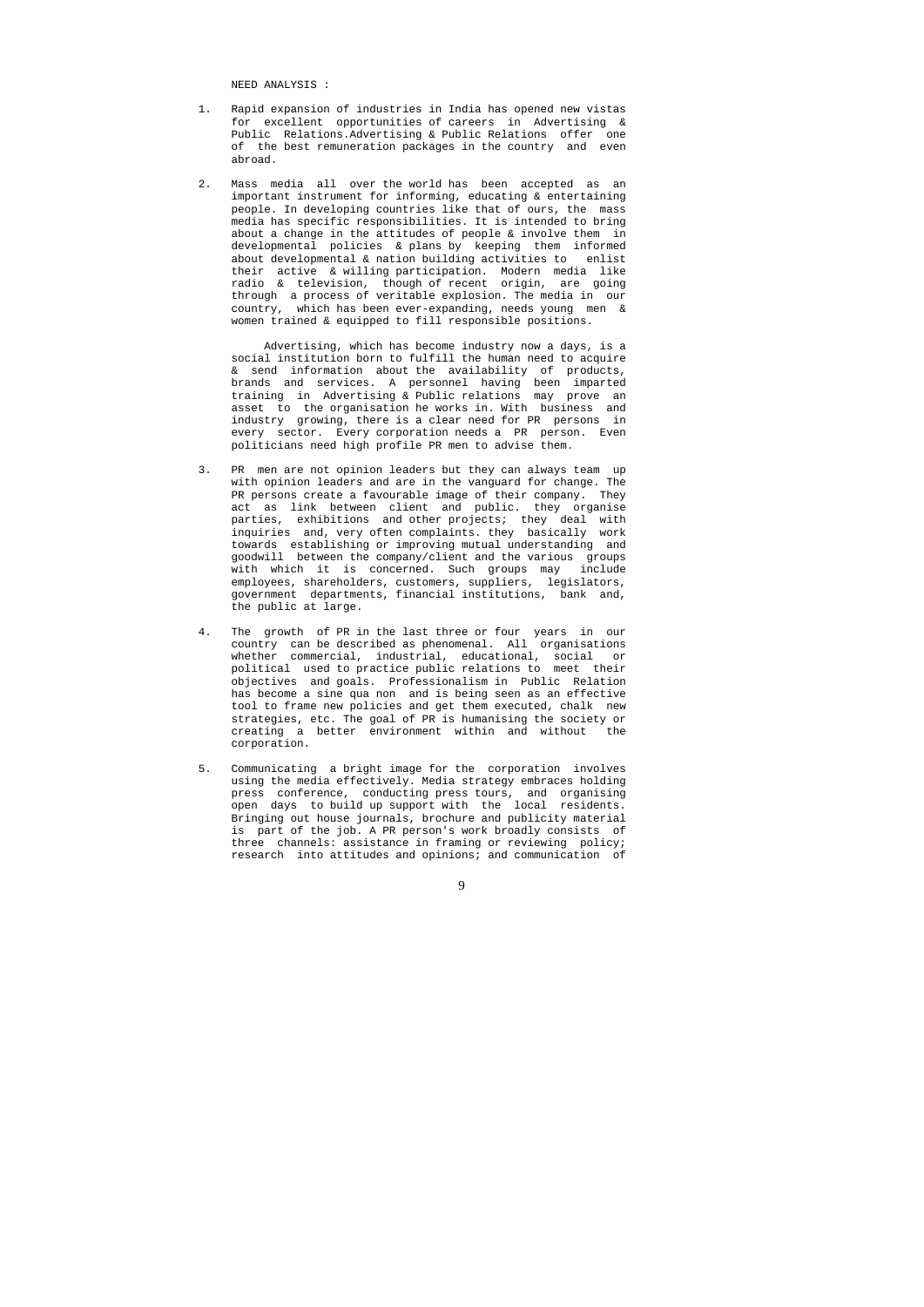information. A PR person must be familiar with all the media of communication and should be an expert in as many as possible. this helps in selecting right medium for each phase of work. A course in Public Relations combined with Advertising may help acquire the requisite skills - a good news sense and journalistic aptitude; a cool temperament; ability to write and speak well & persuasively, imagination, task, approach, ability to work under pressure; a lively & ability to communicate in the both native language and English as well.

6. A number of organisations are setting up PR departments to conduct their public relation work. Government, the private sector, the service sector which includes hotels, banks, airlines, railways, catering, leasing companies, the defence services, the media enterprises are some of the major organisations that require trained personnel in the aforesaid discipline.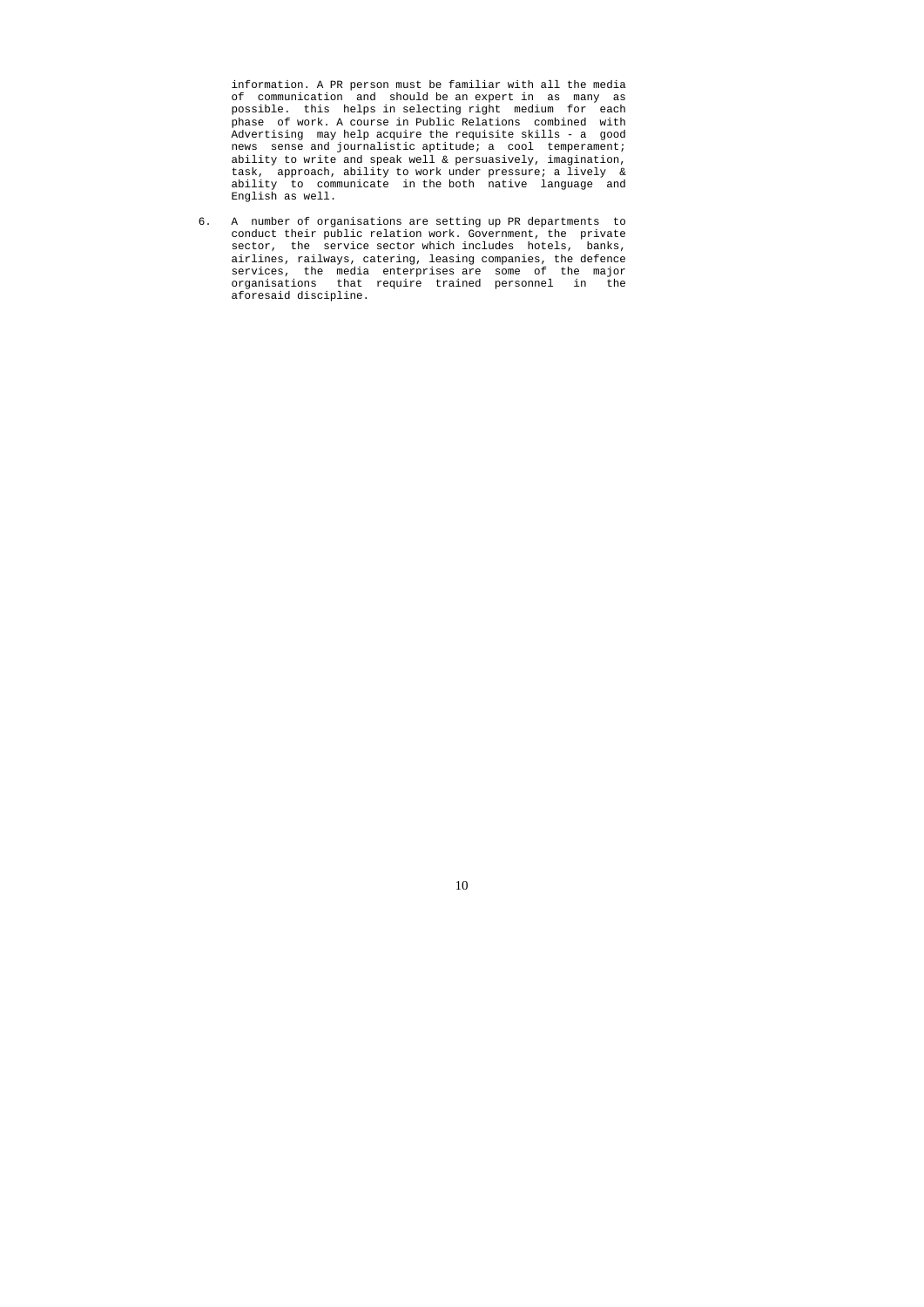#### PROFILE DEVELOPMENT :

 An instrument in the form of a questionnaire along with a copy of the existing curriculum of PG diploma in Advertising & Public Relations was sent to various media organizations and industries with a view to getting it improved in the light of the needs and requirements of the day. The response was not very much encouraging. Therefore, efforts were made to get feedback through personal interaction with the experts/professionals of different organizations belonging to both-public and private sectors. The feedback, thus received, was discussed and analyzed in a workshop and a draft curriculum was prepared adopting the following procedure :

- 1. Determining course objectives.
- 2. Planning horizontal and vertical organizations of the subjects.
- 3. Developing study and evaluation scheme.
- 4. Development of detailed course content and coverage time keeping in view the knowledge and skill requirements.
- 5. Determination of resource input in the form of human resource, space, equipment, etc.

 The so revised draft curriculum was sent for comments of experts of the field. The suggestions, thus received, and also those received through personal contacts, have been incorporated where found suitable. Professionals and entrepreneurs running their own enterprises have also been consulted and their experience - based meaningful suggestions have been reasonably taken notice of while designing the final shape of the curriculum. All components leading to productive results have been retouched by several experts and thereafter supplemented accordingly. The curriculum has practically been tinged with the situational experiences of the professionals in particular. All out efforts have been made to structure the contents so as to develop professional extrovertness in the persons expected to pursue the programme. Finally, the so revised curriculum has been put before an expert Committee appointed by the "Government of Uttar Pradesh" for its final approval. The Committee's suggestions, though very nominal, too have been desirably incorporated to give it its final shape.

 It is hoped that this revised curriculum for PG Diploma in Advertising & Public Relations will prove useful in producing suitable PR & Advertising personnel for the world of work.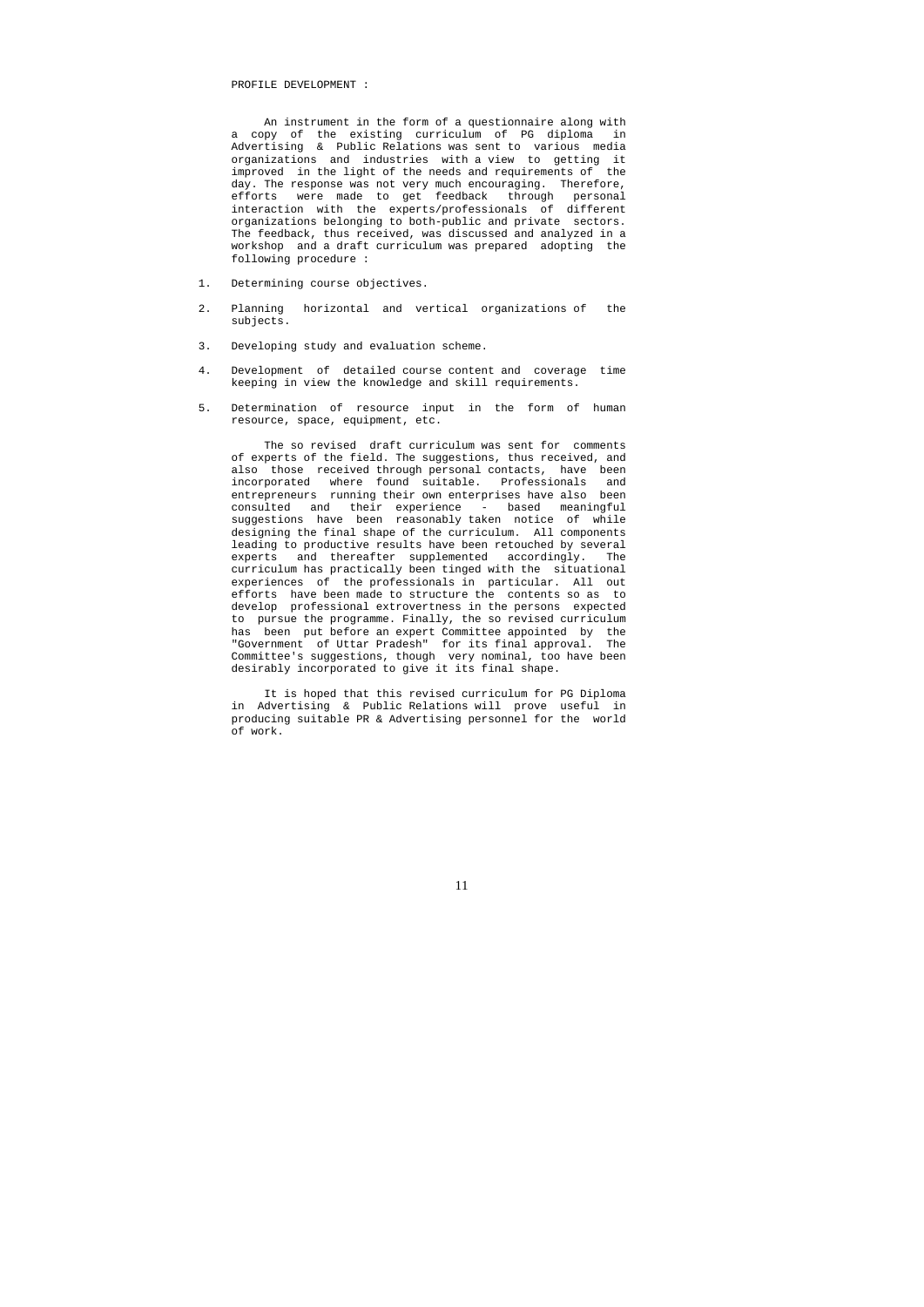## 1.1 COMMUNICATION

|                    |  | L T P       |  |
|--------------------|--|-------------|--|
|                    |  | $5 \t3 \t-$ |  |
| $P^{\text{stion}}$ |  |             |  |

Rationale :

 Mass media has direct impact on individual attitudes and behaviours. It has been accepted as an important instrument for informing, educating and entertaining people. Persuation and social influence receives lion's share of attention. The Paper aims to make the students familiar with the fundamentals of communication & create an awareness about language & its use in communication and to provide skills necessary for writing an effective copy. Contents to make the students appreciate the social & economic environment within which advertising operates have been added to help them in making a systematic approach for better decision making.

- Process of Communication.
- Barriers of Communication
- Mass Communication.
- Factors of Effective Communication
- Aims and objectives of communication skill Listing, Speaking, Reading and Writting.

#### TOPICWISE DISTRIBUTION OF PERIODS

| SI.NO.        | Units                             |    | Coverage Time |     |
|---------------|-----------------------------------|----|---------------|-----|
|               |                                   |    |               | T P |
| 1.            | Communication                     | 15 | 10            |     |
| 2.            | Media of Communication & Its Role | 35 | 22            |     |
| $\mathcal{E}$ | Communication Research            | 20 | 10            |     |
|               | Total                             |    | 75 25         |     |

## DETAILED CONTENTS

COMMUNICATION :

Unit I

## Communication Theory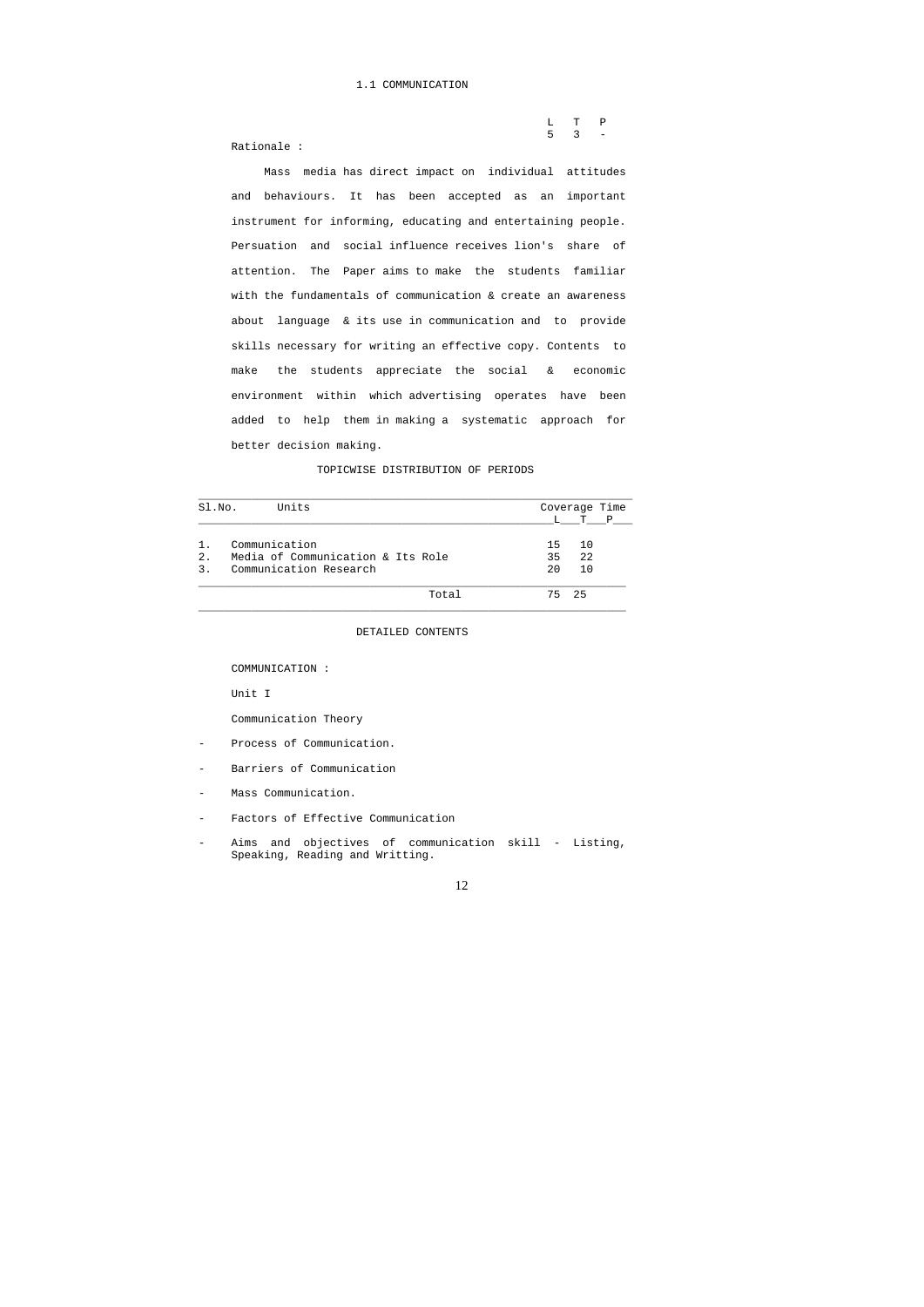Unit II

- Objectives of Marketing Communication and Its Role.
- Intergrated Marketing Communication
- Relvance of visual
- Forms of Visual Communication and their significance.
- Barrier to effective communicaiton (Personal, Physical, psychological, sociological, semantic)

- Language as a means of communication
- Channels and Media of communication
- Communication Network
- Intercultural Communication.
- Interpersonal Communication
- Ethics and Communication
- Social Media and Communication

MEDIA OF COMMUNICATION AND ITS ROLE :

Unit III

- Development of writing and Analyticals skills Business letters, Testimonials, Business Report, Press Releases, Precis Writting, Speech and Presentation Writting, Paragraph Writting, Copy Writting for advertisement for Radio, T.V., Films and Print Media, Project Report Drafting, Translation in advertising.
- Development of Oral Communication Skills Presentation skills, Interviewing, Telephonic Skills, Press Conferences and Seminars, Practical Session on Extempore, Debate, Group Discussion, Role Plays, Mock Press Conference, Interview.
- Auiod Visual Communication Power Point Presentation using Multi Media, Graphics and Ammination, e-Communication.

- Non Verbal Communication (Silence Communication)- Body Language, Gestures, Listening Skills and its effective use.
- High Impact Presentation How to plan presentation systematically, How to structure presentation, How to deliver presentation effectively, How to design and display attractive visual aids, How to handle question and comments from the audience.
- 3. COMMUNICATION RESEARCH :

Unit IV

 Understanding Research : Qualitiative and Quantitative research, Various Steps in Research, Formulation of Hypothesis, Sampling techniques, Questionnaire Design, Data Collection, Data Tabulation and Data Interpreation, Basic Concept of S. P. S. S. software use for research purpose.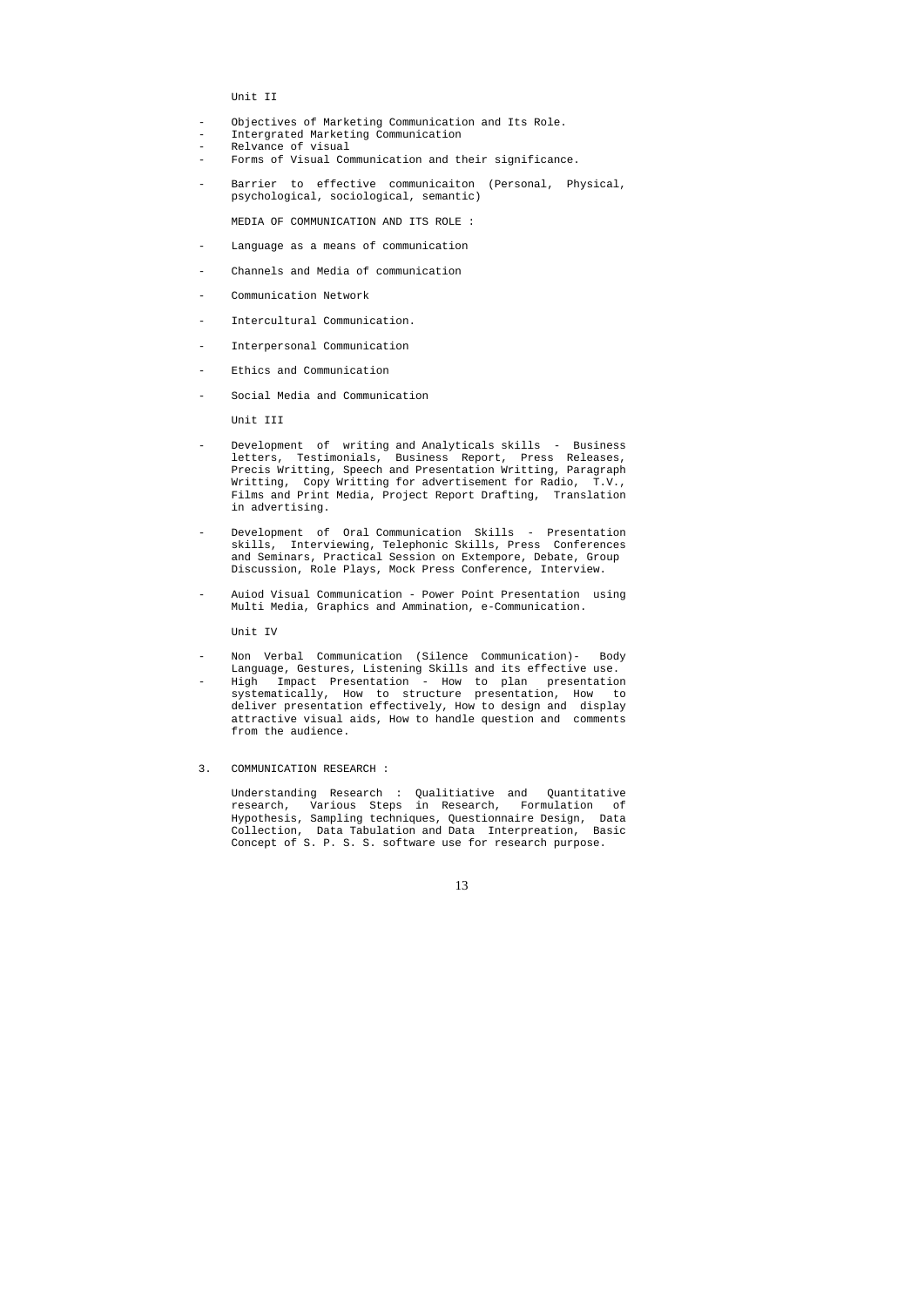|         | L T P |  |
|---------|-------|--|
| $8 - 2$ |       |  |

Rationale :

 The contents have been tailored to enable the students understand the concept and process of marketing and provide a deeper insight into the factors influencing behaviour of target audience. Concepts of product marketing to marketing of services, profit for non-profit organisation & social marketing and linkages between cooperate strategy, marketing strategy and advertising strategy have also been dealt with.

## TOPICWISE DISTRIBUTION OF PERIODS

The concept of Marketing and Sales and evaluation of marketing

- Product concept and feature of packaging
- Product Life Cycle.
- Service Management
- Target and Product Positioning.
- Product innovation and New Product Development.
- Launching New Products .

| SI.NO. | Units                                         |    | Coverage Time |              |
|--------|-----------------------------------------------|----|---------------|--------------|
|        |                                               |    | T             | $\mathbb{P}$ |
| 1.     | Understanding Marketing Process               | 40 | 10            |              |
| 2.     | Psychology of Consumer and Their<br>Behaviour | 32 | 8             |              |
| 3.     | New Marketing Horizons                        | 40 | 10            |              |
|        | Total                                         | 75 | 25            |              |

DETAILED CONTENTS

Unit I

UNDERSTANDING MARKETING PROCESS :

- Changing Indian Marketing Environment

MARKETING STATIGIES :

- Marketing Mix.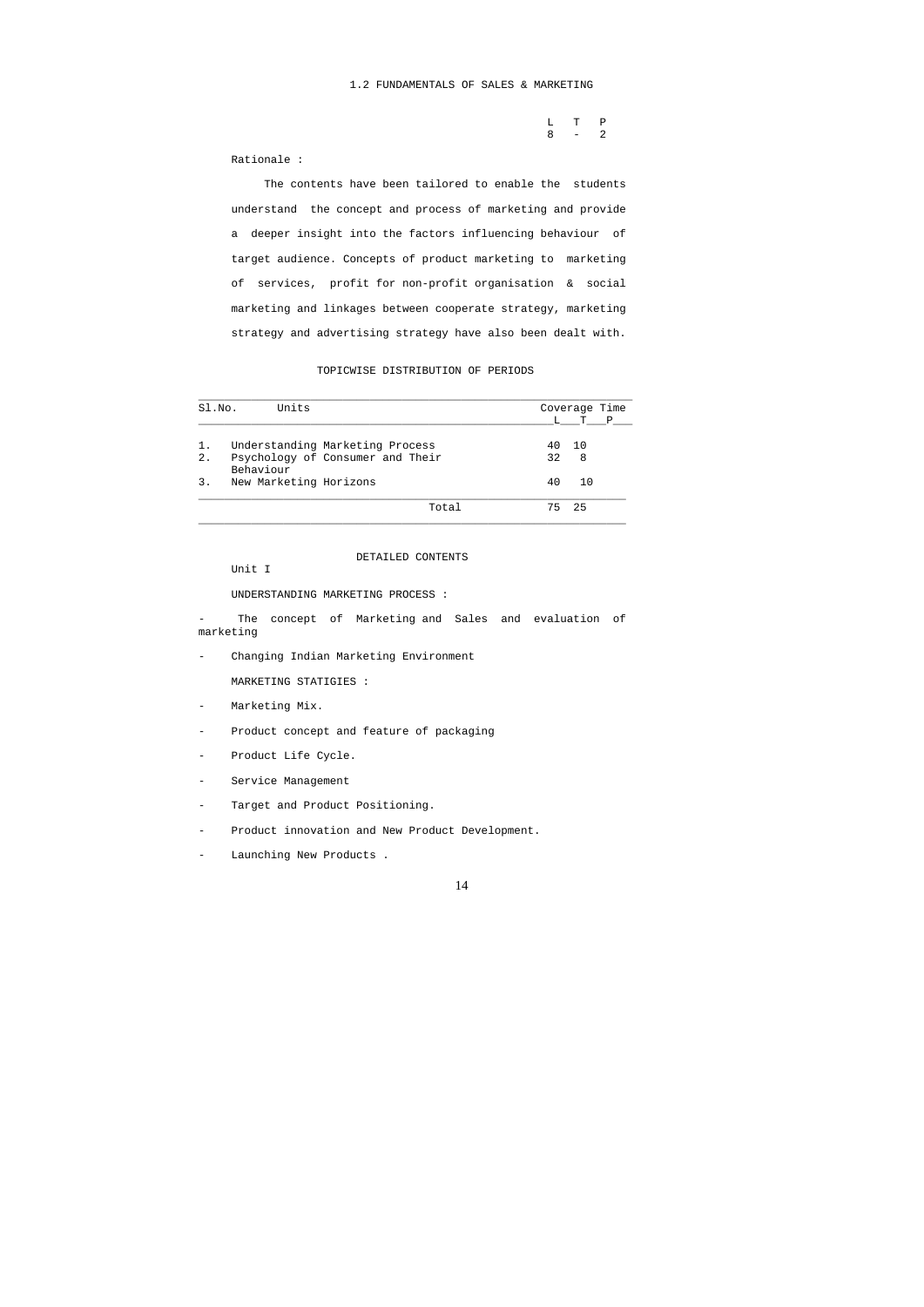Unit II

PSYCHOLOGY OF CONSUMER AND THEIR BEHAVIOR:

- SIGNIFICANCE OF THE STUDY OF Psychology in Marketing & Advertising.
- Consumer Behaviour Models.
- Environmental Influences : Cultural Values, Social Class & Status, Personal Influence, Family, Situational Influences.
- Individual Differences : Involvement & Motivation, Attitudes, Personality, Values, Lifestyle.
- Psychological Processes : Learning, Perception, Attitudes.
- Decision Process : Need recognition, Search, Evaluation of Alternatives, Choice.
- Industrial Buyer Behaviour.

Unit III

- Pricing: Concept, Process of Pricing, Pricing strategies, Non pricing factors and Packaging.
- Distribution Management: Concepts and types, channel arrangement, warehousing and logistic and Customer Service.
- Promotion: Advertising, Sales promotion, Personal selling, Publicity.
- Marketing Research and Information Systems: Specific techniques of panel research, quantitative & qualitative research and their significance.
- Forecasting Demand and Market Share.
- Interface of Marketing Strategy with corporate Strategy and Advertising Strategy.

- Rural Marketing: Concept, profile and rural consumer and markets, Rural promotion, e-chaupal, etc.
- Marketing of Social Issues.
- Global Marketing.
- Marketing for Non-Profit Organisations.
- Consumerism.

Unit IV

NEW MARKETING HORIZONS :

Unit V

RETAIL MANAGEMENT :

Concept of Retail : Traditional and modern concepts : Kirana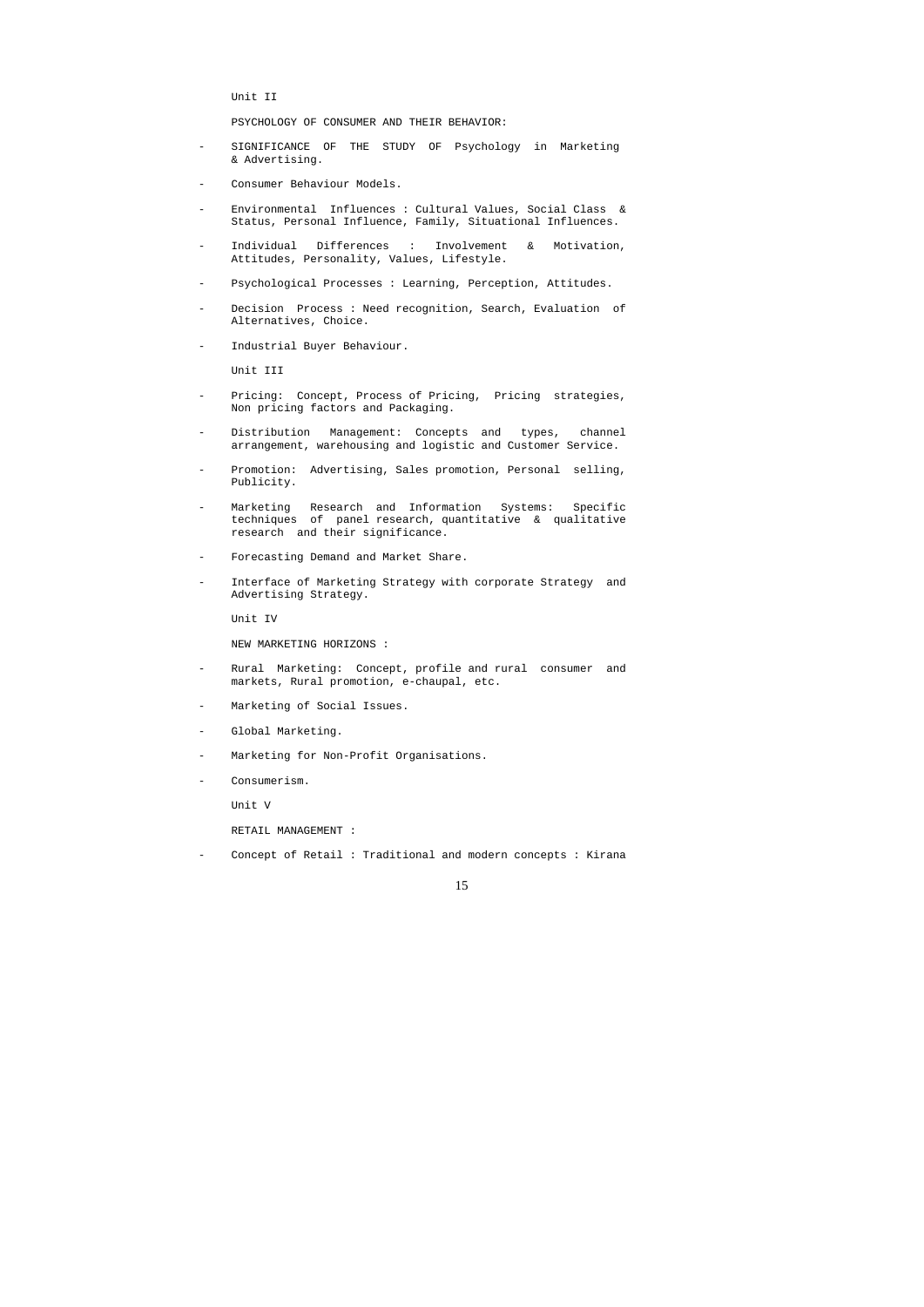shop and Retail malls .

- The Role and importance of retail industry
- Reasons of growth of retail industry and its future prospects
- Role of technology in retail

EVENT MANAGEMENT :

- What is event management: Scope of event management industry in India.
- Importance types of event management : Business events, Trade fairs, road show, Fashion shows and Exhibitions.
- E-commerce, Online Marketing, Tele Marketing, Direct Marketing.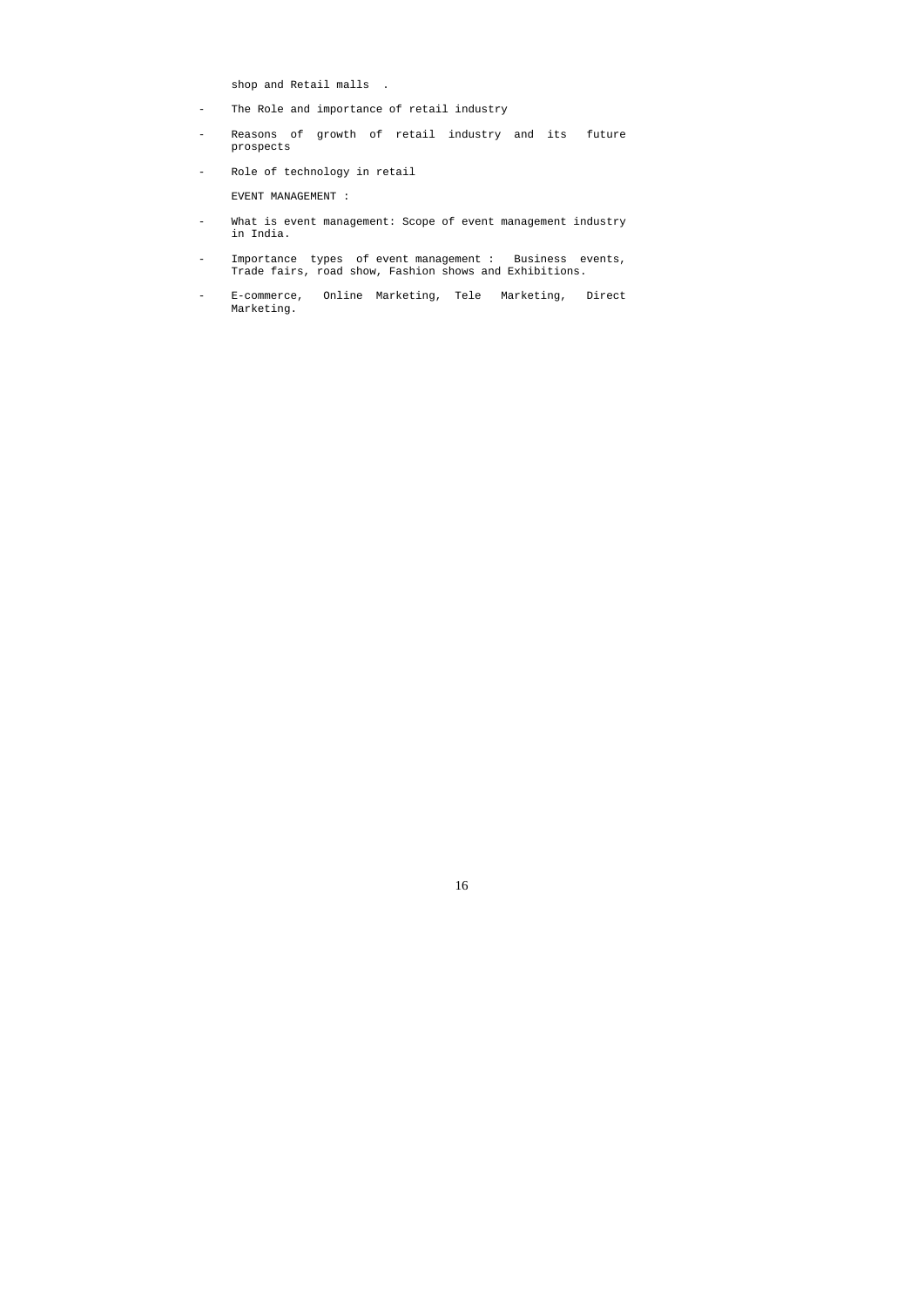### 1.3 ADVERTISING MANAGEMENT

|  | $L$ T P |  |
|--|---------|--|
|  | $8 - 2$ |  |

Rationale :

 The Advertising Industry has, now a days, become a social institution born to fulfill the human need to acquire & send information about the availability of products, brands, and services. The Paper gives an overview of the discipline of advertising, organisation of advertising business & advertising research. If takes the students through the process of development of the creatives, from client's belief in brief, marketing objectives, idea generation to total creativity in word & visual and enables them understand select aspects of finance to prepare effective and appropriate advertising budgets.

TOPIC WISE DISTRIBUTION OF PERIODS

| SI.NO. | Units                                |    |   | Coverage Time |
|--------|--------------------------------------|----|---|---------------|
|        |                                      |    | т | $\mathbf{P}$  |
| 1.     | Advertising                          | 20 |   |               |
| 2.     | Financial Aspects of Advertising     | 20 |   |               |
| 3.     | Organisation of Advertising Business | 20 | 6 |               |
| 4.     | Creativity                           | 26 |   |               |
| 5.     | Advertising Research                 | 26 |   |               |
|        | Total                                |    |   |               |

\_\_\_\_\_\_\_\_\_\_\_\_\_\_\_\_\_\_\_\_\_\_\_\_\_\_\_\_\_\_\_\_\_\_\_\_\_\_\_\_\_\_\_\_\_\_\_\_\_\_\_\_\_\_\_\_\_\_\_\_\_\_\_\_\_

DETAILED CONTENTS

Unit I

ADVERTISING :

 Advertising : Definition and Concept, How Advertising Works, Functions of Advertising, Factors determining advertising opportunity of a product\service\idea, What a message must contain. Types and classification of Advertising Display\Classified\ Trade\Product\Financial\Corporate, etc., Brand Management and Positioning, Creative and Campaign Concepts : An overview, Social and Economic Impact of Advertising, Advertising : Ethics, Code and Law, Brand Equity and Advertising

Unit II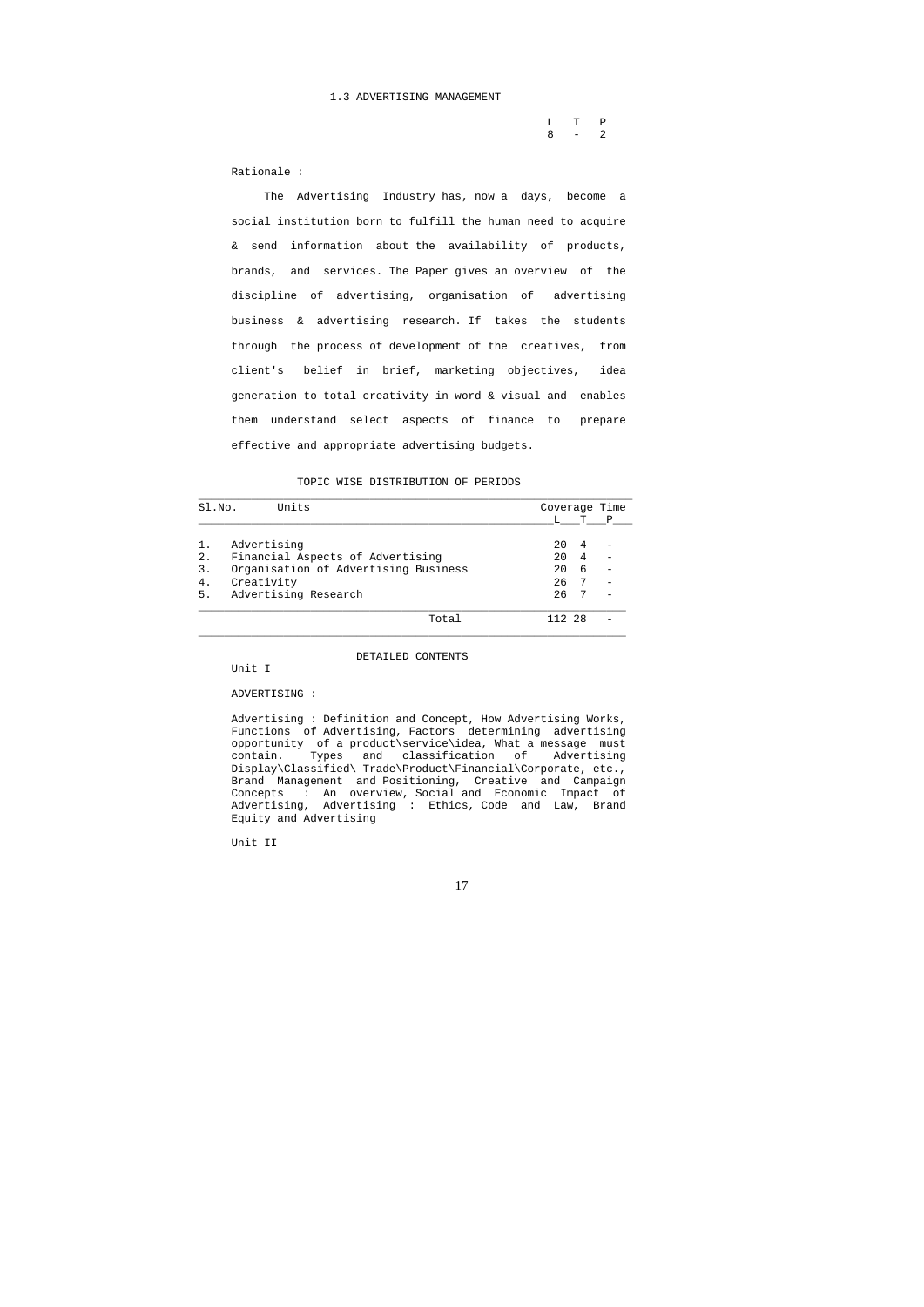FINANCIAL ASPECTS OF ADVERTISING :

- Advertising cost concept and decision making.
- Advertising as investment expenditure.
- Basic Accounting Concept.
- Presenting Financial Information for decision making.
- Preparation of advertising budget.
- Monitoring the budget and control process. ORGANISATION OF ADVERTISING BUSINESS :
- Advertising Agency : Structure, Functions.
- Creative Development.
- Production and Cost Analysis.
- Tariff.
- Finance and Billing.
- Account Planning.
- "Agency Client" Relations : Client brief, Minutes and the follow up.
- Apex Advertising Organisations (AAA, ABC, ISA).
- Advertising departments in corporate organisation.

Unit III

CREATIVITY :

- Introduction to creativity styles : Its Theory & Practices
- The advertising creativity in relation to overall objectives.
- Setting creative objectives and strategy development.
- Idea generation, Creative thinking, Creative process
- Conceptualisation and evaluation of ideas.
- The aesthetics of advertising.
- The message styles: tone and manner.
- Creative copy writing for different media.
- Visualisation Layout and art direction.
- Campaign planning and execution of advertising.
- Campaign in different media.
- Advertising creativity in different product categories.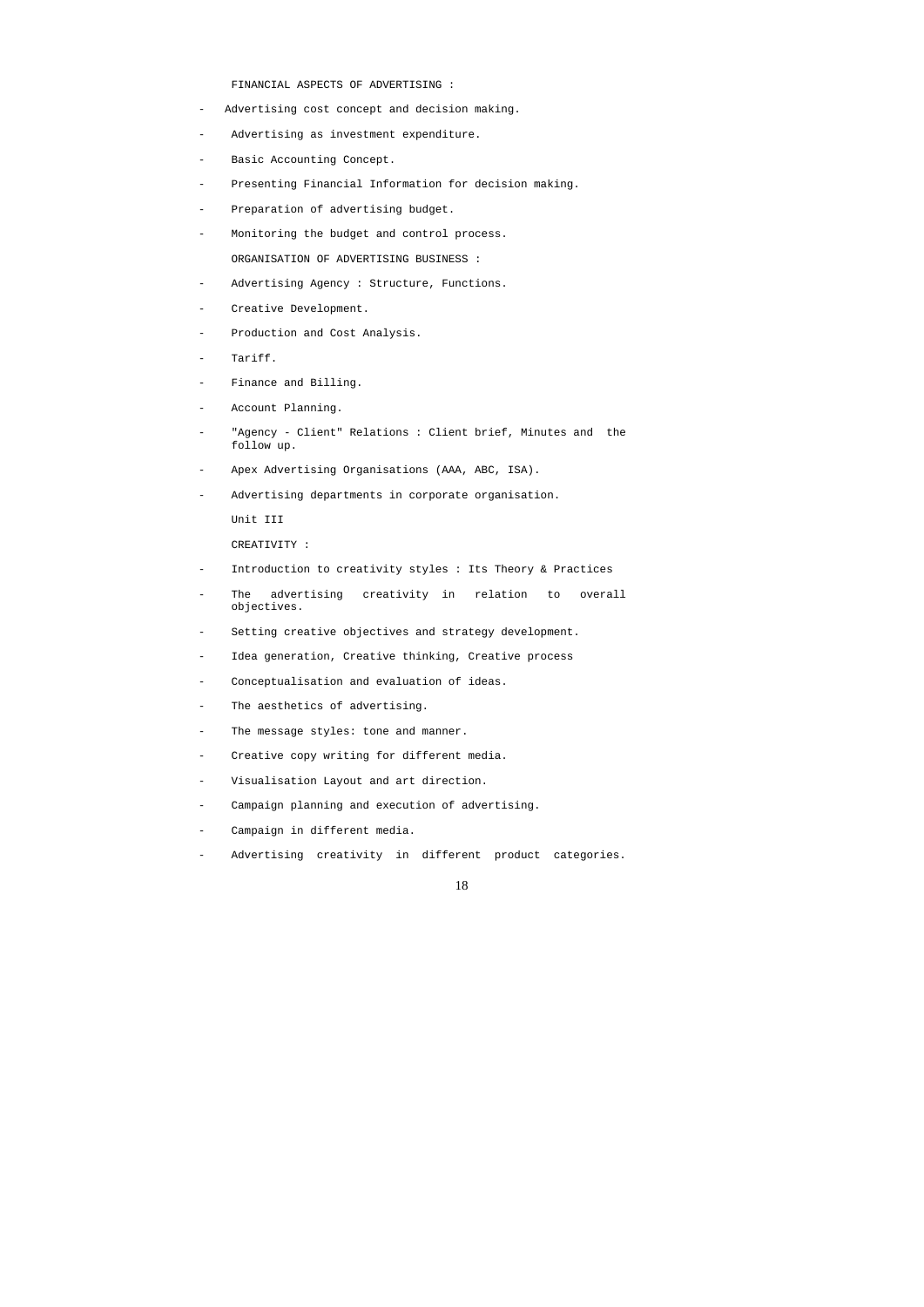- PR and non-commercial advertising.
- Advertising creativity vis-a-vis urban-rural markets.

Unit IV

ADVERTISING RESEARCH:

- Why research in Advertising
- Problems of advertising where Research has a role to play: Market Research, Consumer Research, Product, Research, Copy Research, Audience Research.
- Feedback and Evaluation of the advertising results.
- Specific Research Techniques in Advertising: Motivation Research, Consumer Jury Test, Inquiry Test, System rating List, Recognition or Readership Test, Recall test, etc.

THE ROLE OF COMPUTER IN ANALYZING ADVERTISING.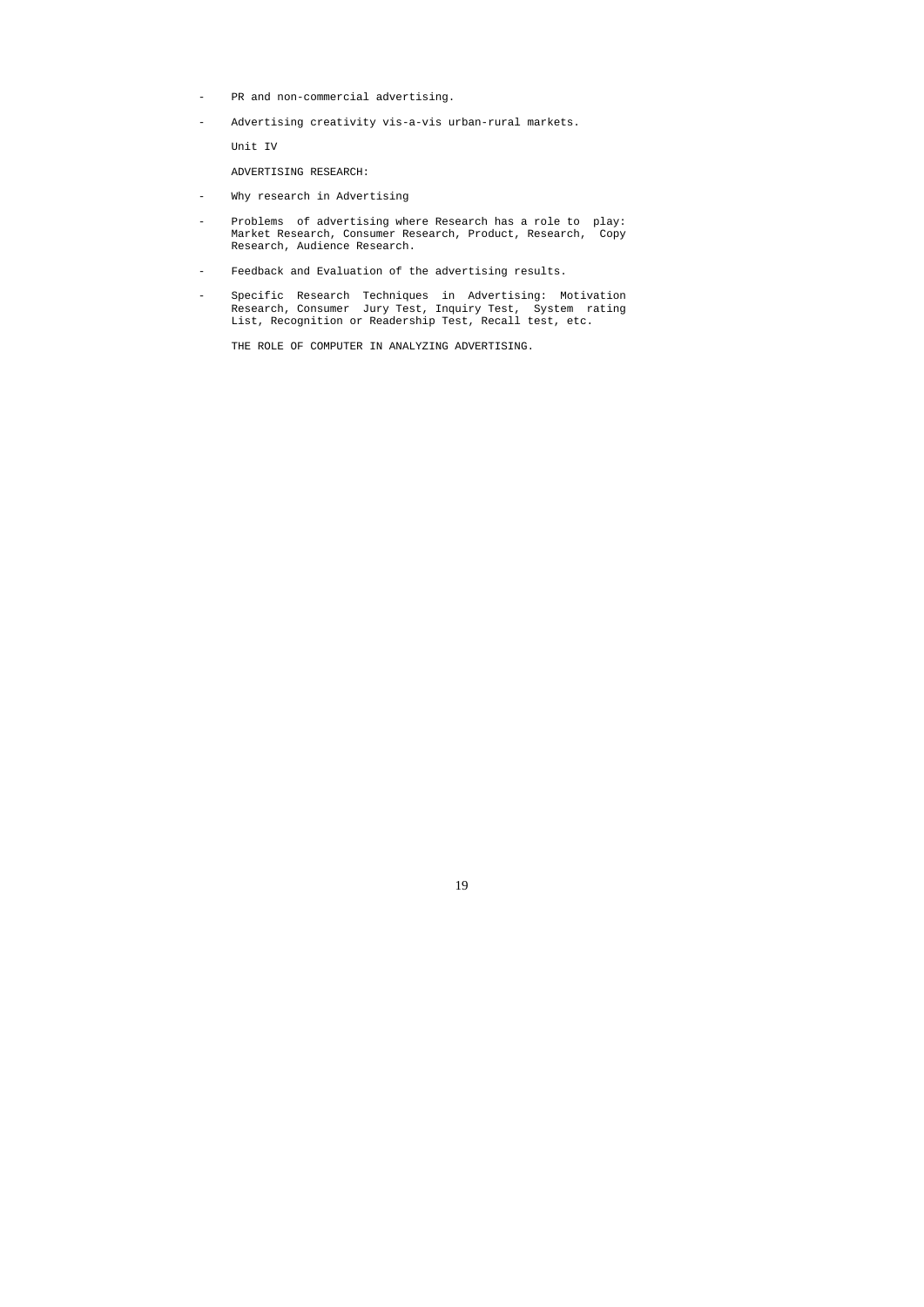L T P  $8 - 2$ 

Rationale :

 With business & industry growing, there is a clear need for PR persons in every sector . There are predictions that Public Relations will,infect, overtake Advertising, as we move into the the 21st Century ,being less expensive & more effective. The paper acquaints the students with an overview of the displine, imparts professional knowledge about theories & techniques of Public Relations, provides knowledge of various media available for Public Relations, their functioning & applications as to achieve maximum output from the resources and develops managerial skills.

## TOPICWISE DISTRIBUTION OF PERIODS

| Sl.No. | Units                                       | Coverage Time   |                |  |
|--------|---------------------------------------------|-----------------|----------------|--|
|        |                                             | T.              | T P            |  |
| 1.     | Development of Public Relations             | 8               | $\mathfrak{D}$ |  |
| 2.     | Public Relations in India                   | 8               | $\mathfrak{D}$ |  |
| 3.     | Public Opinion                              | 5               | $\mathbf{1}$   |  |
| 4.     | Public Relations Process                    | 5               | $\mathbf{1}$   |  |
| 5.     | Public Relations for Internal Communication | 8               | 2              |  |
| б.     | Public Relations for External Publics       | 6               | $\mathfrak{D}$ |  |
| 7.     | Mass Media of Communication                 | 6               | $\mathbf{1}$   |  |
| 8.     | Ethics and Public Relations                 | 6               | $\mathbf{1}$   |  |
| 9.     | Planning in Public Relations                | 5               | $\mathbf{1}$   |  |
| 10.    | Internal Communication                      | 5               | $\mathbf{1}$   |  |
| 11.    | External Communication                      | 5               | $\mathbf{1}$   |  |
| 12.    | Dealing with Media\functioning of media     | 5               | $\mathbf{1}$   |  |
| 13.    | Role of writing in Public Relations         | 12 <sup>°</sup> | 4              |  |
| 14.    | Public Relations Emerging Challenges        | 12 <sup>2</sup> | 4              |  |
| 15.    | Accountability in Public Relations          | 5               | $\mathbf{1}$   |  |
| 16.    | The Public Relations Professional           | 9               | $\mathcal{E}$  |  |
|        | Total                                       | 112.            | 28             |  |

DETAILED CONTENTS

Unit I

DEVELOPMENT OF PUBLIC RELATIONS: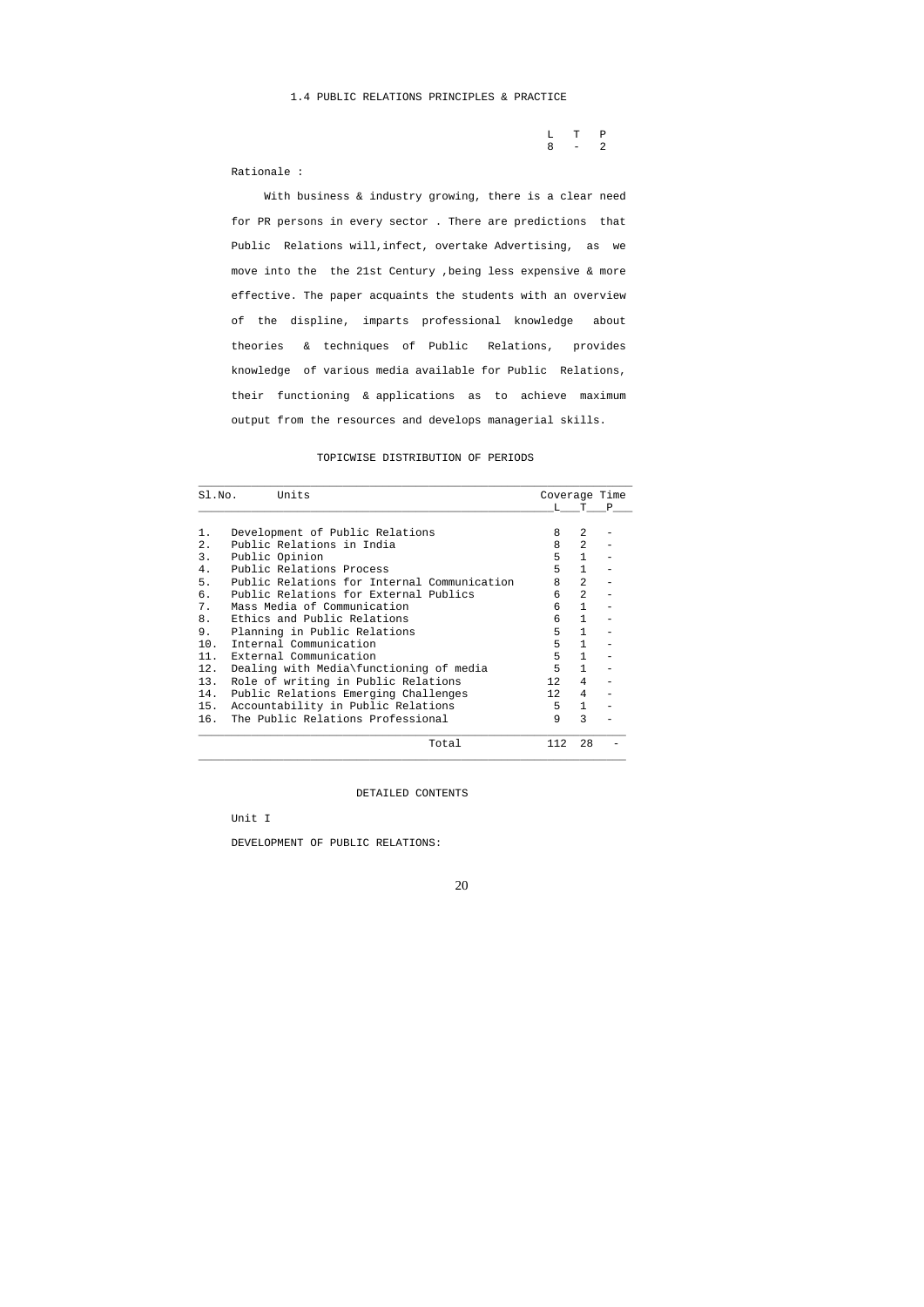- Historical Perspective.
- Present status of PR and future scope.
- Distinction between -PR, Propaganda, Advertising, Publicity, Marketing PR as a Management Function and its interface with Other Managerial disciplines.

- Development of PR in Indian Public sector-historical perspective.
- Objectives of PR in Public sector vis-a-vis Private Sector.
- Govt. Information System.
- Role of PIB in PR /press relations.
- Role of PR in democracy.

PR IN INDIA:

- How it is formed.
- Winning Public Opinion.
- Pressure groups. PR PROCESS :
- Planning and Programming.
- Implementation of plans.
- Anticipating crisis & handling disasters.

PUBLIC OPINION :

Role of new technology : Use PAS (Public Address System), Tele confercing, Video confrecing and Social media.

Evaluation of PR programme

Unit II

PR FOR INTERNAL COMMUNICATION :

- "Publics" in Internal Communication.
- Objectives of Employee relations.
- Building Organisational culture.
- Media for Internal Communication.

PR FOR EXTERNAL PUBLICS :

- Defining "Publics" Internal and External : Employees, Local state and central government community and social leaders.
- Various "Publics" PR has to interact with.

MASS MEDIA OF COMMUNICATION :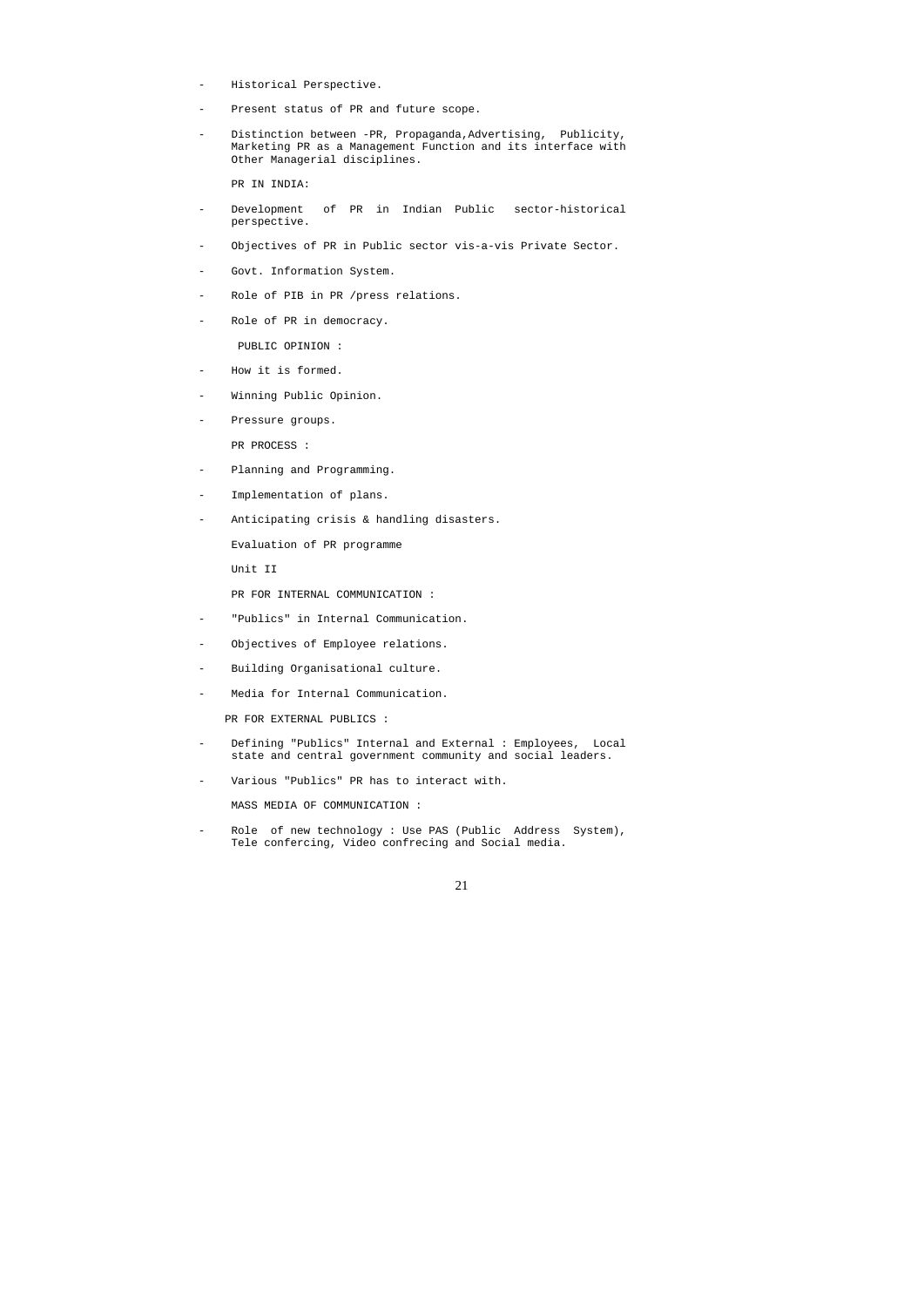ETHICS AND PR :

- Code of ethics.
- Professionalism in PR.
- Growth of Professional bodies: PRSI,IPRA.

Unit III

PLANNING IN PR :

- Analyzing and developing a PR strategy.
- Managing PR by objectives.

INTERNAL COMMUNICATION :

Application and tools.

EXTERNAL COMMUNICATION:

Tools, reach and production techniques of-

- Corporate Brochure and films.
- Institutional, Corporate, Advocacy Campaigns, Exhibitions. DEALING WITH MEDIA/FUNCTIONING OF MEDIA:
- Organising press Conferences & press visits.
- Crisis-dealing with the unexpected event and Eventuality.
- Special events, how they are planned and organised.
	- Unit IV

ROLE OF WRITING IN PR:

- Press Releases & Press Communiques.
- Backgrounders.
- Feature writing.
- Rejoinder Writing.
- Writing for Electronic Media.
- Speech writing for Corporate Executives.

PR EMERGING CHALLENGES :

- Role of PR in national, international issues concerning humankind- some specific case studies.
- PR for generating Social awareness about ovils besetting society.
- Building Image of India abroad- Brand India, Incredible India, Brand India Fund.
- Choice of Media for relating to Indian masses.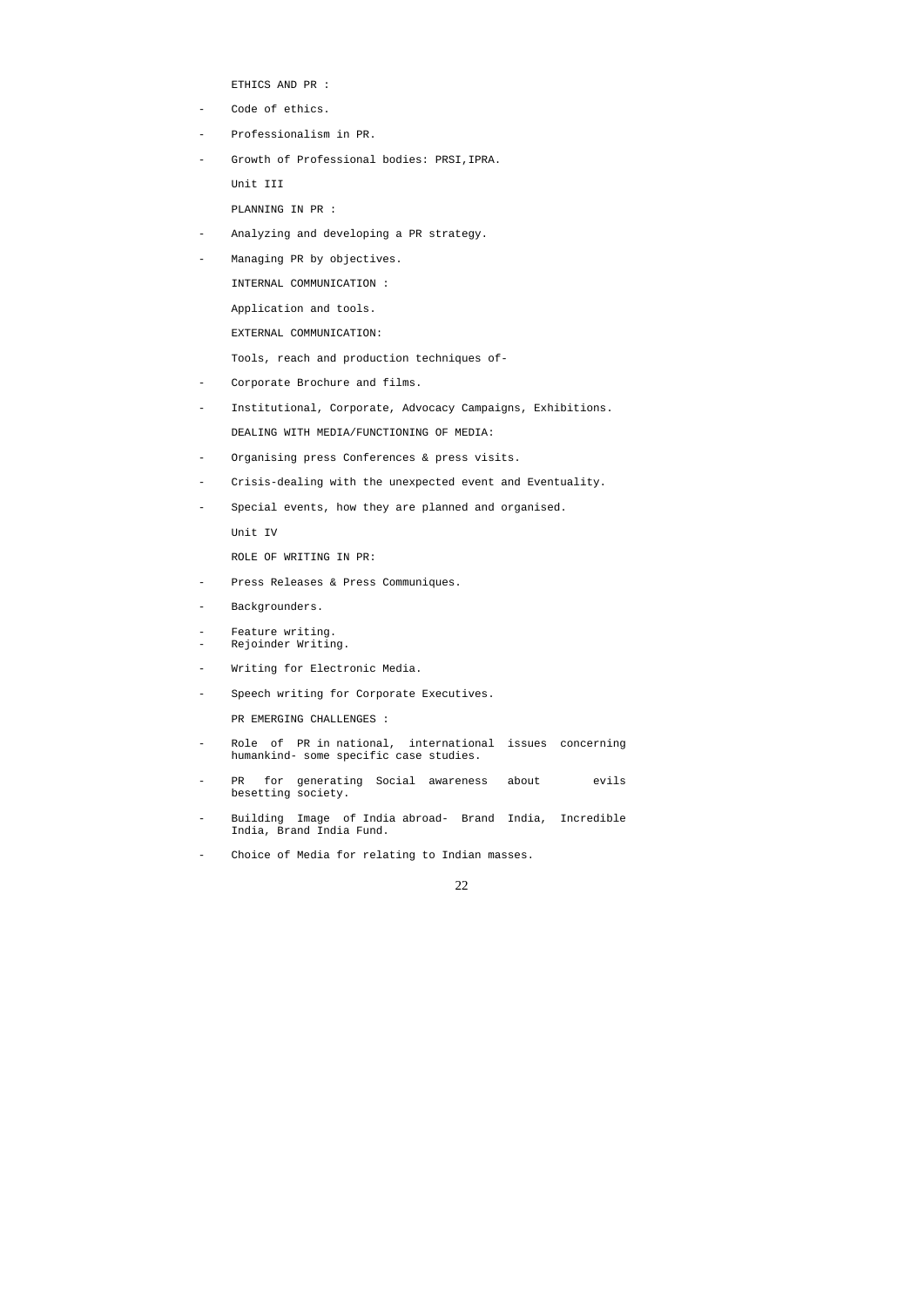- Role of traditional Media about social\national issues.
- Community PR.

ACCOUNTABILITY IN PR: (Internal and Extrenal):

THE PUBLIC RELATIONS PROFESSIONAL:

 Role of training, personality, presentation style and technique.

Cases : Tata, ITC, Government Organization etc.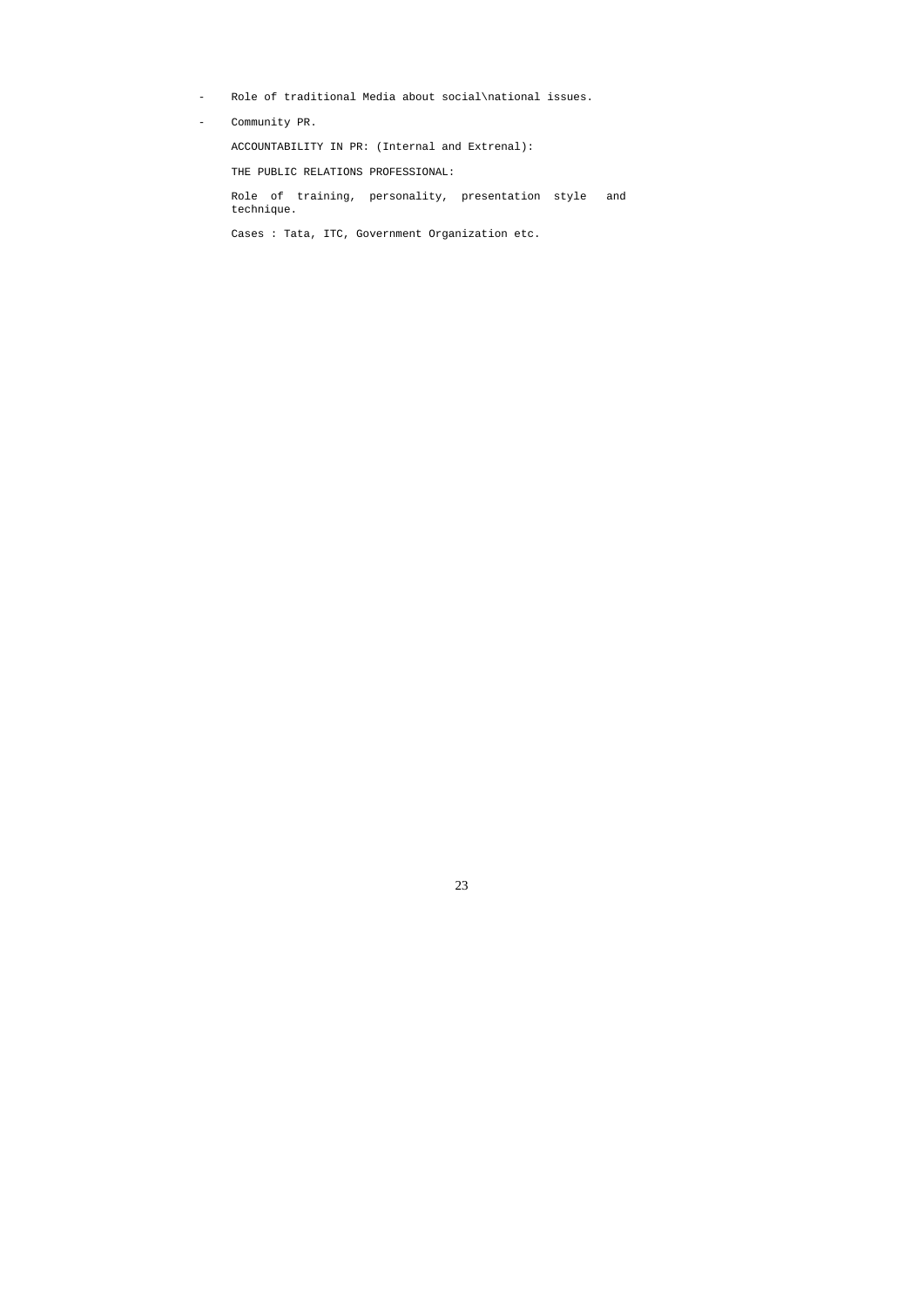L T P  $8 - 2$ 

## 1.5 MEDIA AND MESSAGE PLANNING

## Rationale :

 An advertising medium is the means or conveyance by which the sales message is carried to prospective customers. Generally, no single medium with suffice in reaching all potential customers and, as a result, it is often necessary to use a combination of several media in an advertising campaign. The paper aims to make the students understand the characteristics of each medium available for advertising and the process of developing effective media plan.

## TOPIC WISE DISTRIBUTION OF PERIODS

- Introduction to Media Planning, general Procedures & Problems.
- Relationship among media, Advertising, sales promotion, Publicity and Consumers.

| Sl.No. | Units                    |       |     |    | Coverage Time |
|--------|--------------------------|-------|-----|----|---------------|
|        |                          |       | L   |    | T P           |
| 1.     | Introduction to Media    |       | 60  | 10 |               |
| 2.     | Selective Media Concepts |       | 72  | 18 |               |
|        |                          | Total | 112 | 28 |               |

DETAILED CONTENTS

Unit I

INTRODUCTION TO MEDIA:

Unit II

- Media Planning viz-a-viz Marketing Planning.
- Mass Media, their characteristics and ownership.
- Media scene in India- Qualitative and Quantitative features of each medium.

Unit III

SELECTIVE MEDIA CONCEPTS: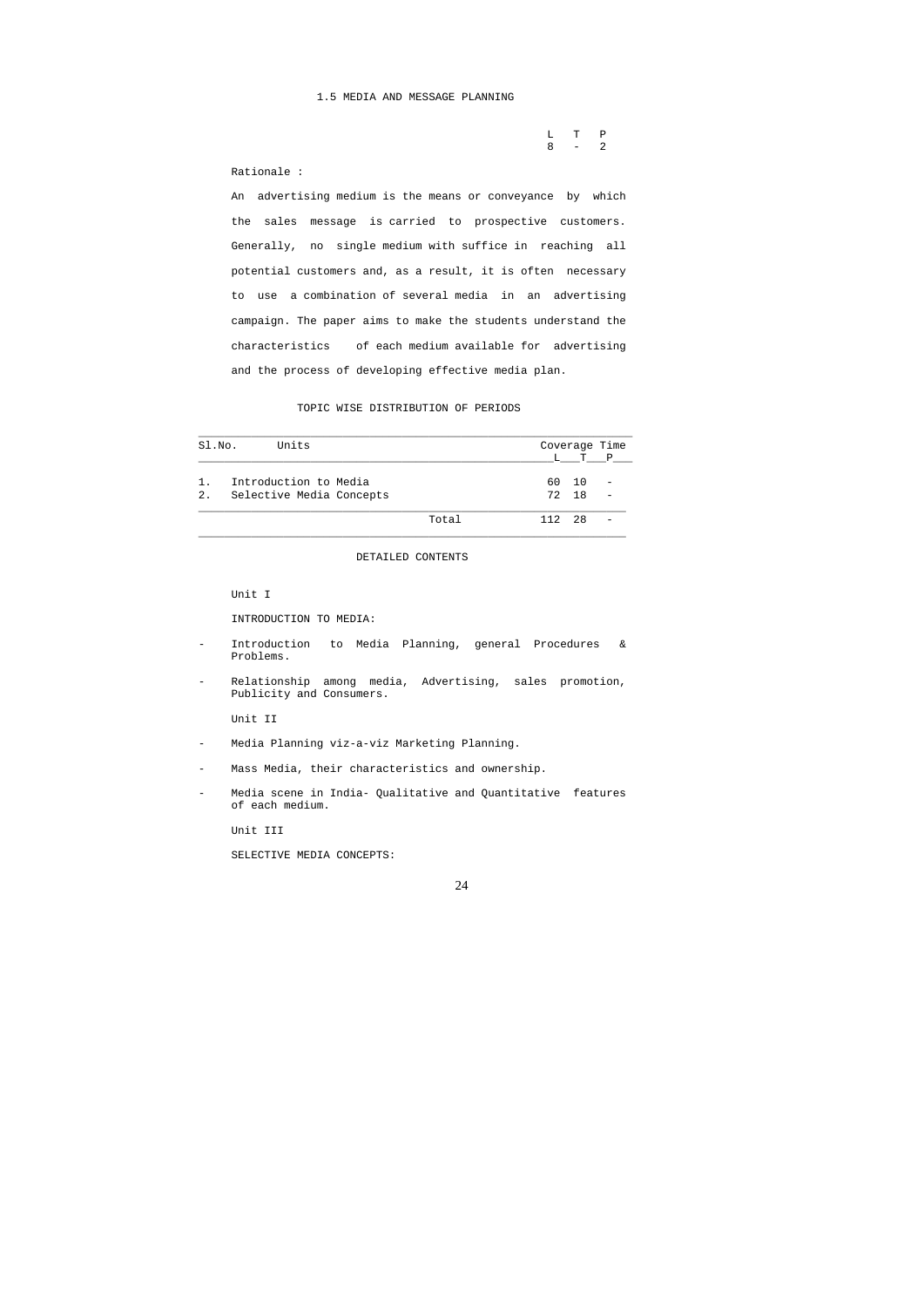- Selective Media Concepts: Reach, frequency, scheduling, media objectives, etc.
- Media exposure state wise.
- Sources of Media Information, their methodology of survey, observations and applications.
- Media Research & Methods, audience & Media, Inter-Media Effectiveness.
- Media Strategy.
- Media Cost and Buying Problems, setting and Allocation of Budgets.

Unit IV

- Media Planning: Quantitative methods, drawing up media plan, scheduling, Buying and Monitoring, Media Rating.
- Case studies.
- Changing face of media with evolution of new horizon of marketing

MESSAGE PLANNING :

- Concept and process, Types, Balance among message and timing.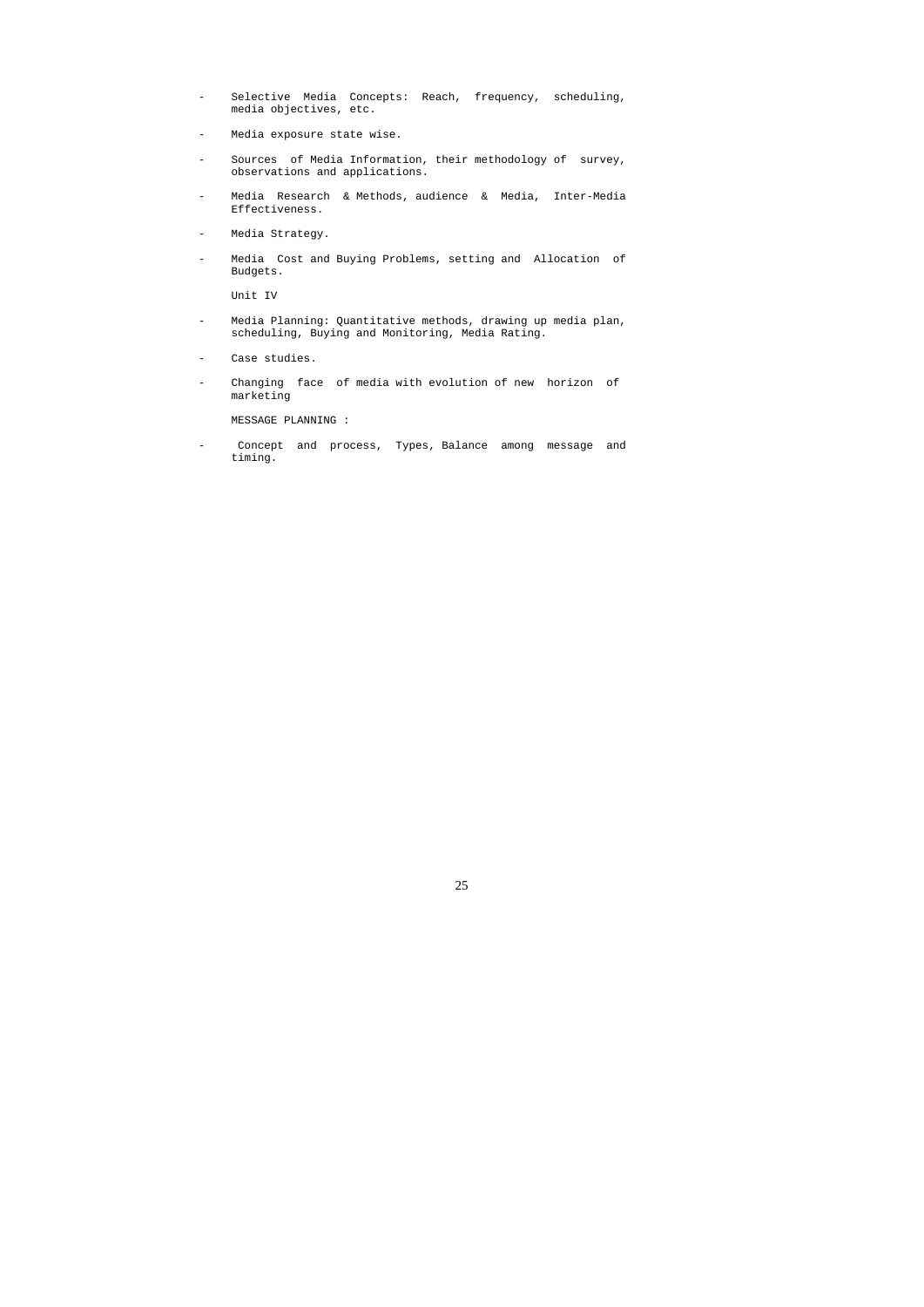2.1 GRAPHICS & PRODUCTION

 L T P 6 2 8

Rationale :

 Graphics & Productions play a vital role in advertising & public relations rather it is the mainstay of all mass media in modern era. The paper aims at bringing about a general understanding and appreciation of the various production processes & techniques in creating print, audio and video material.

TOPIC WISE DISTRIBUTION OF PERIODS

- Theory of Graphics, design principles, Types & Type Faces, Use of Type in design.
- Layout Stages and Its types. Colour in Advertising. Computer graphics.
- Introduction to animination : Brief history of animination and computer animination

- Broad survey of different methods and processes of printing, including DTP and their respective advantages.
- Plates making : Paper, Vinyl, Glow Signs
- Characteristics and other relevant details.

| SI.NO. | Units                     |       |    |    | Coverage Time            |
|--------|---------------------------|-------|----|----|--------------------------|
|        |                           |       | L  |    | T P                      |
| 1.     | Graphics                  |       | 25 |    |                          |
| $2$ .  | Printing                  |       | 25 | 8  | $\overline{\phantom{0}}$ |
| 3.     | Electronic & Audio Visual |       | 34 | 10 |                          |
|        |                           | Total | 84 | 28 | 112                      |

\_\_\_\_\_\_\_\_\_\_\_\_\_\_\_\_\_\_\_\_\_\_\_\_\_\_\_\_\_\_\_\_\_\_\_\_\_\_\_\_\_\_\_\_\_\_\_\_\_\_\_\_\_\_\_\_\_\_\_\_\_\_\_\_\_

DETAILED CONTENTS

Unit I

GRAPHICS :

Unit II

PRINTING:

Unit III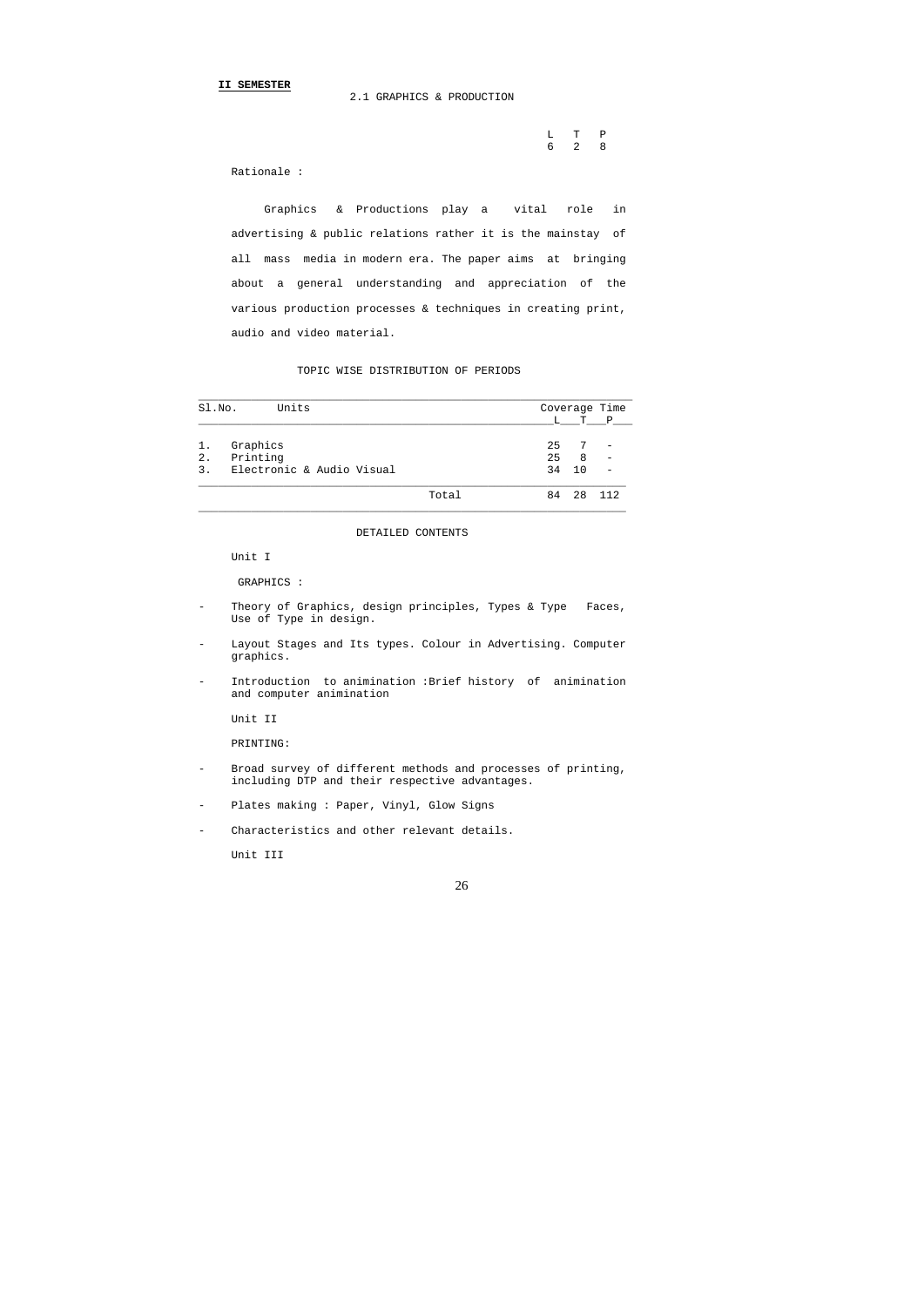- Technological development, machine and equipment costing; preparation of art work for different printing processes; packaging; out door material; colour reproduction.

Unit IV

ELECTRONIC & AUDIO VISUAL :

- Principles and techniques of AV Production.
- Film, Radio, TV/Video and Photography.
- Scripting, Shooting and editing of Video films and AV programmes.
- Still photography for advertising and PR.
- Introduction to electronic and audio visual equipment and their operations.

#### LIST OF PRACTICALS

- 1. Production of corporate films.
- 2. Sound & Slide presentation.
- 3. Graphics and layout exercises.
- 4. D. T. P. (Desk Top Publication)
- 5. Shooting and editing of video films and A V programmes.
- 6. Still Photography.
- 7. Graphics Software : Corel, Photoshop

NOTE:-

 The exercises which can not be demonstrated/practiced in the institute be completed by sufficient numbers of visits of places having these facilities.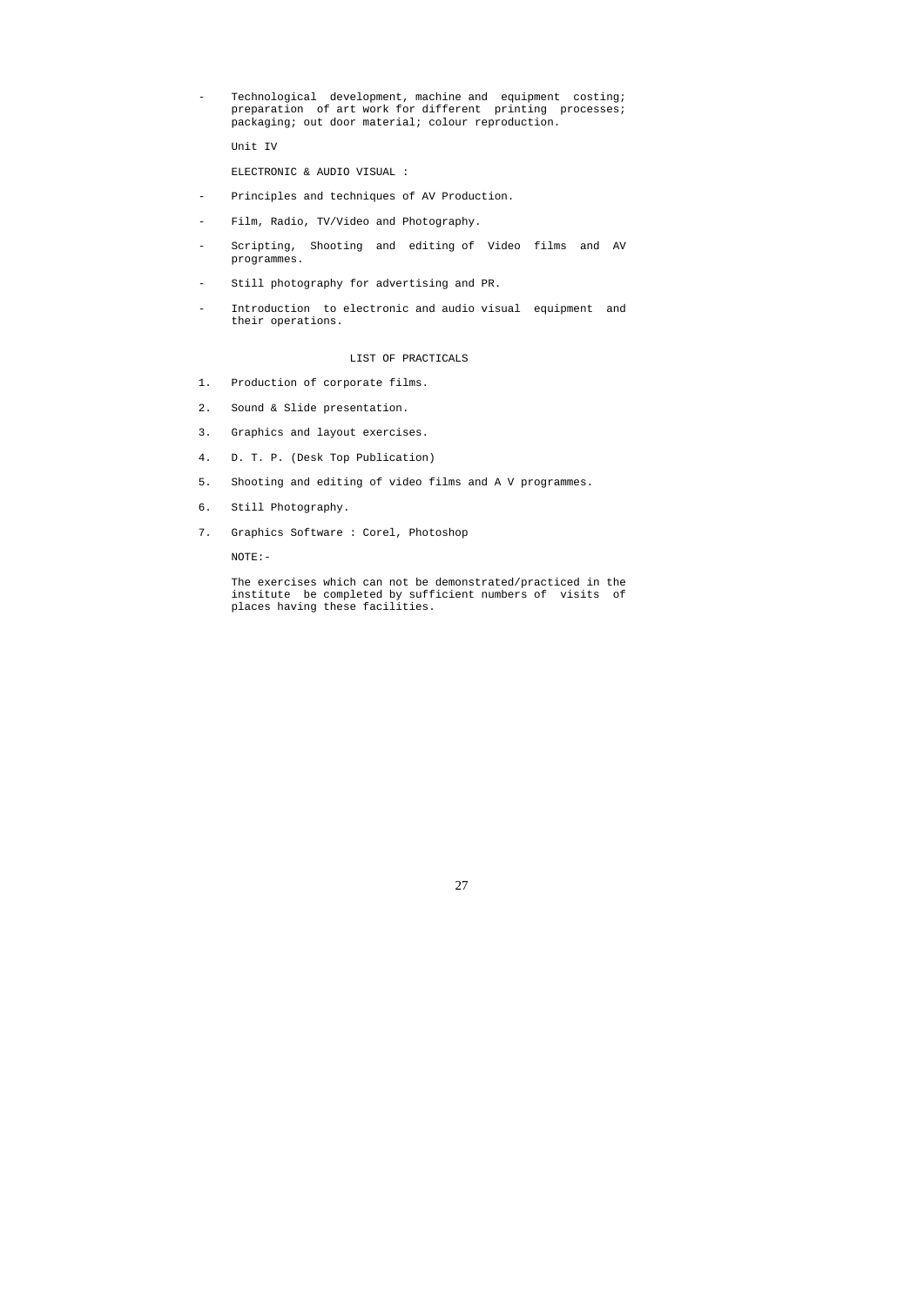L T P  $4 - -$ 

### 2.2 ENVIRONMENTAL EDUCATION & DISASTER MANAGEMENT

### RATIONALE:

 A diplima student must have the knowledge of different types of pollution caused due to industrialisation and construction activities, so as he may help in balancing of eco-system and control pollution by providing controlling measures. They should be also aware of the environmental laws for effectively controlling the pollution of environment. The topics are to be taught in light of legislation Para-3.

| MOMTA<br>ТлT | הדר | STRIBITION<br>້ີ | <b>OF</b><br>ັ | די הדר<br>. טשע<br>----- |
|--------------|-----|------------------|----------------|--------------------------|
|              |     |                  |                |                          |

| SL. NO. | TOPIC                           | Ρ<br>L<br>T |  |
|---------|---------------------------------|-------------|--|
|         | Introduction                    | 6           |  |
|         | 2. Pollution                    | 4           |  |
| 2.1     | Water Pollution                 | 8           |  |
|         | 2.2 Air Pollution               | 8           |  |
|         | 2.3 Noise Pollution             | 4           |  |
|         | 2.4 Radio Active Pollution      | 6           |  |
| 2.5     | Solid Waste Management          | 6           |  |
| 3.      | Legislations                    | 4           |  |
| 4.      | Environmental Impact Assessment | 4           |  |
| 5.      | Disaster Management             | 6           |  |
|         | TOTAL                           | 56          |  |

- 2.1 WATER POLLUTION :
- Factors contributing water pollution and their effect.

#### DETAILED CONTENTS

- 1. INTRODUCTION :
- Basics of ecology, Ecosystem, Biodiversity Human activities and its effect on ecology and eco system, different development i.e. irrigration, urbanization, road development and other engineering activities and their effects on ecology and eco system, Mining and deforestation and their effects.
- Lowering of water level , Urbanization.
- Biodegradation and Biodegradibility, composting, bio remediation, Microbes .Use of biopesticidies and biofungicides.
- Global warning concerns, Ozone layer depletion, Green house effect, Acid rain,etc.
- 2. POLLUTION :

 Sources of pollution, natural and man made, their effects on living environments and related legislation.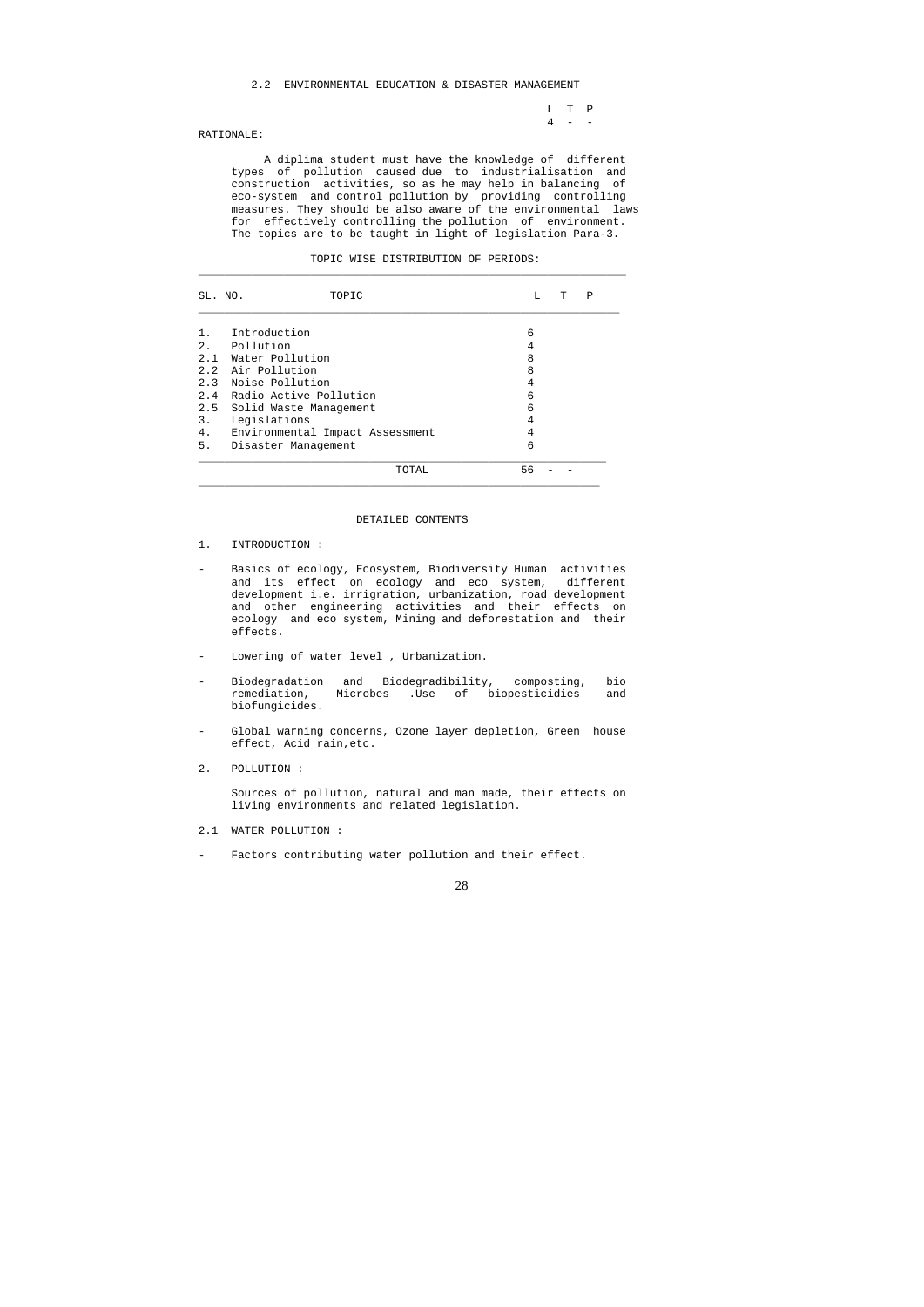- Domestic waste water and industrial waste water. Heavy metals, microbes and leaching metal.
- Physical, Chemical and Biological Characteristics of waste water.
- Indian Standards for qulity of drinking water.
- Indian Standards for quality of treated waste water.
- Treatment methods of effluent (domestic waste water and industrial/ mining waste water), its reuse/safe disposal.
- 2.2 AIR POLLUTION :

 Definition of Air pollution, types of air pollutants i.e. SPM, NOX, SOX, GO, CO2, NH3, F, CL, causes and its effects on the environment.

- Monitoring and control of air pollutants, Control measures techniques. Introductory Idea of control equipment in industries i.e.
	- A. Settling chambers
	- B. Cyclones
	- C. Scrubbers (Dry and Wet)
	- D. Multi Clones
	- E. Electro Static Precipitations
	- F. Bog Fillers.
- Ambient air qulaity measurement and their standards.
- Process and domestic emission control
- Vehicular Pollution and Its control with special emphasis of Euro-I, Euro-II, Euro-III and Euro IV.
- 2.3 NOISE POLLUTION :

Sources of noise pollution, its effect and control.

2.4 RADISACTIVE POLLUTION :

 Sources and its effect on human, animal, plant and material, means to control and preventive measures.

2.5 SOLID WASTE MANAGEMENT :

 Municipal solid waste, Biomedical waste, Industrial and Hazardous waste, Plastic waste and its management.

3. LEGISLATION :

 Preliminary knowledge of the following Acts and rules made thereunder-

- The Water (Prevention and Control of Pollution) Act 1974.
- The Air (Prevention and Control of Pollution) Act 1981.
- The Environmental Protection (Prevention and Control of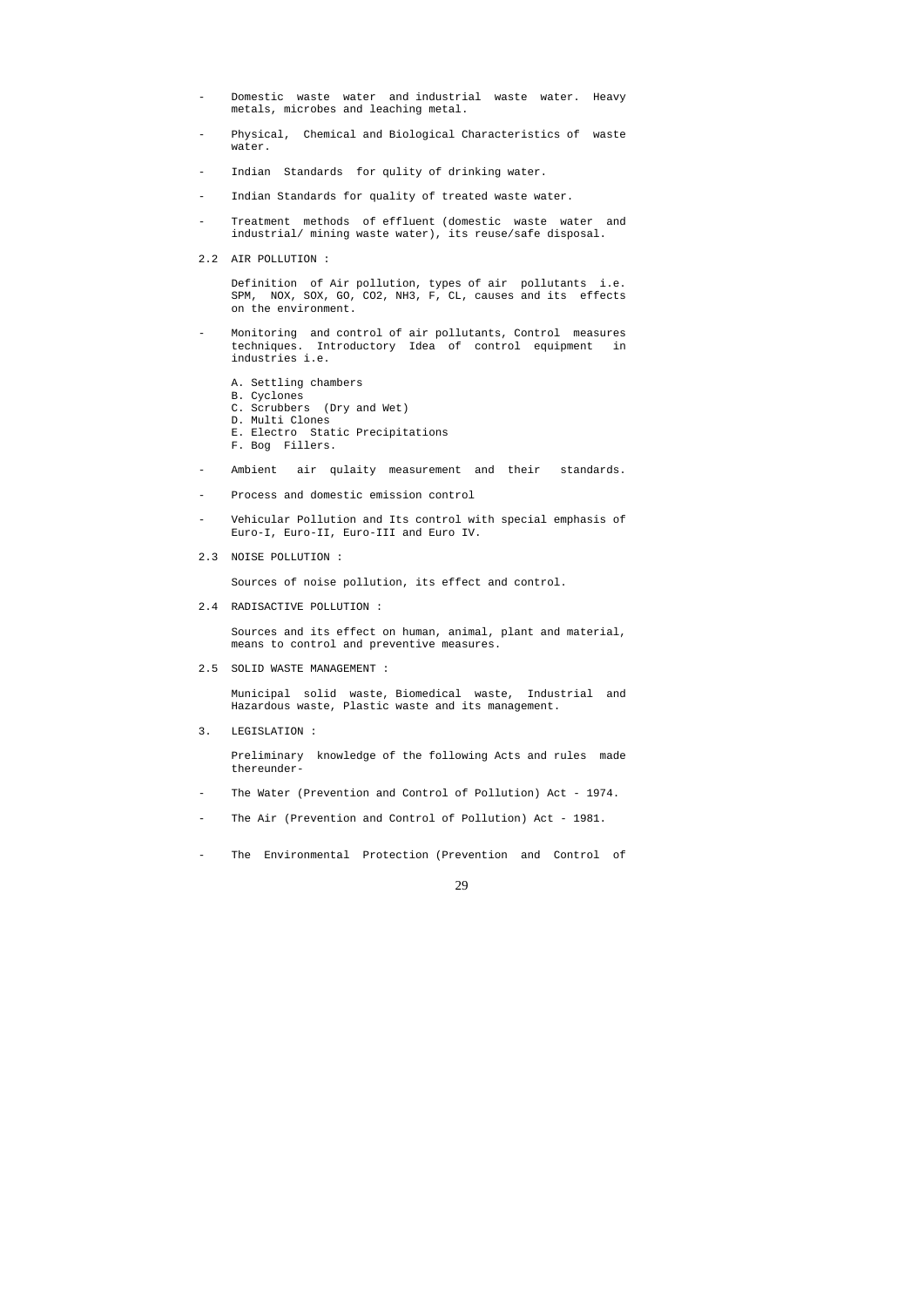Pollution) Act -1986. Rules notified under EP Act - 1986 Viz.

- # The Manufacture, Storage and Import of Hazardous Chemical (Amendment) Rules, 2000
- # The Hazardous Wastes (Management and Handling ) Amendment Rules, 2003.
- # Bio-Medical Waste (Management and Handling) (Amendment) Rules, 2003.
- # The Noise Pollution (Regulation and Control) (Amendment) Rules, 2002.
- # Municipal Solid Wastes (Management and Handling) Rules, 2000.
- # The Recycled Plastics Manufacture and Usage (Amendment) rules, 2003.
- 4. ENVIRONMENTAL IMPACT ASSESSMENT (EIA) :
- Basic concepts, objective and methodology of EIA.
- Objectives and requirement of Environmental Management System (ISO-14000) (An Introduction).

## 5. DISASTER MANAGEMENT :

 Definition of disaster - Natural and Manmade, Type of disaster management, How disaster forms, Destructive power, Causes and Hazards, Case study of Tsunami Disaster, National policy- Its objective and main features, National Environment Policy, Need for central intervention, State Disaster Authority- Duties and powers, Case studies of various Disaster in the country, Meaning and benifit of vulnerability reduction, Factor promoting vulnerability reduction and mitigation, Emergency support function plan.

 Main feature and function of National Disaster Management Frame Work, Disaster mitigation and prevention, Legal Policy Frame Work, Early warning system, Human Resource Development and Function, Information dissemination and communication.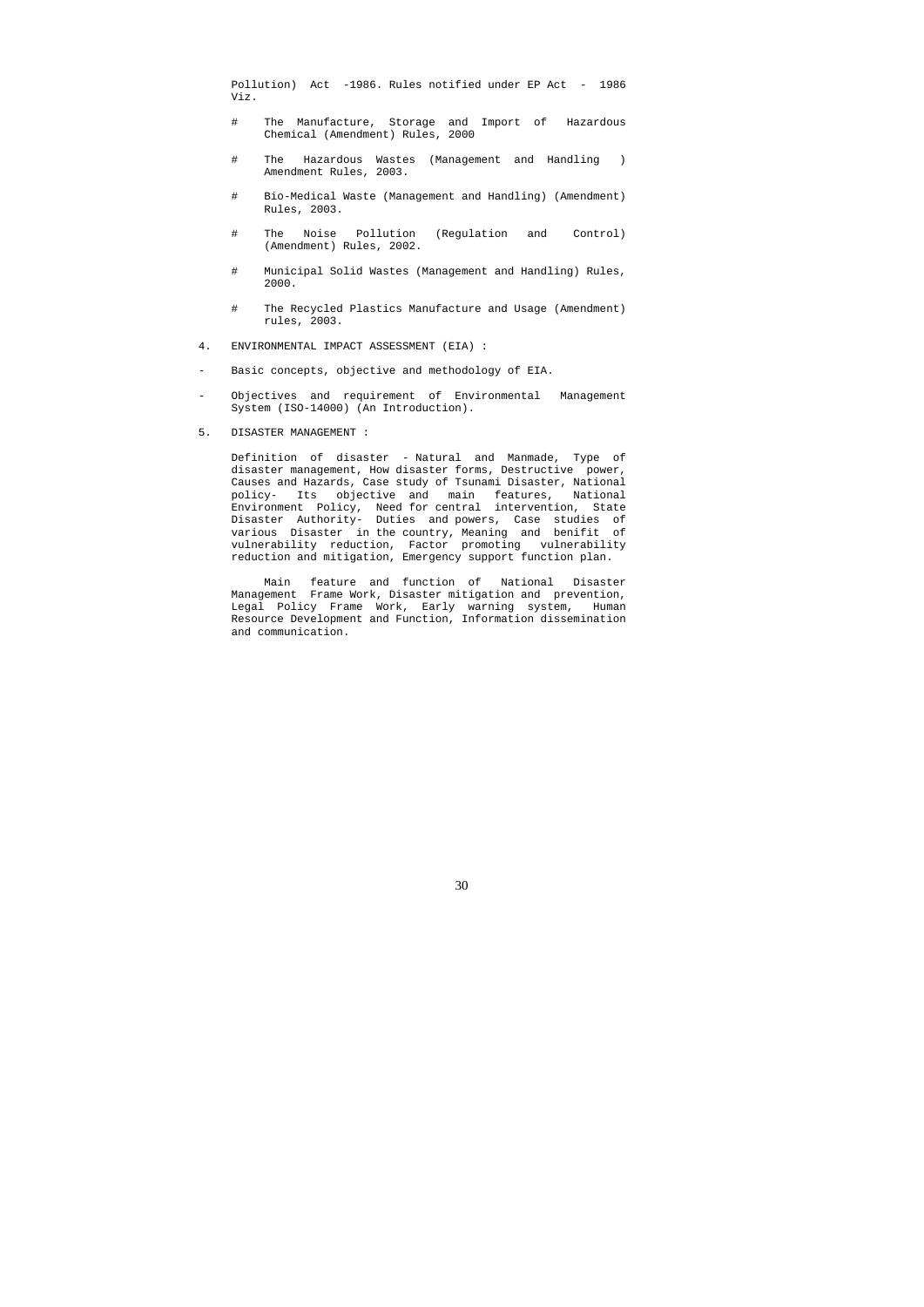L T P  $-$  - 10

### 2.3 PROJECT STUDY

 Project study is the pursuit of truth with the help of study, observation, comparison and experiment. It is intended to apply the learning of research methodology to any issue/problem concerning marketing/advertising/public relations and make recommendations based on their findings. The main objective of the Project Report is to prepare the students to look beyond their course books and lecture sessions. It is also intended to inculcate in them an independent, critical and analytical thinking and deeper insight into the subject opted for. The Project Report should have relevance to the course content.

 The students shall decide their topics in consultation with the respective faculty member of the institute who would also supervise their work. The topics shall be selected in view of their relevance in terms of the conceptualised expections of the curricula. The students may be asked to undertake the Project Study in clusters. On choice of a subject they shall prepare a comprehensive research report (the title and brief statement) on the topics finalised by the end of october & submit an outline accordingly. This should incorporate the dates by which they will start work on and subsequently complete the Project. Depending on the interest, the students can either do research based project study or develop an Issue/Product based campaign or an Audio-visual presentation.

 On completion of the study and after final editing of the written work, it must be neatly hand written, type written, double space, annotated with footnotes/references,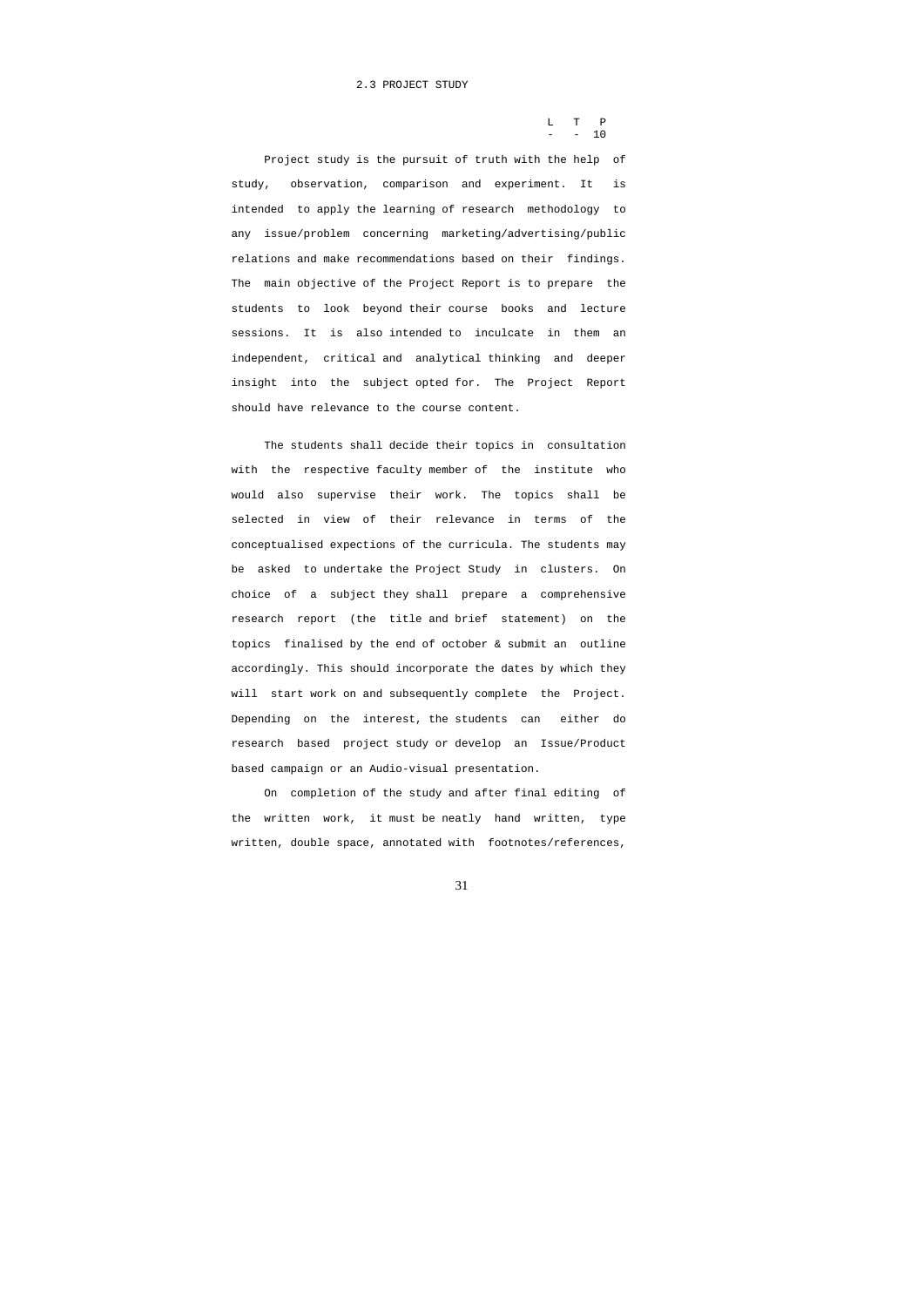list/glossaries, as required. Two copies of such Project Report will be made available to the Head of the faculty for evaluation. The students shall appear for final viva-voce test before the external examiner appointed by the Board of Technical Education, Uttar Pradesh. After completion of the study programme the institute will retain one copy and return the other to the candidate concerned if demanded

THE PROJECT REPORT SHOULD BE OF AT LEAST 75 PAGES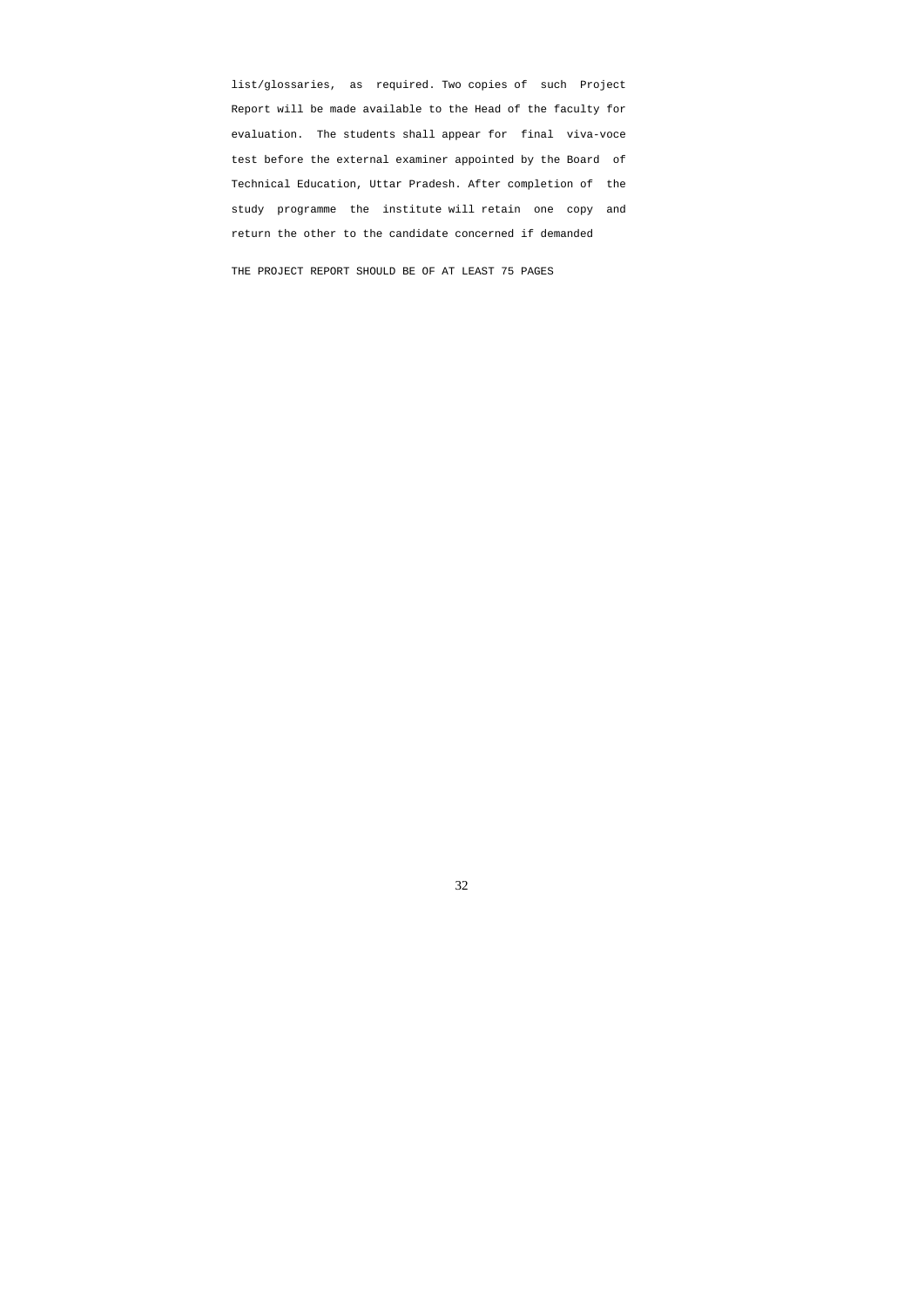### 2.4 FIELD EXPOSURE

 Field Exposure is required to enable the students have a practical experience of the situtations to come across in the world of work i.e. in some advertising agency, industry or government.

 Depending on their interest, the students shall be sent to work for a period of two weeks preferably during the month of January or February in concurrence with the concerning academic calender in some public/private sector organisation, advertising agency or any independent body to familiarise them with practical aspects of the profession. They shall be sent to different organisations in groups led and supervised by some responsible faculty member and shall be asked to submit a brief report on their practical training which will be evaluated.

The field exposure will encompass - observation, study, hands on experience, productive indulgence, situational learning, acquisition of the techniques of the trade and application of the instructional susceptions - skills and information in real working environ. The following equipment should be given exposure during field exposure.

- 1. Work processor capable of multilingual processing with<br>Laser Printer  $-90,000/-$ Laser Printer
- 2. Photo Offset Machine with automatic adjustment -3.5 lac
- 3. Printer, Dot Matrix, Line and Laser -60,000
- 4. Electronic Photo Composser Process Camera -1 lac

 A tentative outline of the format for submission of Field Exposure Report is given on Annexure-I. It is a draft specimen just to serve as an apparatus for guidance subject to modifications and improvements accordingly.

 Opinion about their learning and acquisition of the related know-how will also be required from the agency/enterprise where they have under gone such exposure.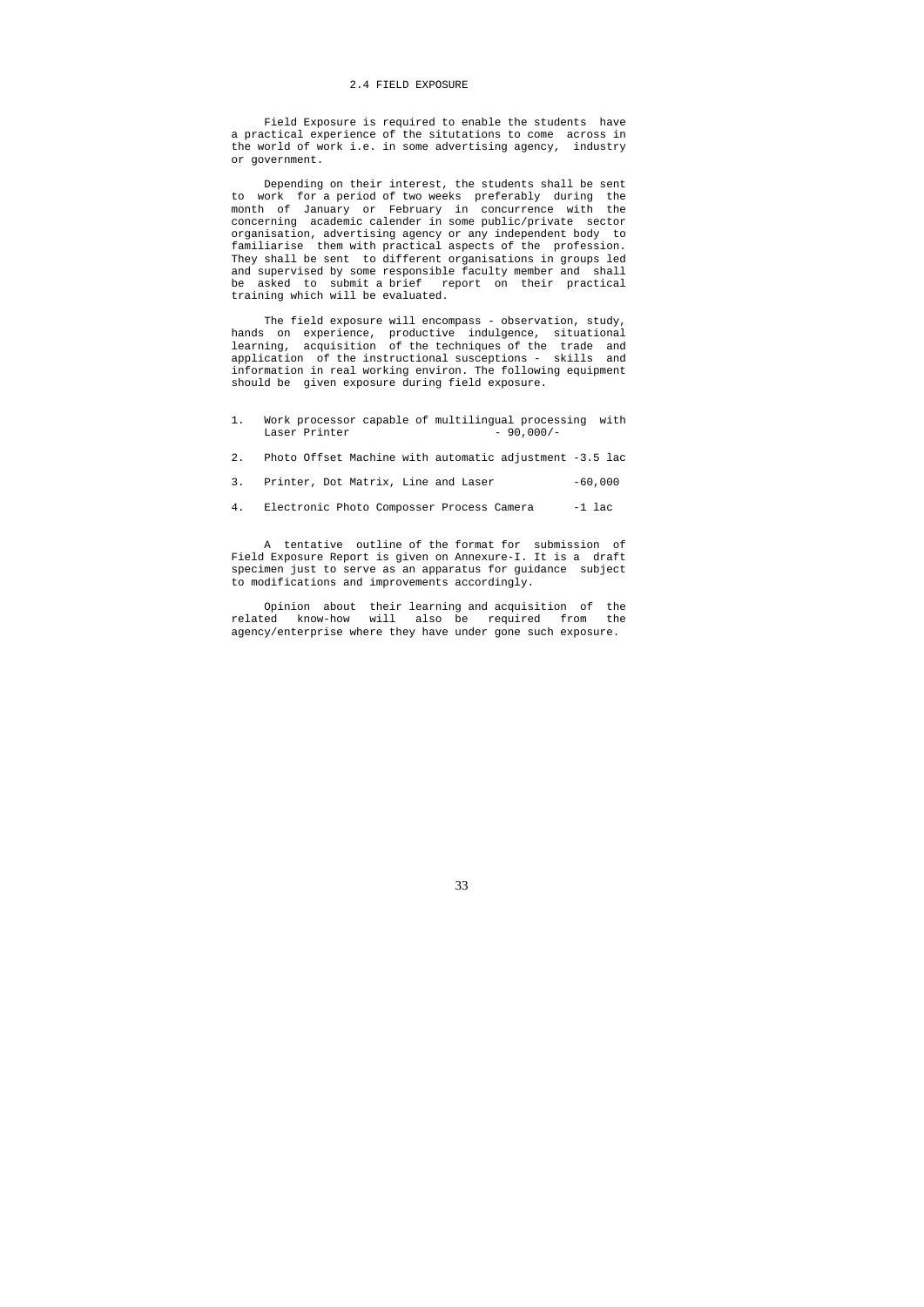# STAFF STRUCTURE & SPACE REQUIREMENT

|    | Head     |              | MBA with 5 Year Experience                                                                                                              |
|----|----------|--------------|-----------------------------------------------------------------------------------------------------------------------------------------|
| 2. | Lecturer | $\mathbf{1}$ | M.Com with 5 Year Experience or P.G<br>Diploma In Marketing with 5 year<br>experiece                                                    |
|    | Lecturer | 1            | Degree in Mass Communication with<br>2 years related field experiece<br>or Degree in Journalism with 2 years<br>related field experiece |

 Regarding the resources - Building and Staff, it is recommended to adhere to the norms and standards laid down by the A. I. C. T. E. Besides, other supporting amenities including library, reading room, reprography, etc. be made available according to the requirement and the need.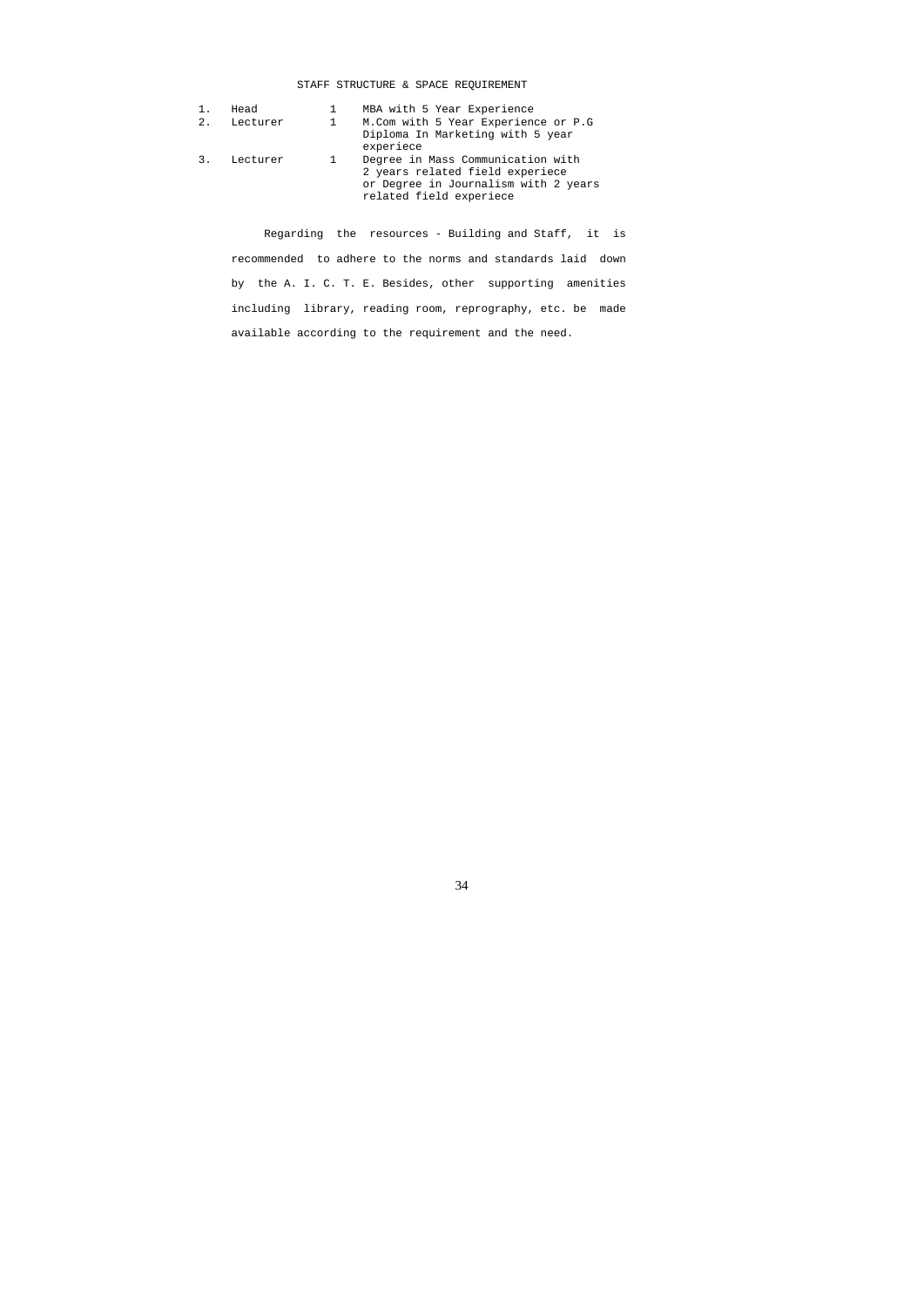# LIST OF EQUIPMENT

1. Equipment out of those given below which appear necessary for practice & hands on experience in the laboratory/shop as expected in the curriculum are recommended to be procured.

|    | S.No.Name of Equipment                                                                                                                                                                                                                                              | No. | @ Rs. Amt.in Rs. |
|----|---------------------------------------------------------------------------------------------------------------------------------------------------------------------------------------------------------------------------------------------------------------------|-----|------------------|
| 1. | DTP system (PC) based on latest 1<br>Pentium or higher graphic<br>chip, CPU, 8 MB DRAM, 124 KB<br>memory cache, 1.2 MB FDD, 500<br>MB HDD and 14" Super VGA Colour<br>monitor with 1 MB VRAM Mouse<br>Digitizer Template, Necessary<br>Software, Colour Jet Printer |     | 3,00,000.00      |
| 2. | Multimedia Projector                                                                                                                                                                                                                                                | 1   | 110000           |
| 3. | Audio Cassette Recorder                                                                                                                                                                                                                                             |     | 15000            |
| 4. | Photography Camera                                                                                                                                                                                                                                                  |     | 100000           |
| 5. | Intercom                                                                                                                                                                                                                                                            |     | 20000            |
| б. | Video Camera                                                                                                                                                                                                                                                        |     | 25000            |
| 7. | Photo Copy Machine                                                                                                                                                                                                                                                  |     | 100000           |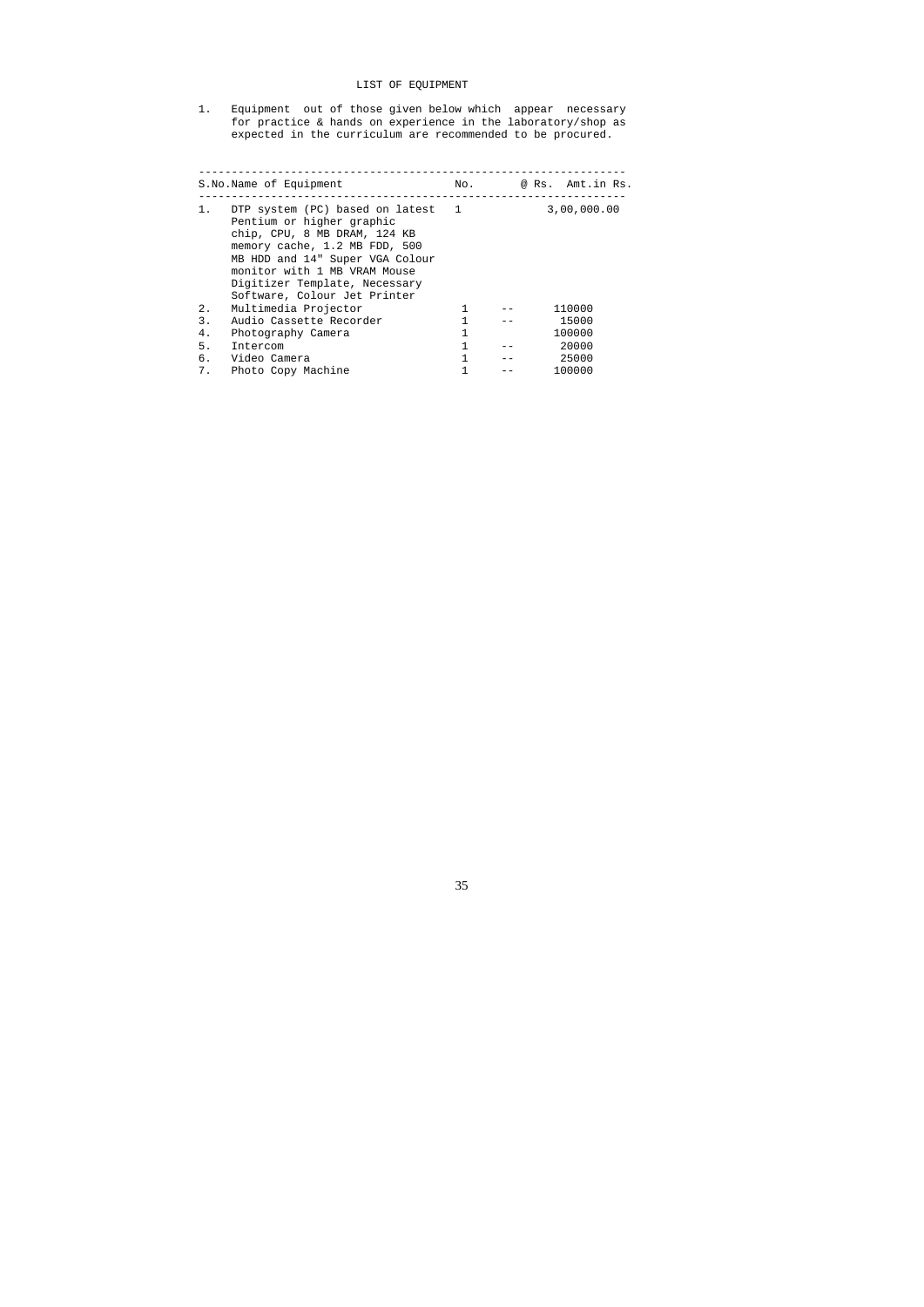ANNEXURE-I

FIELD EXPOSURE - II

## TRAINING SCHEDULE

The students, as their Term Examinations are over, shall be subjected to undergo a two week Field Exposure specially in the units/organisations involved in Advertising, Publication, Broadcastng, Publicity or Activities which require PRs and alike whereby they shall imbibe the techniques of the the trade and shall find themseleves in a position to utilize their knowledge and skills to real functional situations. During the training tenure, they shall prepare a brief work report and record their observations/experiences, which on being submitted, will be assessed/evaluated by the respective faculity of their institute. A draft performa to develop such report is given hereunder. If may be modified according to the situtation and the need.

- 1. Name & Address of the unit/organisation
- 2. Year of Estabilishment
- 3. Nature of the unit/organisation
	- i. Public Sector
	- ii. Private Sector
	- iii. Working Hrs.
- 4. Number of Persons Employed
- 5. Main Functional Areas
- 6. Sections/Departments visited
- 7. Date of

 i. Joining. ii. Leaving.

- 8. Particular Activity/Activities exposed to
- 9. Acquisition of the know-how during the exposure (Can be summed up on a separate sheet)
- 10. Areas/Actvities which interested the trainee most
- 11. Use of computer if any.

Date of Submission Signature

 Full Name of the trainee Batch/Code No. if any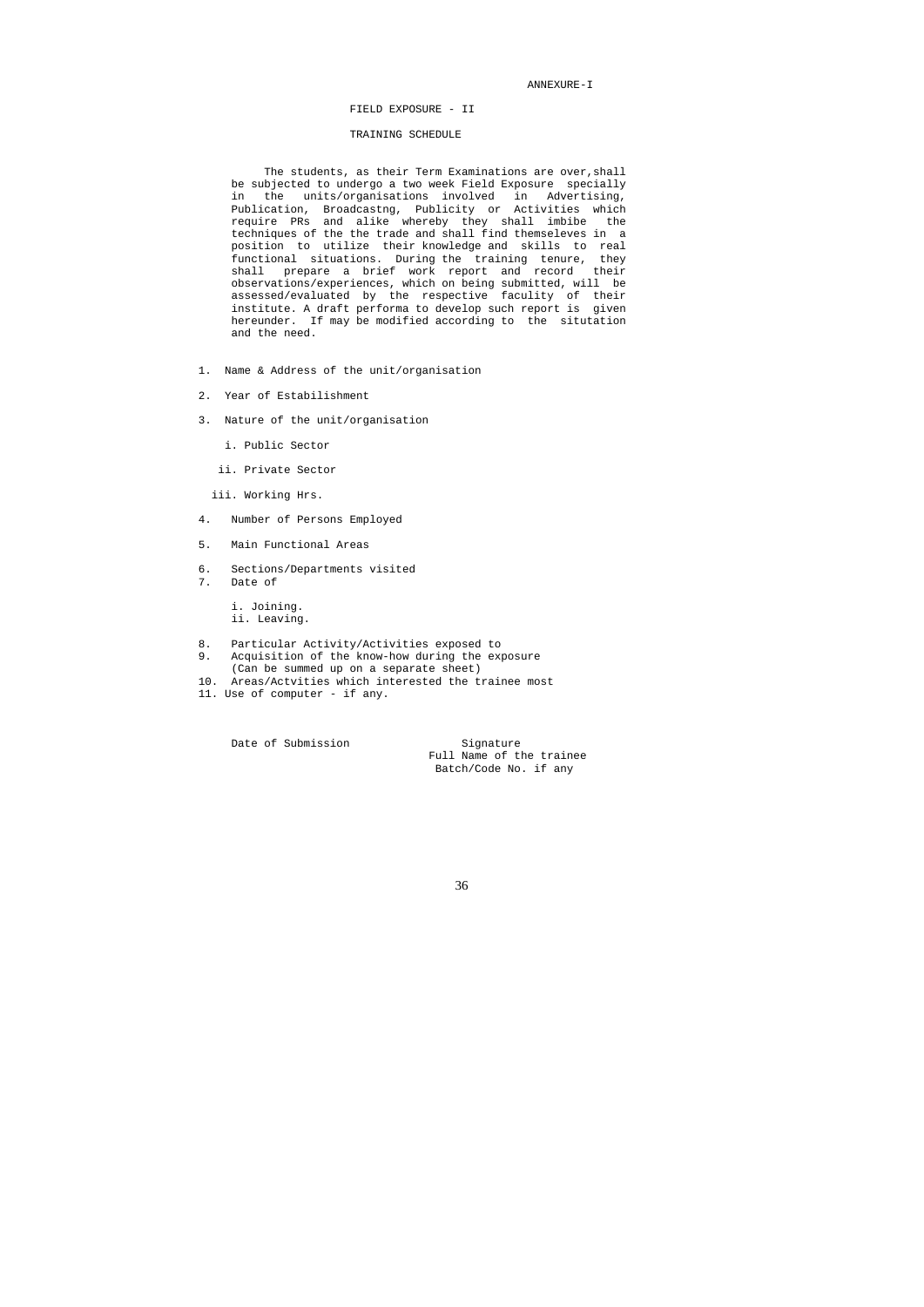#### ANNEXURE II

## COMMUNITY DEVELOPMENT WORK

 Community Development has been conceptualised as an integral aspect of the broad spectrum of Technical Education in modern perspectives. Under the World Bank assisted project, the study programmes have been sandwiched with such exercise with view to promoting awareness among the communities belonging to the rural world. The students, led by their respective faculty, shall encamp in the rural areas preferably in the minority concentrated villages from 7 (Seven) to 15 (Fifteen) days conveniently any time during the span of the study programme and shall undertake/execute activities related to socially relevant themes to uplift hte status and condition of the rural people in general. Such camps shall organised under a timebound and target oriented scheduled to ensure concrete achievements. The potential of such endeavour will add to their obtainment in the fianl examination to a specified extent depending upon the assessment of the faculty concerned.

- Literacy
- **Health**
- Hygiene
- Nutrition
- Pollution
- Family/Child Welfare
- Non-Conventional Energy
- Drug Adcition
- Plantation and so on

 Based on learning by doing principle, the community oriented programme provides and opportunity for the students to discover and use their creative skills in terms of the specific needs of the masses living in the rural areas. It fosters an attitutes to start a dialogue with the villagers to share their problems and preceptions about media and also enables to present their ideas on the action of the media in society. The students, while encamping in the villages, shall work on assignments covering :

 Some other areas of assignments can be encorporated in accordance with the situation and the requirement keeping in view their impact on the social fabric of the community as conceived in the policies of the Government.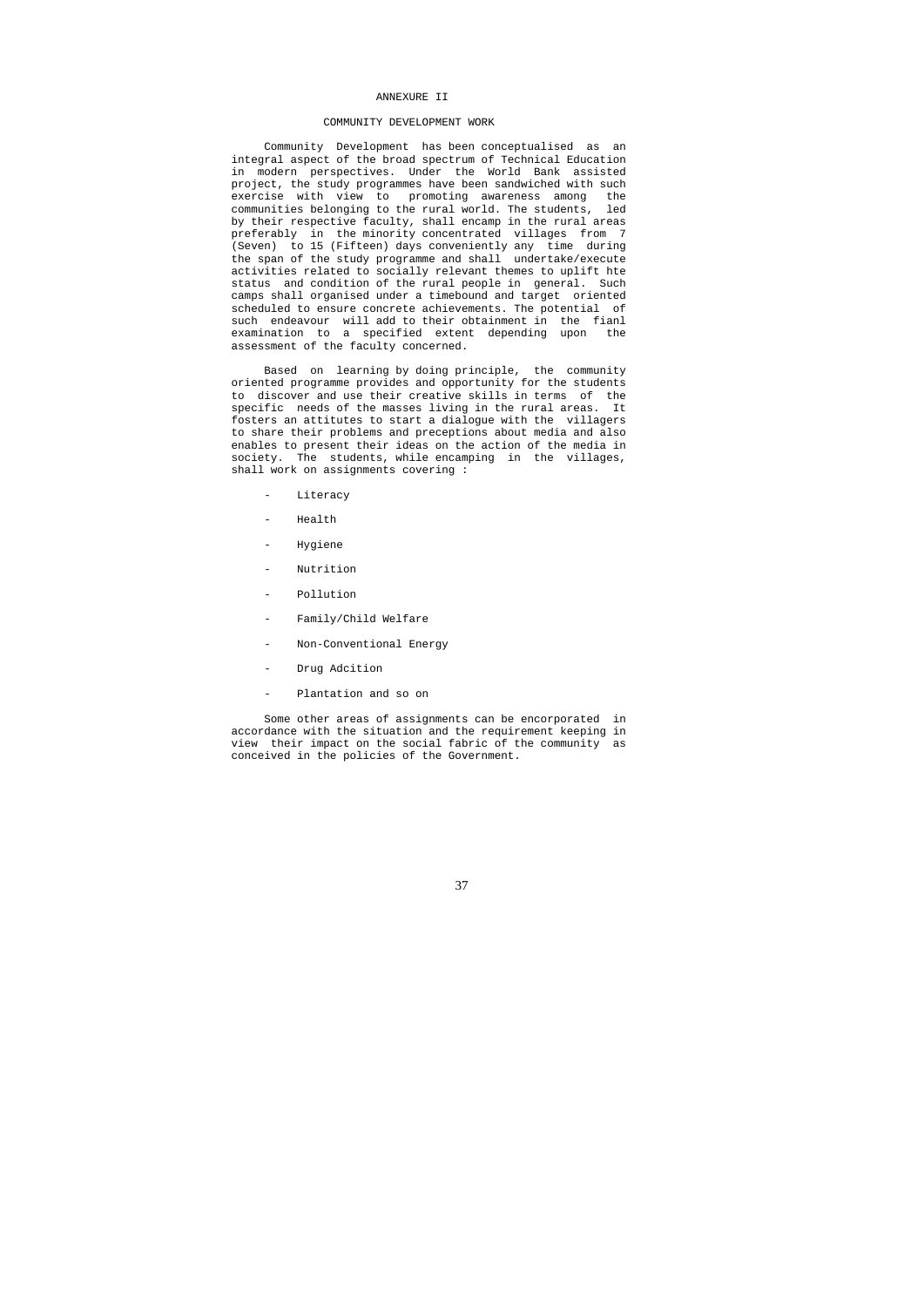ANNEXURE-III

BOOKS RECOMMENDED

# 1.1 COMMUNICATION

 Communication Year Book : An Annual Review Published by the International Communication Association

 YV Lakshmana Rao : UNESCO Publication on " The Practice of mass communication : Some lessons from research.

Wilbur Schramm : Effects of Mass Communication.

 Mass Media in India complied by Research and Reference Division, Ministry of J & B, Govt. of India.

 James Watson and Anne Hill : A Dictionary of Communication and Media Studies.

 FISKE(I) :Introduction to Communication Stuides : London, Methnen, 1982.

 TRUDGILL (Peter) : Sociolinguistics : Penguin Book London, 1980.

 HUDSER (RA) Sociolinguistics, Cambridge University Publication, Cambridge.

 DYER (Gillian) Advertising and Communication, London, Methnen.

NIDA (EA)" Towards a Scince of Translation : Leiden Bill

Economic Development in Different Regions of India.

MAHAJAN (V.S.) : Economic Development of India.

 Lokanathan (Victor S.) :Economic Development, Social Structure and Population Growth.

METHA : Economic Planning in India.

 JAIN : Economic Problems in India. Economic Survey 1988-89 : Ministry of Finance, Govt.of India. Reekie (W. Duncon) : Economics of Advertising. Seventh Five Year Plan. Good (William J.) & (Paul K.) : Methods in Social Research, Macmillan. YADAVA (J.S.) : Communication Research some reflections. IIMC (Mimeo).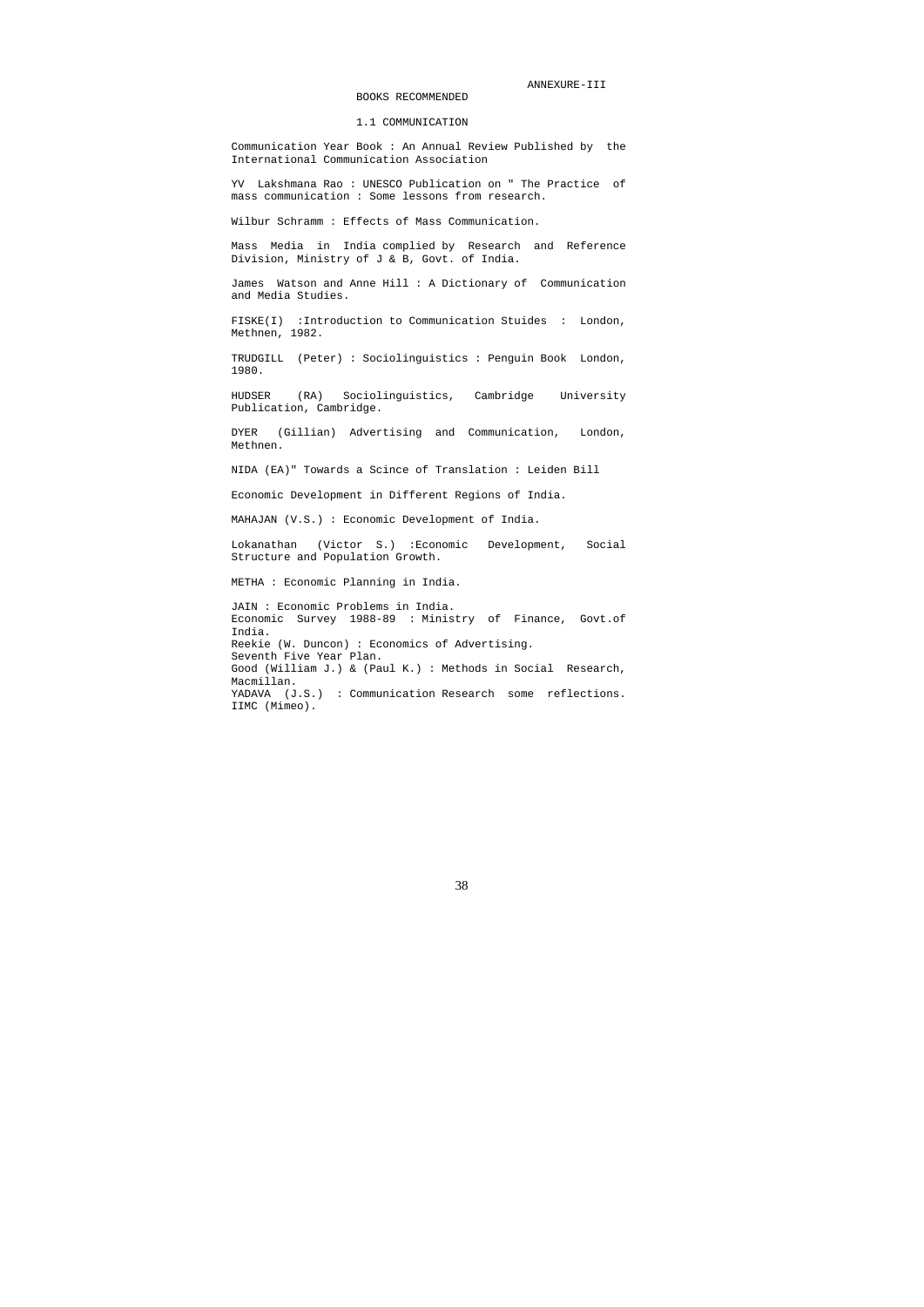#### BOOKS RECOMMENDED

1.2 MARKETING

 KOTLER (Philop) :Marketing Management Analysis, Planning, Implementation and Control, New Delhi, Prentice Hall 1988.

 KOTLER (Philop) : Principles of Marketing, New Delhi, Prentics Hall, 1987.

AAKER & DAY : Marketing Research

 MAKER (Michael J.) : The Marketing Book - Heinemann London 1987.

 BEBBETT (Peter D.) : Marketing New York, Mc Graw Hill Book Co., New York, (International Student Edition) 1988.

BOYD, WESTFALL & STASCH : Marketinh Research

DHOLAKIA (N) & KHURANA (R) : Public Distribution System.

ENIS (Ben M.) COX (Keith K.) : Marketing Classics.

 FINE (Seymour H.) : The Marketing of Ideas & Social Issues. New York Prager Publisher, 1981.

KINNEAR & TAYLOR : Marketing Research

PETER (J. Paul) & OLSON (Jerry C.) : Consumer Behaviour - Marketing Strategy Perspective Illionosis, Richard D. Irwin Inc. 1987.

 KOTLER (Philip) : Marketing for Non Profit Organisations, New Delhi, Prentice Hall, 1986.

 KOTLER (Philip) COX (Keith K.) : Marketing Management and Strategy - A Reader : New Jersey, Prentice Hall 1987

 KOTLER (Philip) & ROBERTO (Eduardo L.) Social Marketing Strategies for changing Public Behaviour, New Yark Free Press 1989.

 LOVELOCL (Cristopher) : Service Marketing, Test Cases and Reading, New Jersey, Prentice Hall 1987.

 LOVELOCL (Cristopher) : Managing Services : Marketing, Operations & Human Resources, New Jersey, Prentice Hall 1987.

 LUCK & RUBIN : Marketing Research, New Delhi, Prentice Hall 1988.

 ROTHBERG (Robert R.) : Corporate Strategy & Product Innovation, Free Press

 SCHIFFMAN (Leon G.) & KANUK (Lealie Lazar) : Consumer Behaviour, New Delhi, Prentice Hall, 1988.

 SENGUPTA (Amit) : Drug Industry & The Indian Pepole : Delhi Science Forum, New Delhi, 1986.

SHETH (Jagdish N.) & GARRETT (Dennis E.) : Marketing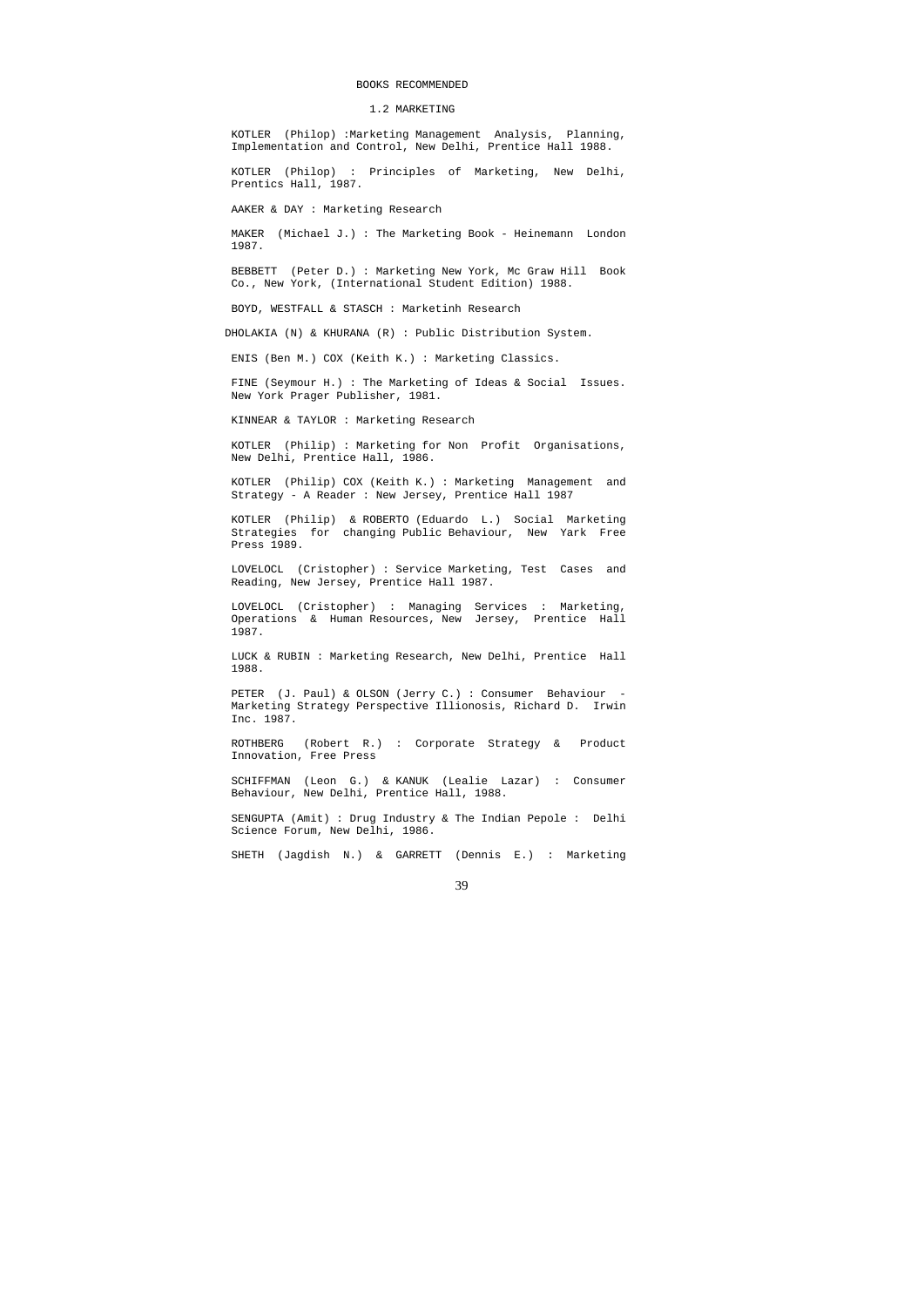Management : A Comprehensive Reader : Ohio South Westren Publishing Co. 1986.

 STATON (William) & Others (S); Marketing Management McGraw Hill Book Co. (International Student Edition) 1989.

 URBAN (Glen L.), HAUSER (John R.) & DHOLAKIA (N) : Essentials of New Product Management, Prentice Hall Inc. New Jersey, 1987.

 ARUN KUMAR : Marketing Management, Himalayan Publications, New Delhi

 S. KAZMI & SATISH K. BATRA : Advertising & sales Promotion, Excel Publication, New Delhi

 C. N. SANTHOKI & R. G. DESHPANDE : Salesmanship & Advertising, Kalyan Publishers, New Delhi.

 CHUNAWALA & KUMAR SETHIA : Advertising Theory & Proctices, Himalayan Publications, New Delhi.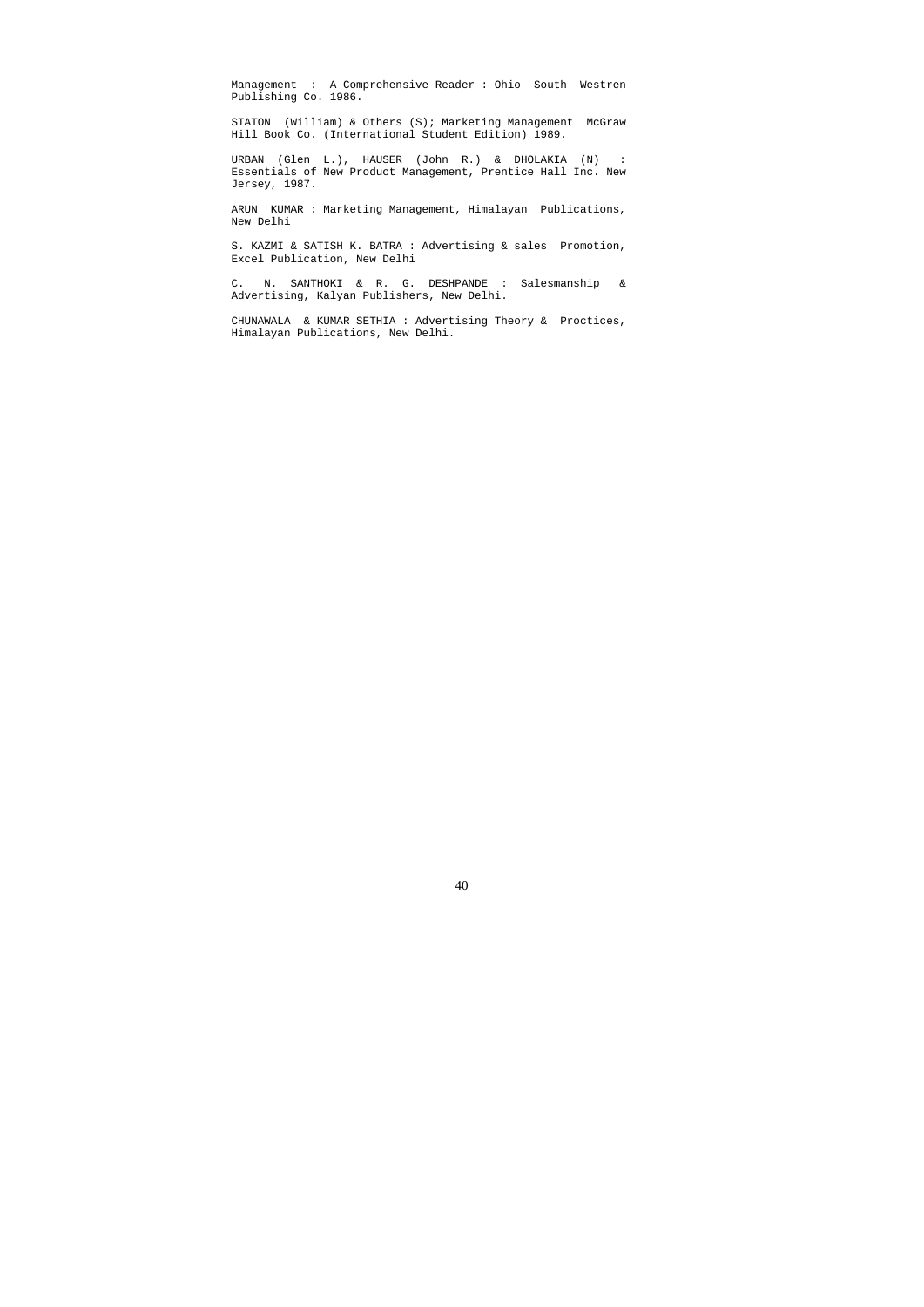## BOOKS RECOMMENDED

# 1.3 ADVERTISING

 SENGUPTA (Subroto) : Brand Positioning, New Delhi, Tata McGraw, 1990

 WRIGHT, WARNER, WINDER & ZEIGLER : Advertising, New Delhi, Tata McGraw Hill, 1985.

 LITTLEFIELD & KIRKPATRICK : Advertising Mass Communication in Marketing, Bombay, Vikils, 1971.

OGILVY (David) : Confessions of an Advertising Man.

 OGILVY (David) : The Unpublished Ogilvy, 1989, New Delhi Rupa Publisher.

 OGILVY (David) : Ogilvy on Advertising London, Orbis, Publications, 1983.

 PATTI (Charles H.) & FRAZER (Charles F) Advertising - A Decision Making Approach, New York, The Dyden Press, 1988.

 RUSSELL (Thomas) and LANE (W. Ronald) Klepper's Advertising Procedures (XI Edition), New Jersey, Prentice Hall 1990.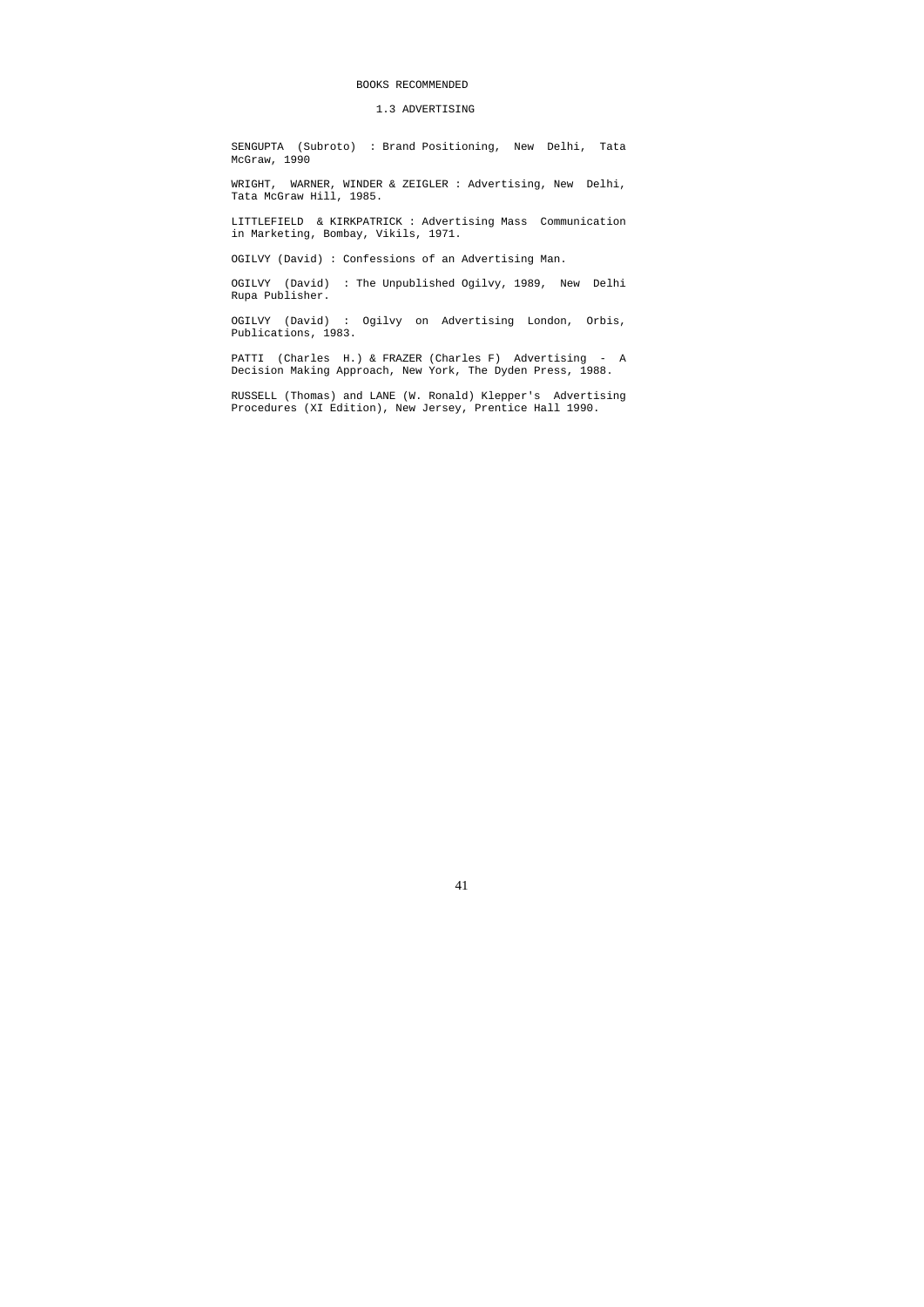#### BOOKS RECOMMENDED

#### 1.4 PUBLIC RELATIONS

 BASKIN (Otis W) and ARONOFF (Craig E) Public Relations : The Professional Ed. 3 lowa Wmc, Brown, 1988, 483p

 BLACK (Sam) Practical Public Relations, New Delhi, Universal Book Stall, 1984, 229p (Text Book)

 BURTON (PAUL) Corporate Public Relations, Reinhold Publishing Corporation, New Yark 1966, 228p.

 JEFKINS (Frank) Planned Press and Public Relations, London, International Text Book Company 1977, 181p.

 LOVELL (Ronald) Inside Public Relations : London, Allyn and Bacon, 1982, 415p.

 MARSTON (Johan E) Modern Public Relations, New York McGraw Hill, 490p.

 NOLTE (Lawrence W) and WILCOX (Dennis L) Fundamentals of Public Relations : Professional guidelines concepts and integrations. Ed. 2 New York, Pergmon Press, 1979, 516p.

 OXLEY (Harold) Principales of Public Relations, London, Kogan page, 1987, 141p. Professional guidelines concepts and integrations Ed. 2 New Yark, Pergmon Press, 1979, 516p.

 SIMON (Raymond) Public Relation : Concepts & Practices. New York, John Wiley, 1984,442p.

 THOMPSON, Mike Williams How to run & P. R. campaign : The practical application of public relations, London, Pergamon Press 1869; 65p

 WILCOX (Dennis L) et al. Public Relations: Strategic and Tactics, New York, Harper & Row, 1986, 641p.

 AHUJA (BN) Practical Public Realtions, New Delhi, Surjeet Publications, 1989,104p.

 BASU (Anil) Public Relations, Problems and Prospects with case studies (Text Book).

 BALAN (N K) Lectures on applied public relations, Delhi. S. chand 1984 512p.

 KAUL (J M) Public Relation in India, Calcutta, Naya Prakesh, 1988, 282p. JOURNALS/PERIODICALS PR Journal PR Quarterly Vidhura.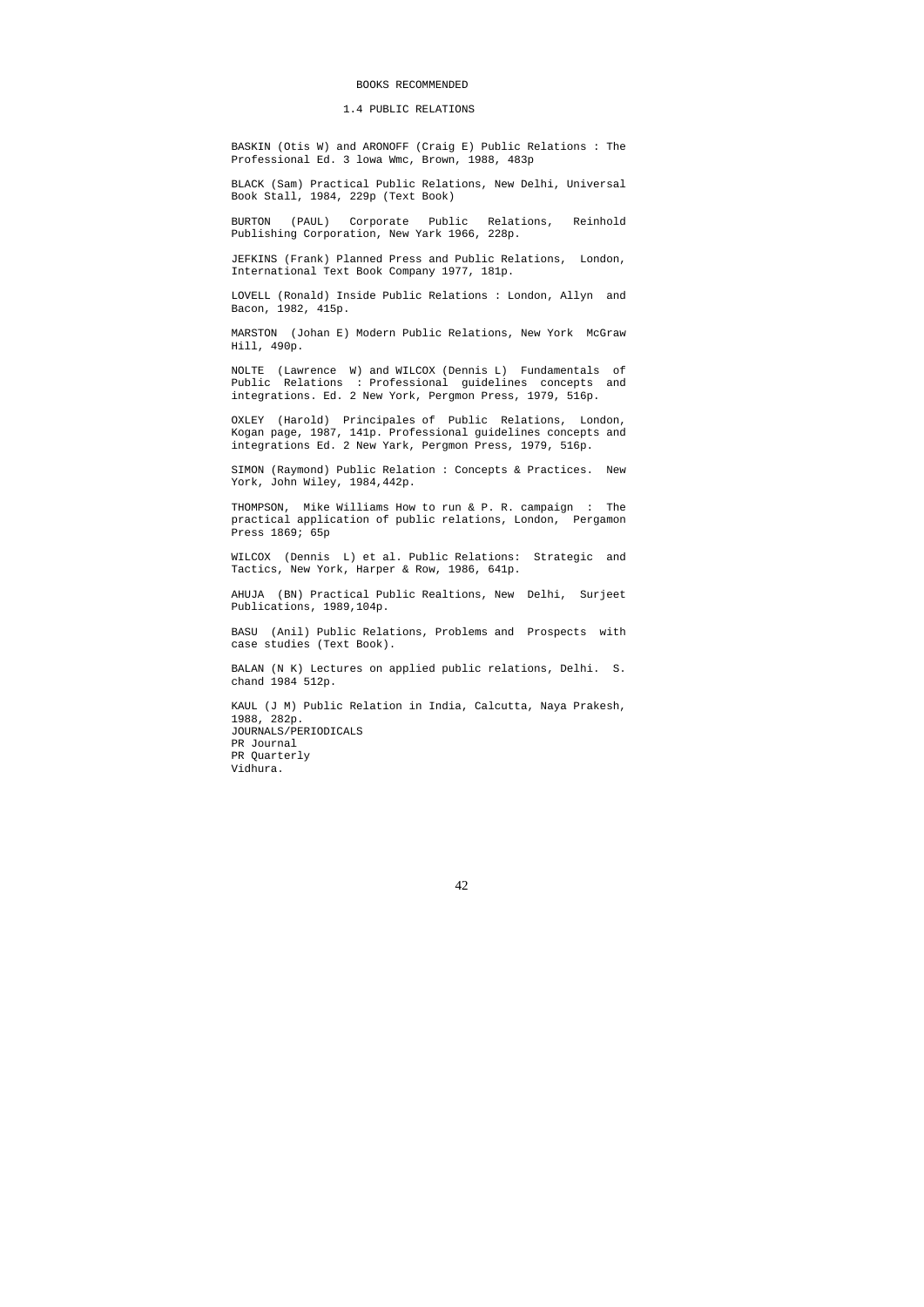# 1.5 MEDIA PLANNING

ADAMS : Media Planning

 SISSORS (Jack Z) & BUMBA (Lincoln) : Advertising Media Planning 3rd Lincoln Wood, NTC Business Books 1989. BARBAN (Arnold M) & KOPEC (Frank J), Essentials of Media Planning 2nd Ed. Lincolnwood. NTC Business Books, 1987. SISSORS (Jack Z) & Goodrich (William B) Media Planning Workbook (II ed.) Lincolnwood. NTC Business Books 1987 Media in India (1986) - Information & Broadcasting Ministry NCAER Report o Media Exposure in India NCAER - Household Survey INFA Year Book NRS TRP BRS Reports on Radia & TV.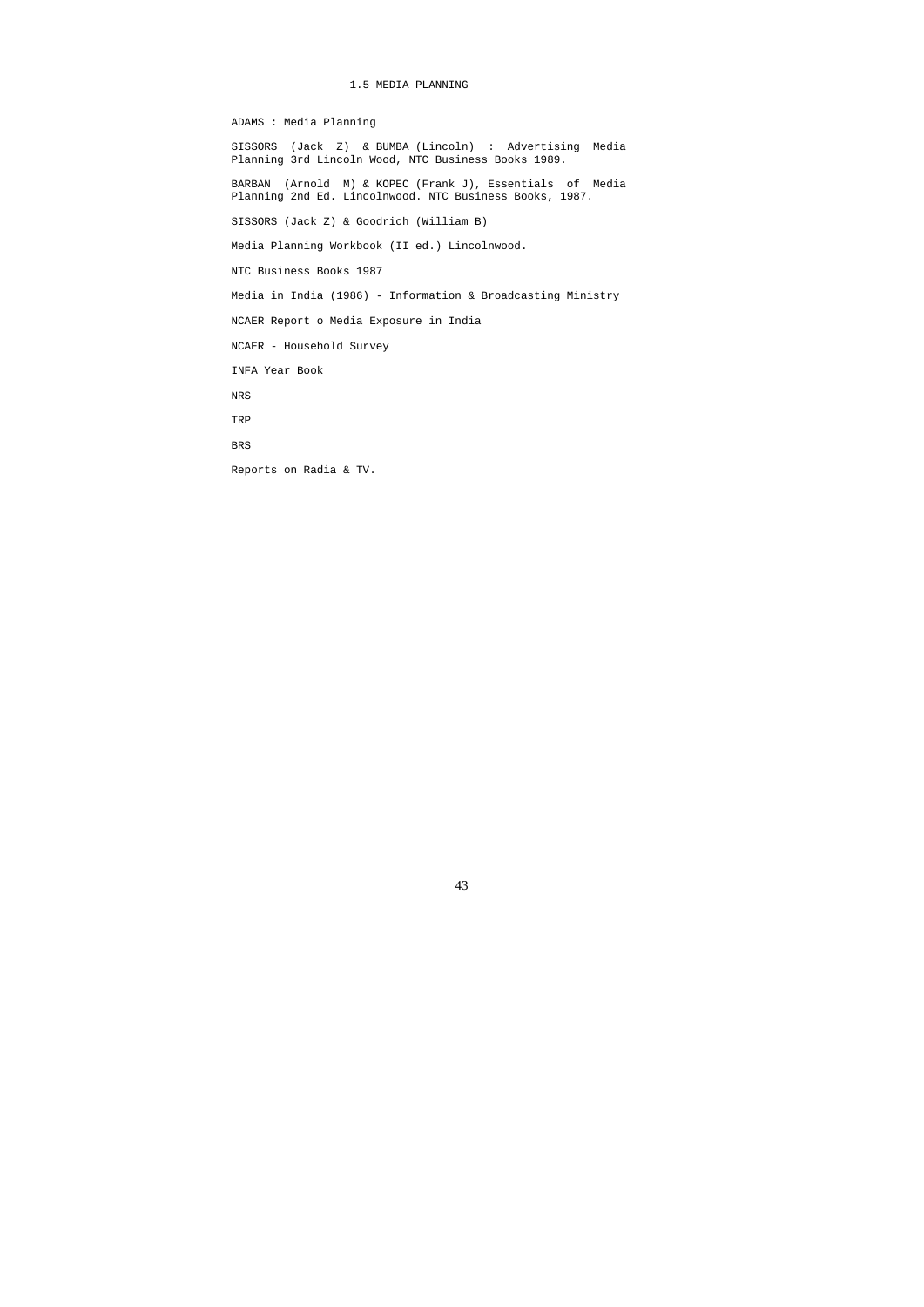# 1.6 GRAPHICS & PRODUCTION

 Graphics of Communication - Arthur Turnbull Techniques and Procedures of Visual Instruction Media - Moror and Frye The Art of Creative Advertising - Michael Antebi Layout, Printing, Design and Production - Charles J. Fetten Layout and Graphic Design - Bellinger. ENVIRONMENTAL EDUCATION AND DISTER MANAGEMENT Environmental Studies - Raj Gopalan Oxford Talab Aj B Kahare H - Anupam Mishra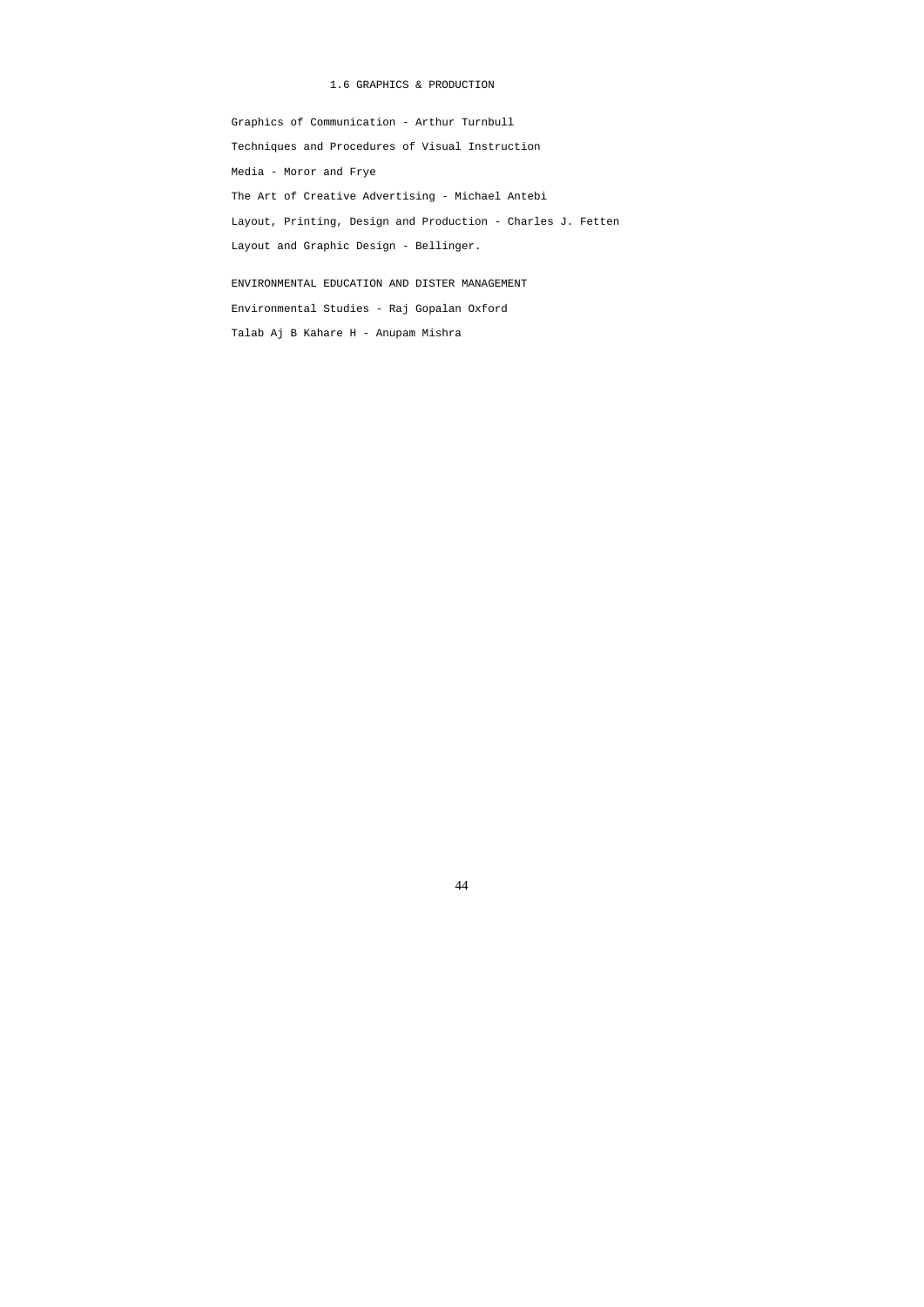ANNEXURE-IV (Confidential)

# QUESTIONNAIRE

INSTITUTE OF RESEARCH,DEVELOPMENT AND TRAINING,U.P.,KANPUR-208024

- SUBJECT: Questionnaire for ascertaining the functional requirements of PG Diploma holders in Advertising & Public Relations and inputs to improve the existing curriculum accordingly. PURPOSE: Revision of curriculum for One Year PG Diploma in Advertising & Public Relations. NOTE: 1.Please answer the questions to the point as given in the questionnaire. 2.Any other point or suggestion not covered in this questionnaire may be written on a separate sheet and enclosed with while mailing it back. 1. Name of the organisation:  $\_$ 2.Name & Designation of the officer \_\_\_\_\_\_\_\_\_\_\_\_\_\_\_\_\_\_\_\_\_\_\_\_\_\_\_\_\_ filling the questionnaire 3. Name of the department/section/ functional area. 4. Important functions of the department/section/functional \_\_\_\_\_\_\_\_\_\_\_\_\_\_\_\_\_\_\_\_\_\_\_\_\_\_\_\_\_ area 5.Number of diploma holders employed under your charge in the area related to Advertising & Public Relations 6.Please give names and specifications of modern equipment/machines/appliances of use to a personnel in Advertising & Public Relations. 1. 2. 3. 4. 5. 6. 7.What proficiencies and job competencies are expected from a diploma holder in Advertising & Public Relations. 1. 2. 3. 4. 5. 6.
- 8.Mention the approximate percentage of the following desired in PG Diploma programme in Advertising & Public Relations.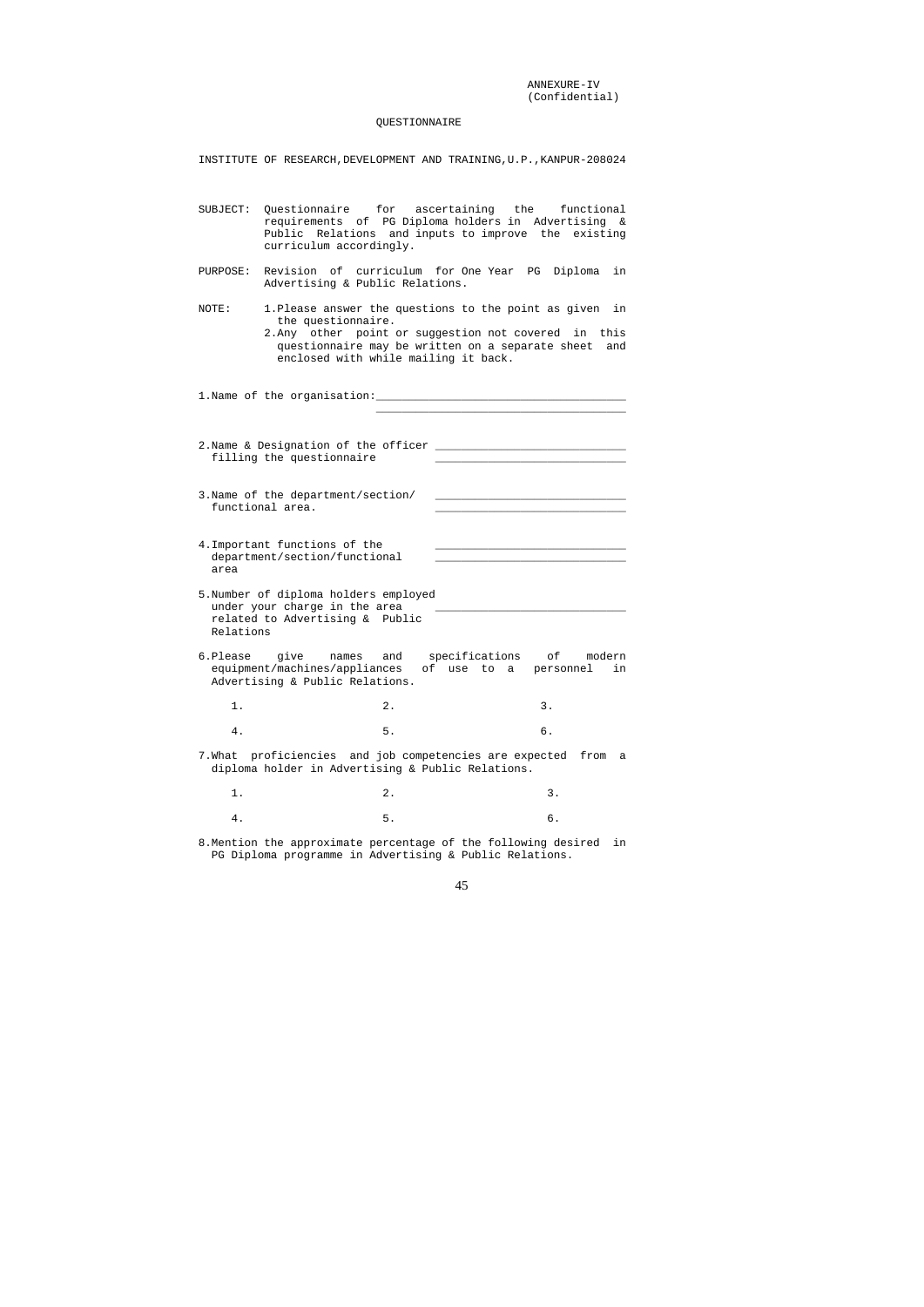| 1. Theoretical knowledge<br>2. Practical knowledge<br>3. Skill Development                                                                                                                                                                                                 | $---------------$<br>$---------------$<br>$---------------$                                                      |
|----------------------------------------------------------------------------------------------------------------------------------------------------------------------------------------------------------------------------------------------------------------------------|------------------------------------------------------------------------------------------------------------------|
| 9.Do you think " on the job training" / Internship should<br>form a part of the curriculum.<br>if yes, then                                                                                                                                                                | (Yes/No)                                                                                                         |
| (a) Duration of such training -------<br>(b) Mode of such training 1. Spread over different tenures                                                                                                                                                                        |                                                                                                                  |
| 2. After completion of the course                                                                                                                                                                                                                                          |                                                                                                                  |
| 3. Any other mode                                                                                                                                                                                                                                                          |                                                                                                                  |
| 10. What mode of recruitment is followed in your organisation.                                                                                                                                                                                                             |                                                                                                                  |
| 1. Academic merit<br>2. Written test<br>3. Group discussion<br>4. Interview<br>5. On the job test.<br>6. Any other mode<br>11. Mention the capabilities/ Qualities looked for while recruiting<br>PG diploma holders in Advertising & Public Relations.                    |                                                                                                                  |
| Technical knowledge<br>(a)<br>(b) Practical skills<br>(c) Etiquette and behaviour<br>(d) Aptitude<br>Health, habit and social background<br>(e)<br>Institution where trained<br>(f)<br>(g) Professional flair & personality<br>Other capability/quality<br>(h)             | -----------<br>____________<br>____________<br>____________<br>______________<br>--------------<br>------------- |
| 12. Does your organisation have<br>any system for survey regarding popularity,<br>response, circulation, impact, etc.                                                                                                                                                      | Yes/No                                                                                                           |
| 13. Does your organisation conduct field<br>survey to know users views regarding:<br>1. Material for different age<br>groups and sex.<br>2. Effect of climatic, geographical<br>& socio-economic conditions.<br>3. Any other<br>If yes, Please give brief account of each. | Yes/No                                                                                                           |
| Which type of assignment do you suggest for an entrepreneur<br>14.<br>in Advertising & Public Relations.<br>In your opinion what should be the subjects to be taught to a<br>15.<br>student of PG diploma in Advertising & Public Relations.                               |                                                                                                                  |
| Theory                                                                                                                                                                                                                                                                     | Practical                                                                                                        |
| Kindly mention particulars regarding topics/areas which<br>16.                                                                                                                                                                                                             |                                                                                                                  |

should be given more emphasis in the curriculum .

Theory Practical